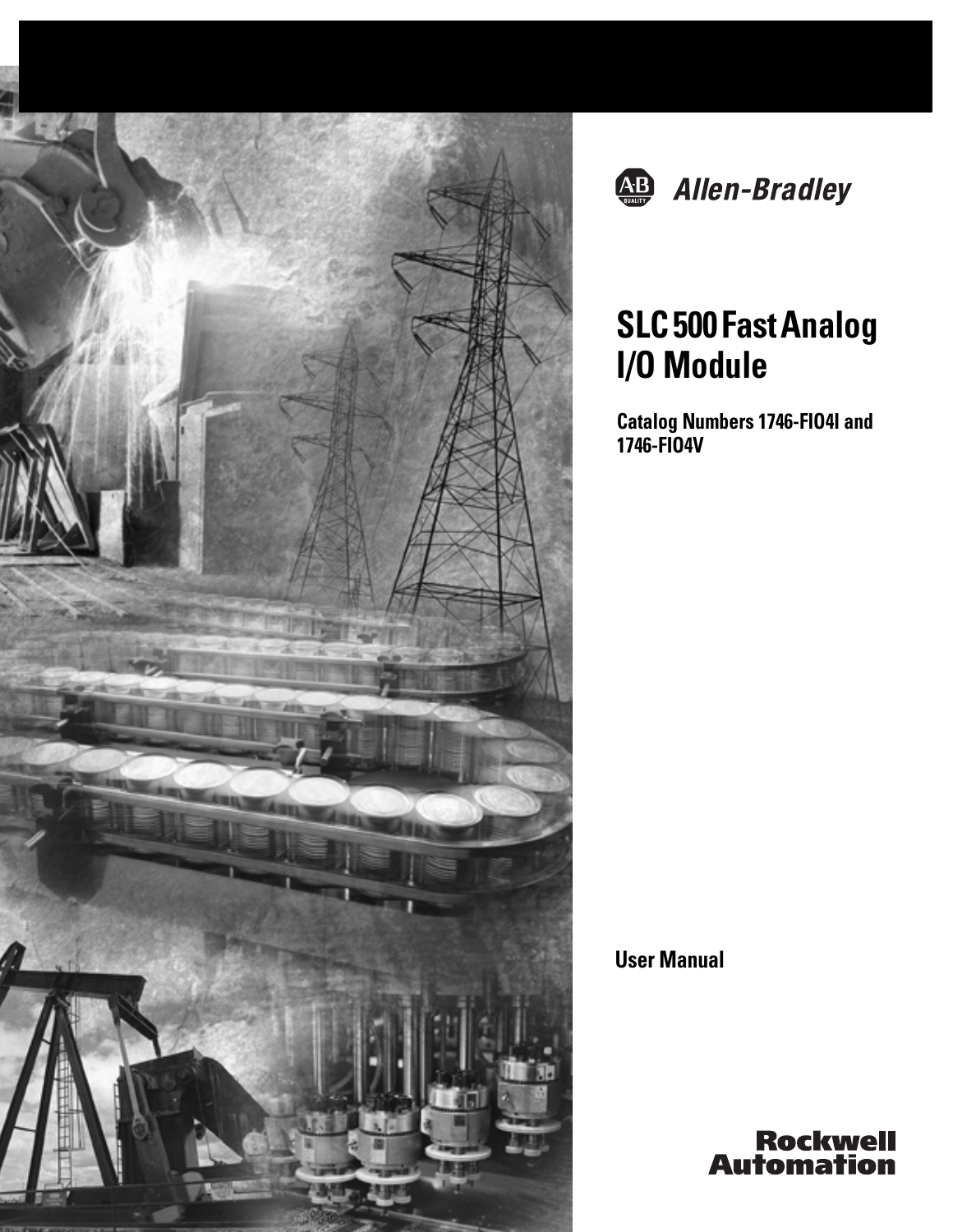**Important User Information** Solid state equipment has operational characteristics differing from those of electromechanical equipment. Safety Guidelines for the Application, Installation and Maintenance of Solid State Controls (publication SGI-1.1 available from your local Rockwell Automation sales office or online at [http://literature.rockwellautomation.com\)](http://literature.rockwellautomation.com) describes some important differences between solid state equipment and hard-wired electromechanical devices. Because of this difference, and also because of the wide variety of uses for solid state equipment, all persons responsible for applying this equipment must satisfy themselves that each intended application of this equipment is acceptable.

> In no event will Rockwell Automation, Inc. be responsible or liable for indirect or consequential damages resulting from the use or application of this equipment.

The examples and diagrams in this manual are included solely for illustrative purposes. Because of the many variables and requirements associated with any particular installation, Rockwell Automation, Inc. cannot assume responsibility or liability for actual use based on the examples and diagrams.

No patent liability is assumed by Rockwell Automation, Inc. with respect to use of information, circuits, equipment, or software described in this manual.

Reproduction of the contents of this manual, in whole or in part, without written permission of Rockwell Automation, Inc., is prohibited.

Throughout this manual, when necessary, we use notes to make you aware of safety considerations.

| WARNING             | Identifies information about practices or circumstances that can cause<br>an explosion in a hazardous environment, which may lead to personal<br>injury or death, property damage, or economic loss.                                |
|---------------------|-------------------------------------------------------------------------------------------------------------------------------------------------------------------------------------------------------------------------------------|
| <b>IMPORTANT</b>    | Identifies information that is critical for successful application and<br>understanding of the product.                                                                                                                             |
| <b>ATTENTION</b>    | Identifies information about practices or circumstances that can lead<br>to personal injury or death, property damage, or economic loss.<br>Attentions help you identify a hazard, avoid a hazard, and recognize<br>the consequence |
| <b>SHOCK HAZARD</b> | Labels may be on or inside the equipment, for example, a drive or<br>motor, to alert people that dangerous voltage may be present.                                                                                                  |
| <b>BURN HAZARD</b>  | Labels may be on or inside the equipment, for example, a drive or<br>motor, to alert people that surfaces may reach dangerous<br>temperatures.                                                                                      |

Rockwell Automation, Allen-Bradley, TechConnect, RSLogix500, SLC, SLC 500, and SLC 5/02 are trademarks of Rockwell Automation, Inc.

Trademarks not belonging to Rockwell Automation are property of their respective companies.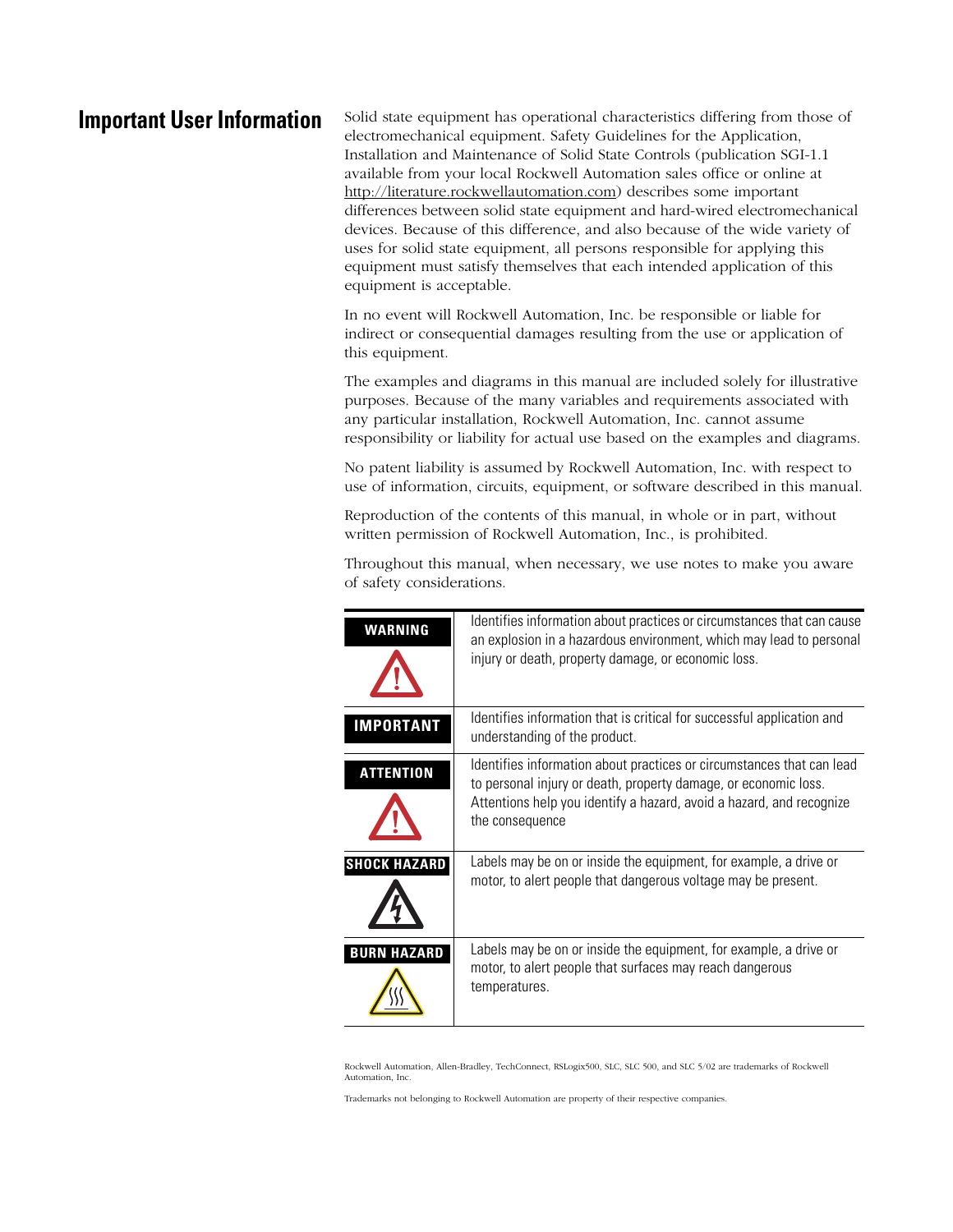|                                                      | <b>Preface</b>                                                                                                                                                                              |  |
|------------------------------------------------------|---------------------------------------------------------------------------------------------------------------------------------------------------------------------------------------------|--|
|                                                      |                                                                                                                                                                                             |  |
|                                                      | <b>Chapter 1</b>                                                                                                                                                                            |  |
| <b>Quick Start</b>                                   |                                                                                                                                                                                             |  |
|                                                      | <b>Chapter 2</b>                                                                                                                                                                            |  |
| <b>Install and Wire the Modules</b>                  | Determine the Module's Power Requirements 11<br>Determine Compatibility with Other I/O Modules. 12<br>Minimize Electrical Noise Interference 18                                             |  |
| <b>Access Files to Configure I/O</b>                 | <b>Chapter 3</b>                                                                                                                                                                            |  |
| <b>Processor and Module</b><br><b>Considerations</b> | <b>Chapter 4</b>                                                                                                                                                                            |  |
| <b>Write Ladder Logic</b>                            | <b>Chapter 5</b><br>Overview of Scaling Inputs and Outputs 42<br>Scale an Analog Input and Detect an Out-of-range Condition 44<br>Range-check an Analog Input and Scale It for an Output 52 |  |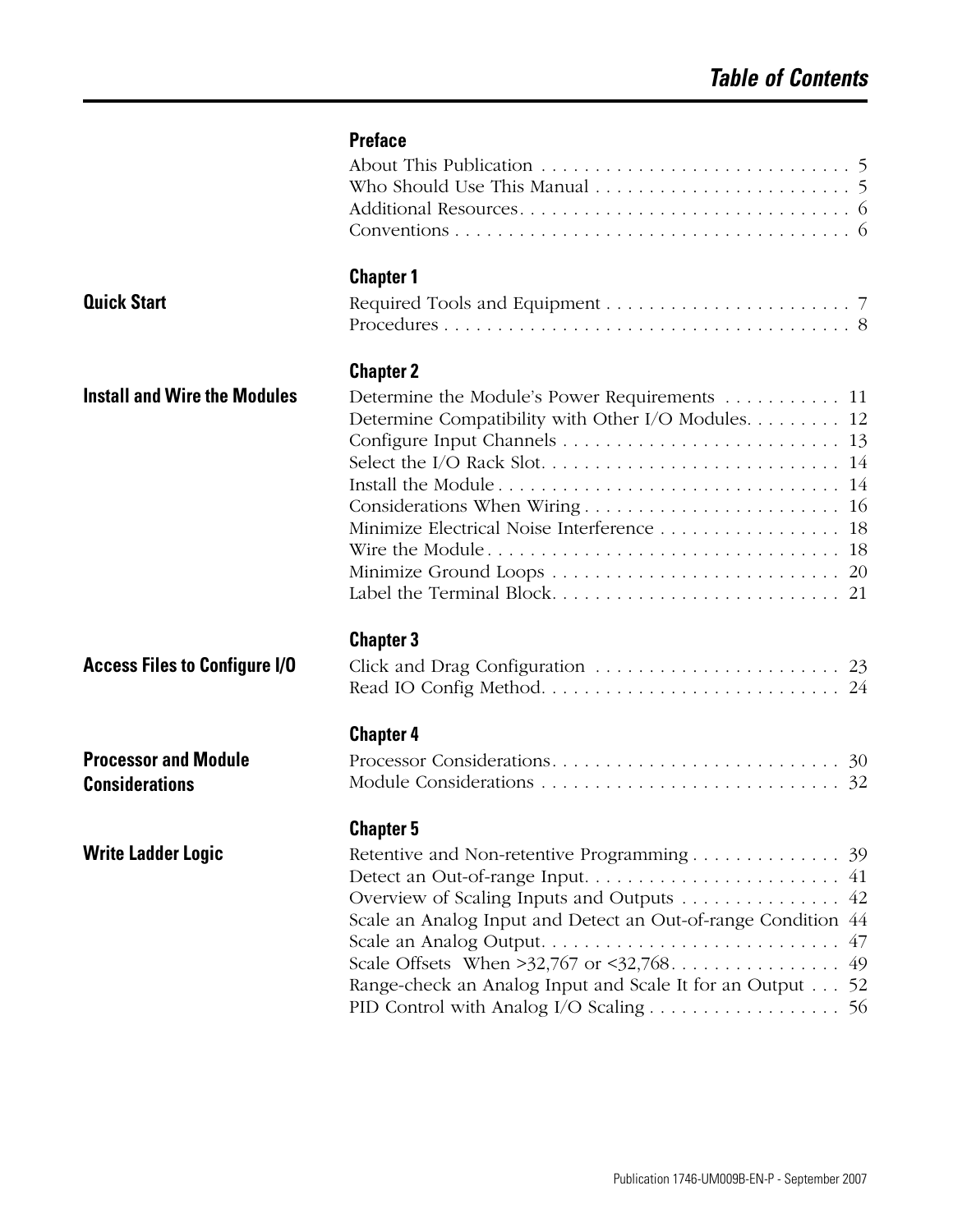|                                         | Index             |  |
|-----------------------------------------|-------------------|--|
| <b>Module Input and Output Circuits</b> | <b>Appendix C</b> |  |
| <b>2's-complement Binary Numbers</b>    | <b>Appendix B</b> |  |
| <b>Module Specifications</b>            | <b>Appendix A</b> |  |
| <b>Maintenance and Safety</b>           | <b>Chapter 8</b>  |  |
| <b>Test Module Operation</b>            | <b>Chapter 7</b>  |  |
| <b>Calibrate the Module</b>             | <b>Chapter 6</b>  |  |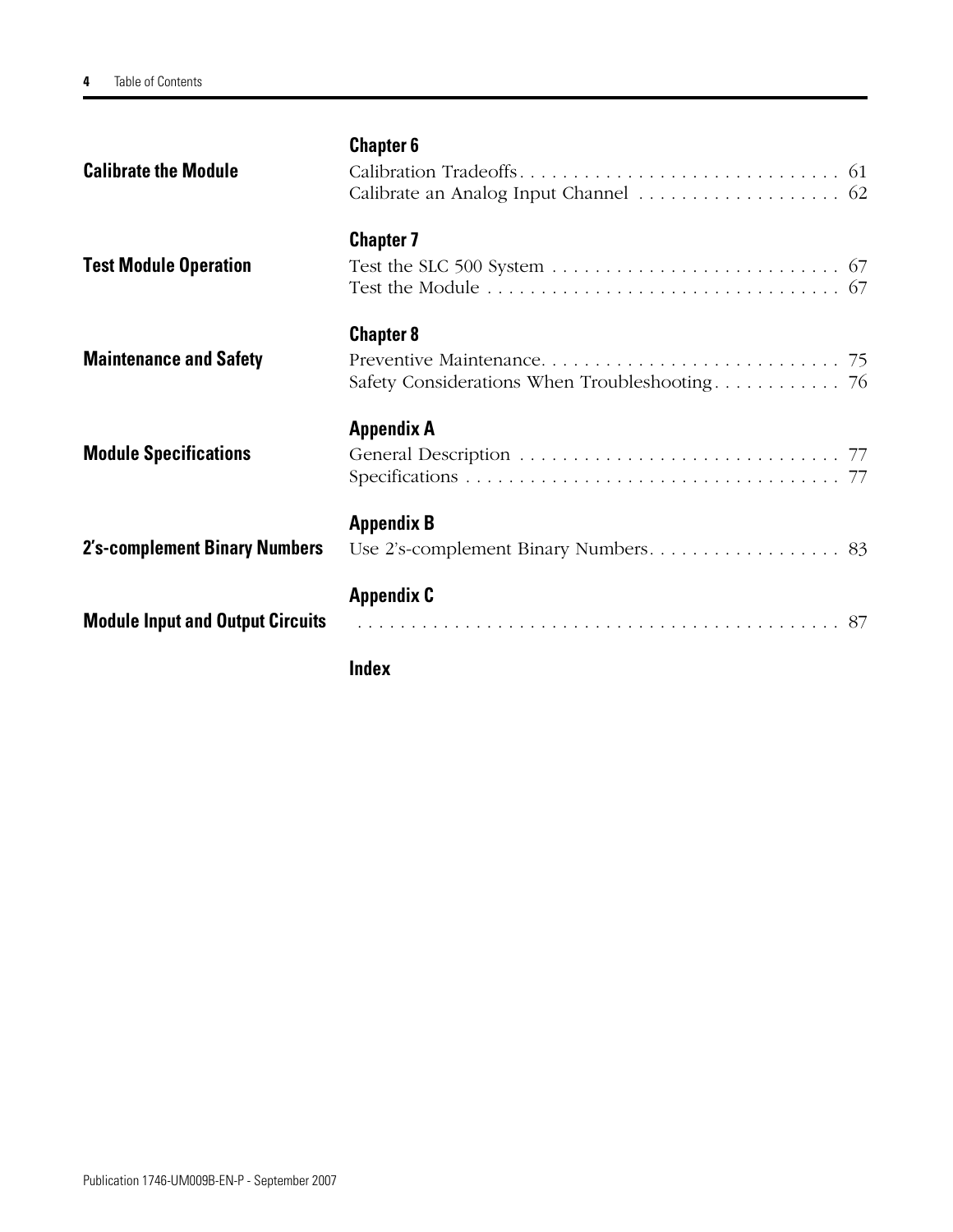<span id="page-4-1"></span><span id="page-4-0"></span>**About This Publication** Read this preface to familiarize yourself with the rest of the manual. This preface covers the following topics:

- Who should use this manual
- The purpose of this manual
- Terms and abbreviations
- Conventions used in this manual
- Allen-Bradley support

This manual is a reference guide for the 1746-NR4 RTD/Resistance Input Module. The manual:

- gives you an overview of system operation.
- explains the procedures you need to install and wire the module at the customer site.
- provides ladder programming examples.
- provides an application example of how this input module can be used to control a process.

## <span id="page-4-2"></span>**Who Should Use This Manual**

Use this manual if you are responsible for designing, installing, programming, or troubleshooting control systems that use Allen-Bradley small logic controllers.

You should have a basic understanding of SLC 500 products. You should understand programmable controllers and be able to interpret the ladder logic instructions required to control your application. If you do not, contact your local Allen-Bradley representative for information on available training courses before using this product.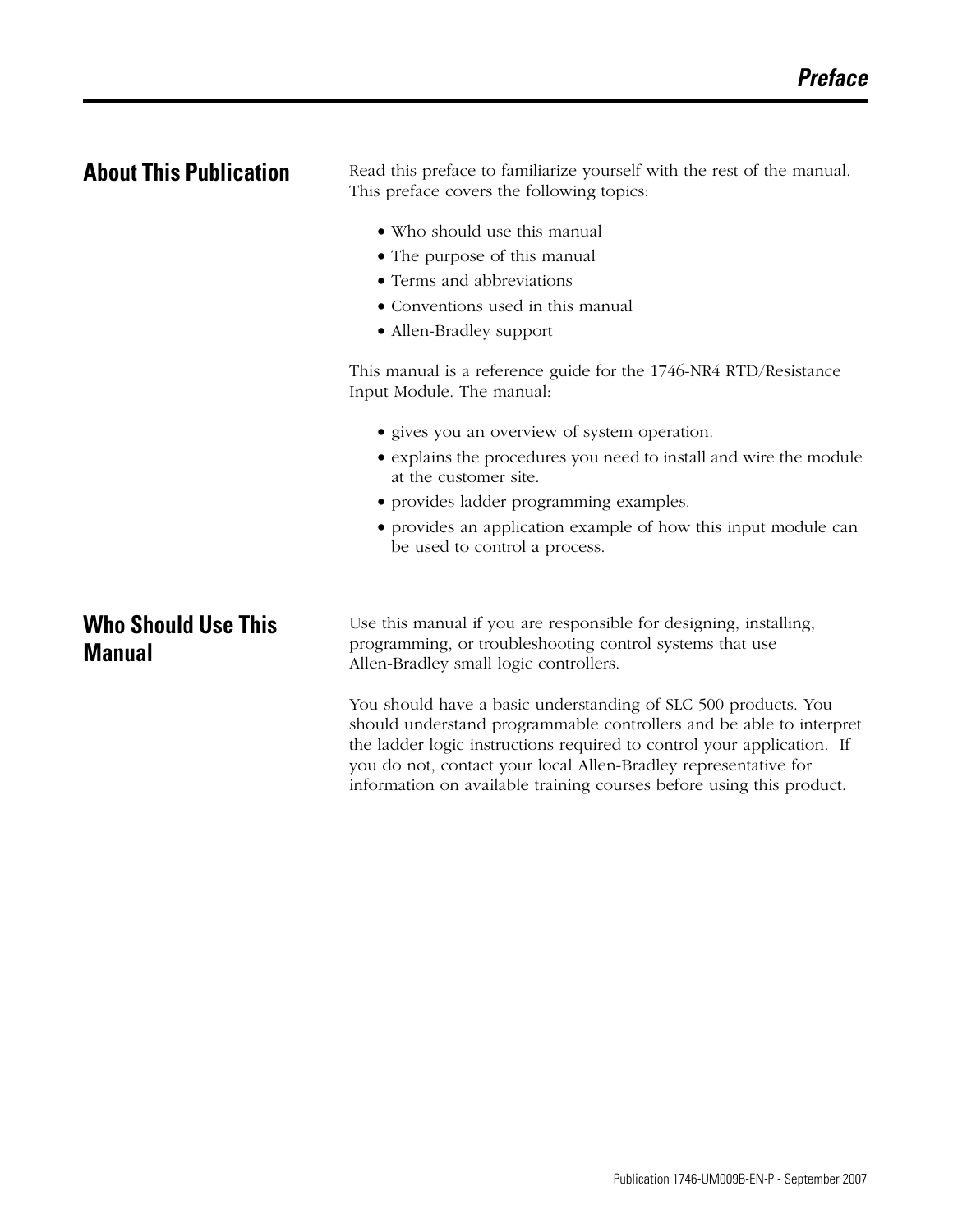**Additional Resources** The following documents contain information that may be helpful to you as you use Allen-Bradley SLC products.

| <b>Resource</b>                                                             | <b>Description</b>                                                                                                                         |
|-----------------------------------------------------------------------------|--------------------------------------------------------------------------------------------------------------------------------------------|
| SLC 500 Systems Selection Guide, publication 1747-SG001                     | An overview of the SLC 500 family of products                                                                                              |
| SLC 500 Module Hardware Style User Manual, publication                      | A description on how to install and use your modular SLC 500                                                                               |
| 1747-UM011                                                                  | programmable controller                                                                                                                    |
| Installation & Operation Manual for Fixed Hardware Style                    | A description on how to install and use your fixed SLC 500                                                                                 |
| Programmable Controllers, publication 1747-6.21                             | programmable controller                                                                                                                    |
| SLC 500 Instruction Set Reference Manual, publication                       | A reference manual that contains status file data, instruction set,                                                                        |
| 1747-RM001                                                                  | and troubleshooting information about the software                                                                                         |
| SLC 500 4-Channel Analog I/O Modules User's Manual, publication             | A resource manual and user's guide containing information about                                                                            |
| 1746-UM005                                                                  | the analog modules used in your SLC 500 system.                                                                                            |
| Industrial Automation Wiring and Grounding Guidelines, publication          | In-depth information on grounding and wiring Allen-Bradley                                                                                 |
| 1770-4.1                                                                    | programmable controllers                                                                                                                   |
| Application Considerations for Solid-State Controls. publication<br>SGI-1.1 | A description of important differences between solid-state<br>programmable controller products and hard-wired<br>electromechanical devices |
| National Electrical Code, published by the National Fire Protection         | An article on wire sizes and types for grounding electrical                                                                                |
| <b>Association of Boston, MA</b>                                            | equipment                                                                                                                                  |

You can view or download publications at <http://literature.rockwellautomation.com>. To order paper copies of technical documentation, contact your local Rockwell Automation distributor or sales representative.

<span id="page-5-0"></span>**Conventions** The following conventions are used throughout this manual:

- Bulleted lists such as this one provide information, not procedural steps.
- Numbered lists provide sequential steps or hierarchical information.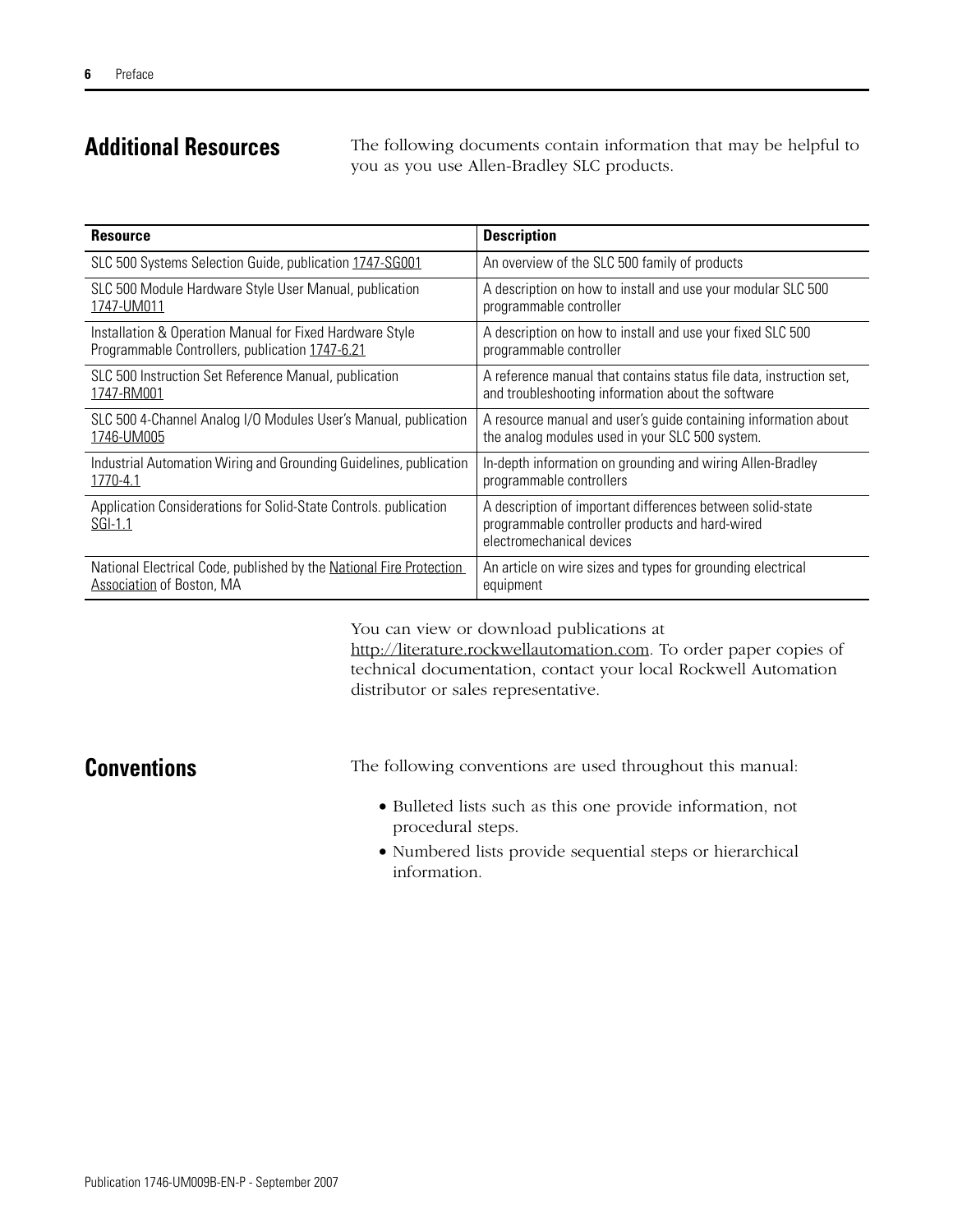# <span id="page-6-1"></span><span id="page-6-0"></span>**Quick Start**

This chapter presents an overview of installation and start-up procedures to help you get the module working quickly.

It refers to full procedures in corresponding chapters of this manual or in other SLC documentation that may be helpful if you are unfamiliar with programming techniques or system installation.

We recommend that you use this chapter in either of two ways.

- Use as a fast installation and start-up guide for the experienced users.
- Use as an overview for using the entire manual for the first-time user.

**IMPORTANT** If you have any questions about the abbreviated procedures presented in this chapter, always read the referenced chapters and other recommended documentation before trying to apply the information.

## <span id="page-6-2"></span>**Required Tools and Equipment**

Have the following tools and equipment ready.

- Medium flat-head screwdriver
- Medium Phillips-head screwdriver
- Wire strippers
- Utility knife
- Hot-air blower
- Shrink wrap
- Belden 8761 cable or equivalent
- Analog I/O devices for your application
- I/O modules (1746-FIO4I and/or 1746-FIO4V)
- Programming software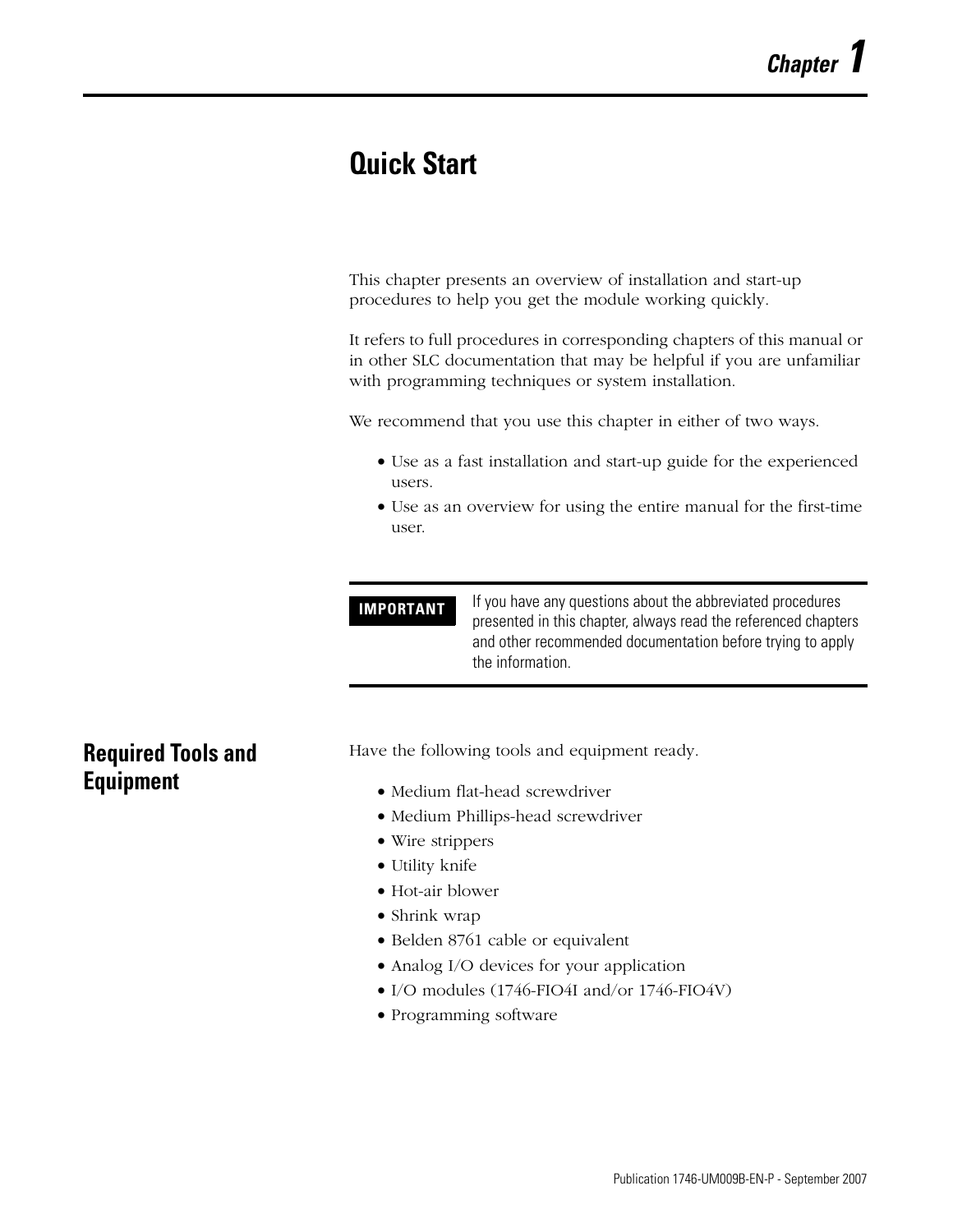<span id="page-7-0"></span>**Procedures** Follow these steps to get your module running in your SLC system.

**1.** Plan the inclusion of analog I/O modules in your SLC system.

If a new system, specify the type of processor, number of I/O racks, I/O modules, and power supply. If adding to an existing system:

- assign modules to slot locations in the I/O rack.
- verify that the power supply for the I/O rack can handle the increased load.

See SLC 500 Systems Selection Guide, publication 1747-SG001, for more information.

**2.** Configure module input channels for current or voltage operation.

Locate the 2-switch assembly on the module's circuit board, and set each channel as follows.



**3.** Connect I/O devices with cables.

| <b>IMPORTANT</b> | • Connect only one end of the cable shield to earth ground.<br>• Channels are not isolated from each other. All analog commons are<br>connected together internally. |
|------------------|----------------------------------------------------------------------------------------------------------------------------------------------------------------------|
|                  | • The module does not provide loop power for analog inputs.<br>• Use a power supply that matches the transmitter (sensor)<br>specifications.                         |

[Refer to Install and Wire the Modules on page 11](#page-10-3).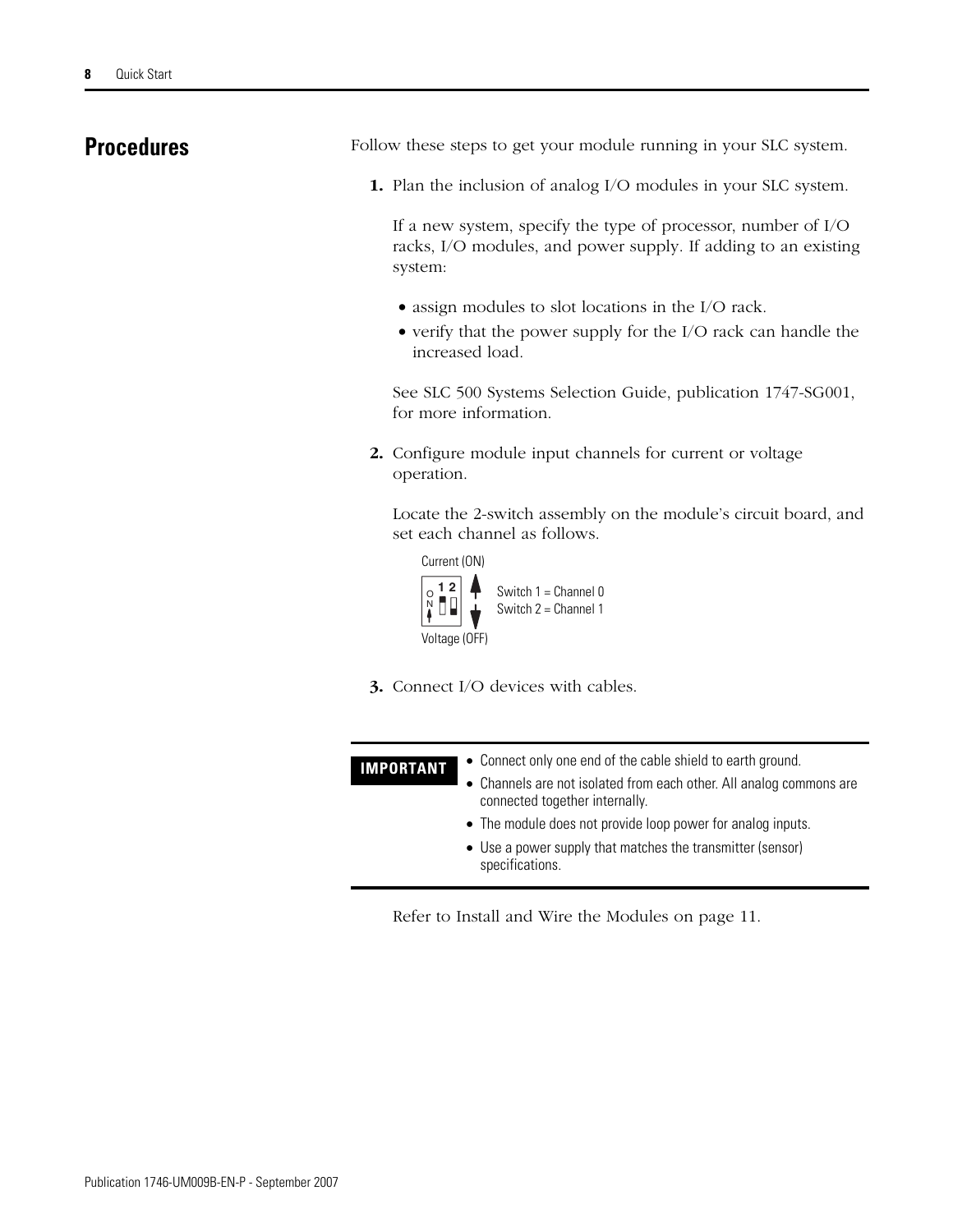

**4.** Configure the system I/O and module ID.

With the software, configure the processor, I/O racks, slots, and I/O modules.

When assigning an I/O module to a slot location, select the module from the displayed list. If not listed, select OTHER at the bottom of the list and enter the module's ID code at the prompt.

ID code for 1746-FIO4I is 3224 ID code for 1746-FIO4V is 3218

**5.** Understand A/D & D/A converter resolution on input and output words.

The module's I/O channel converters limit bit usage to less than a full 16-bit word.

The input channel converter resolution is 12 bits, where the highest four bits are always zero.

The output channel converter resolution is 14 bits, where the lowest two bits are never used.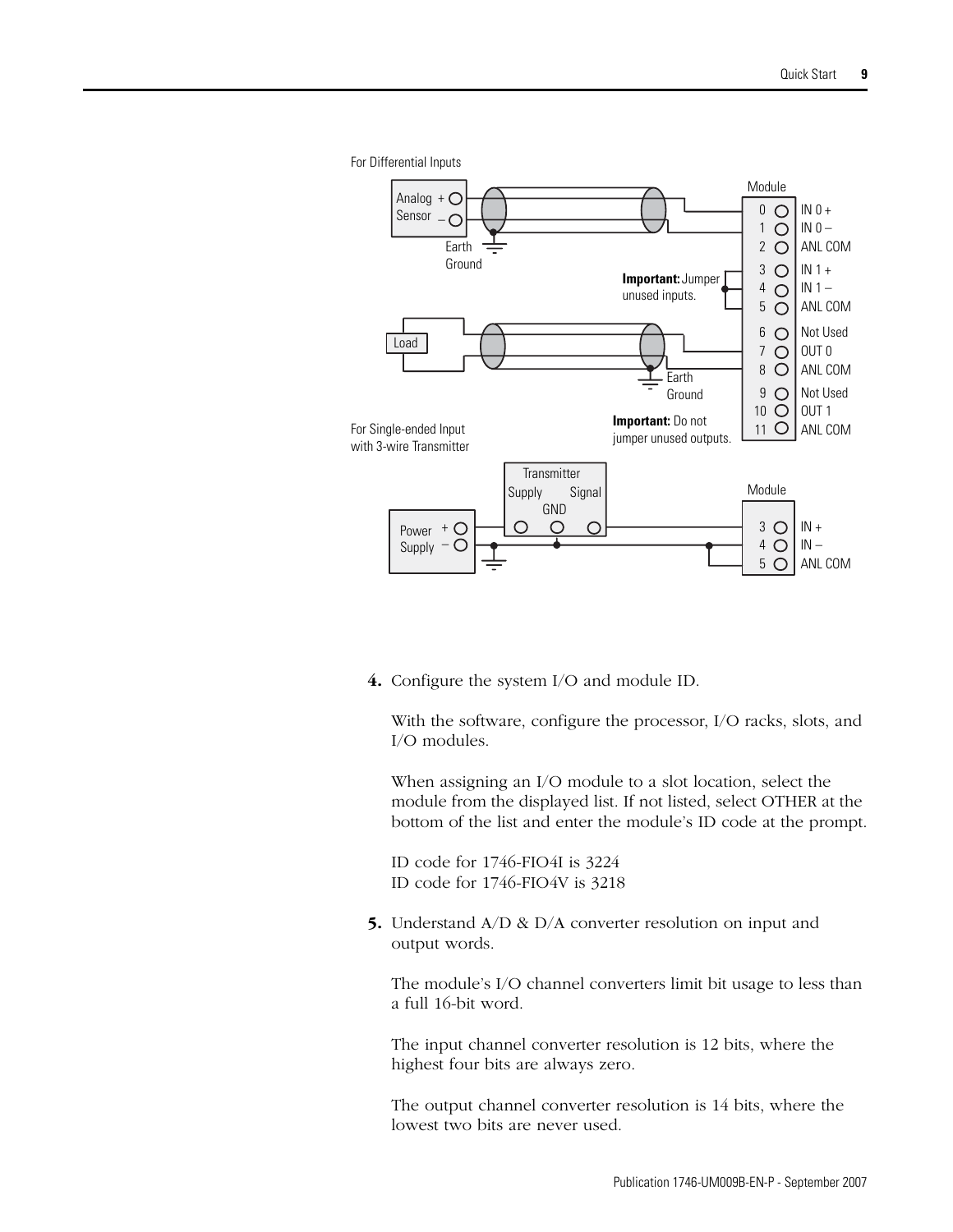The lowest two bits have no effect on the output value.

[Refer to Processor and Module Considerations on page 29](#page-28-2) for more information.



**6.** Write ladder logic to process the module's analog data.

We provide several programming examples that include the following:

- Clear the output when changing mode or cycling power
- Detect an out-of-range input
- Scale analog outputs
- Scale offsets
- Scale and range-check analog inputs and outputs
- PID control with analog I/O scaling

Study these examples to understand how to program the module.

[Refer to Write Ladder Logic on page 39](#page-38-3).

**7.** (Optional) Write ladder logic to maintain calibrated inputs.

We show you how to write ladder logic that provides a calibrated input reference during runtime, and lets you periodically calibrate module inputs. We suggest that you modify the logic examples to suit your application and add them to your application program.

[Refer to Calibrate the Module on page 61](#page-60-3) for more information.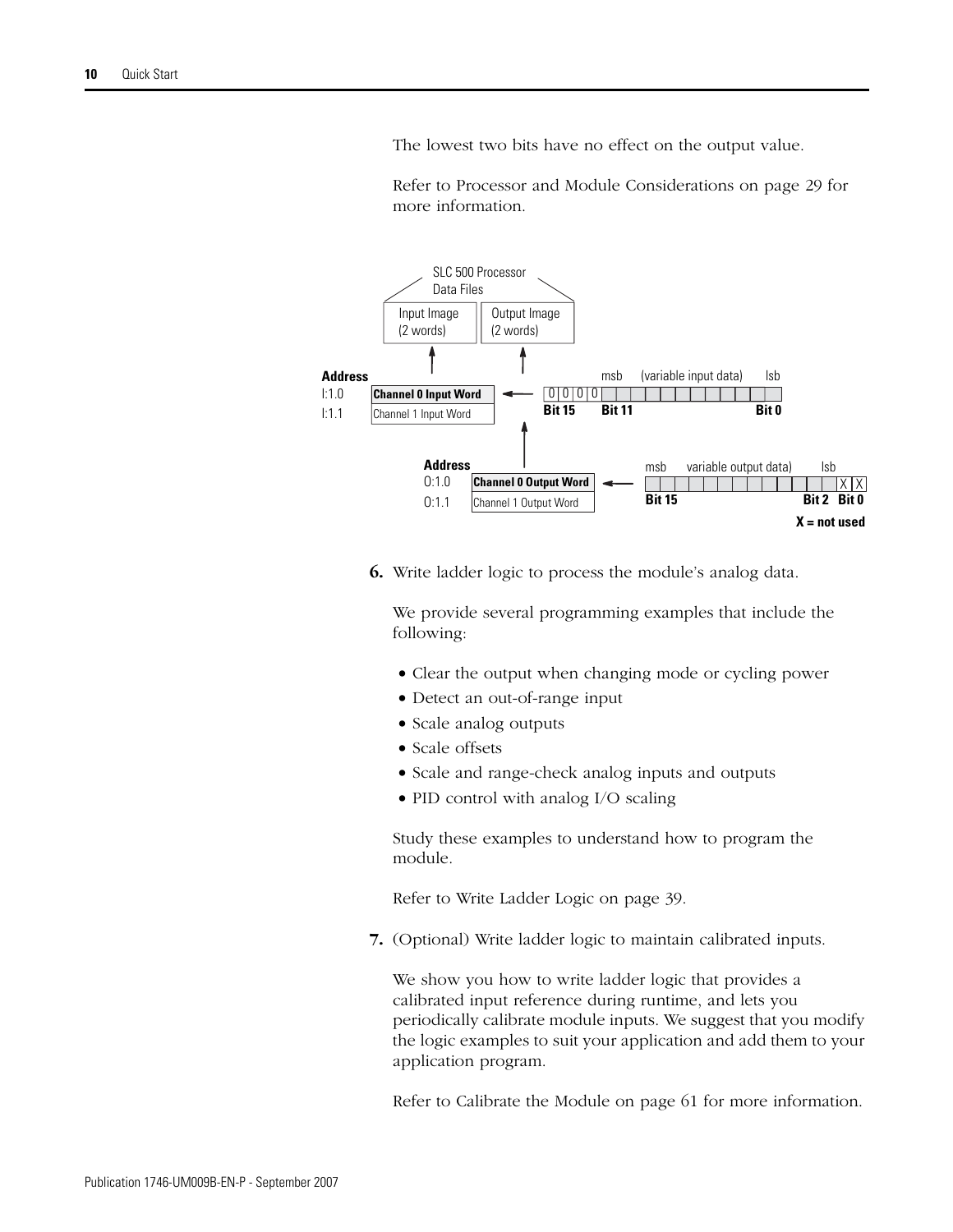# <span id="page-10-3"></span><span id="page-10-1"></span><span id="page-10-0"></span>**Install and Wire the Modules**

This chapter describes procedures to install fast analog I/O modules in an SLC 500 system. The procedures include the following tasks.

- determine the module's power requirements
- determine compatibility with other I/O modules
- configure input channels
- select the I/O rack slot.
- install the module
- consider when wiring
	- **–** using system wiring guidelines
	- **–** grounding the cable
	- **–** determining cable length
- minimize electrical noise interference
- wire the module
- minimize ground loops
- label the terminal block

## <span id="page-10-2"></span>**Determine the Module's Power Requirements**

Analog modules require power from the 5V dc and 24V dc backplane power supplies of the SLC 500 system. This table shows the backplane power requirements for fast analog I/O modules.

### **Current Load**

| <b>Catalog Number</b> | <b>Current at 5V dc</b> | <b>Current at 24V dc</b> |  |  |
|-----------------------|-------------------------|--------------------------|--|--|
| 1746-FI04I            | 55 mA                   | 150 mA                   |  |  |
| 1746-FI04V            | $55 \text{ mA}$         | 120 mA                   |  |  |

Use this table to compute the module's portion of total load on the modular system power supply.

For more information, refer to SLC 500 Systems Selection Guide, publication 1747-SG001.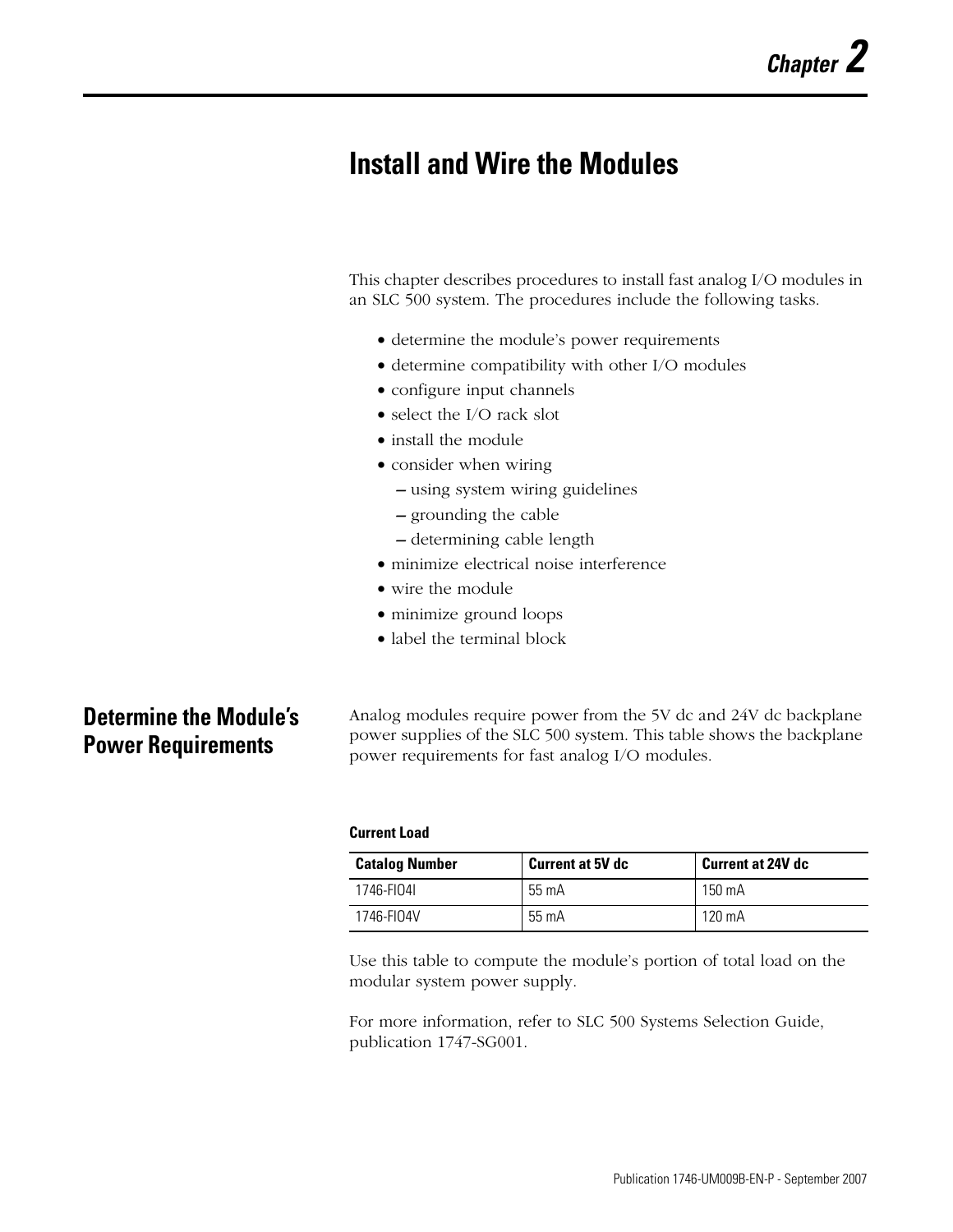## <span id="page-11-0"></span>**Determine Compatibility with Other I/O Modules**

Use the [I/O Compatibility](#page-11-1) chart when using the expansion rack of a fixed controller (1747-L20, 1747-L30, and 1747-L40). The chart determines compatibility of other I/O modules with fast analog modules. Compatibility is solely based on current drawn from the backplane.

For more information, refer to the SLC 500 Fixed Hardware Style Installation and Operation Manual, publication 1747-6.21.

| 1746-FI04I      | 1746-FI04V | 1746 Module      |
|-----------------|------------|------------------|
|                 |            | <b>FI041</b>     |
|                 |            | FI04V            |
| $\bullet^{(1)}$ | $\bullet$  | IA4, IA8, IA16   |
| $\bullet$       | $\bullet$  | IB8, IB16        |
|                 |            | IB32             |
|                 |            | IG16             |
|                 | $\bullet$  | IM4, IM8, IM16   |
| ó               | $\bullet$  | IN <sub>16</sub> |
|                 |            | 104              |
|                 |            | 108              |
|                 |            | 1012             |
| $\bullet$       | $\bullet$  | ITB16, ITV16     |
| $\bullet$       | $\bullet$  | IV8, IV16, IV32  |
|                 |            | NI04I, NI04V     |
| $\nabla^{(2)}$  | $\nabla$   | N04I, N04V       |
|                 |            | N <sub>14</sub>  |
| $\bullet$       | $\bullet$  | NR4              |
|                 | $\bullet$  | NT4              |
|                 | $\bullet$  | OA8              |
|                 |            | 0A16             |
| $\bullet$       | $\bullet$  | OB8              |
|                 |            | OB16, OB32       |
|                 | $\bullet$  | OBP16            |
|                 | ė          | <b>0G16</b>      |
| $\bullet$       | $\bullet$  | OV8              |
|                 | $\bullet$  | <b>OV16</b>      |
|                 |            | <b>OV32</b>      |

### <span id="page-11-1"></span>**I/O Compatibility**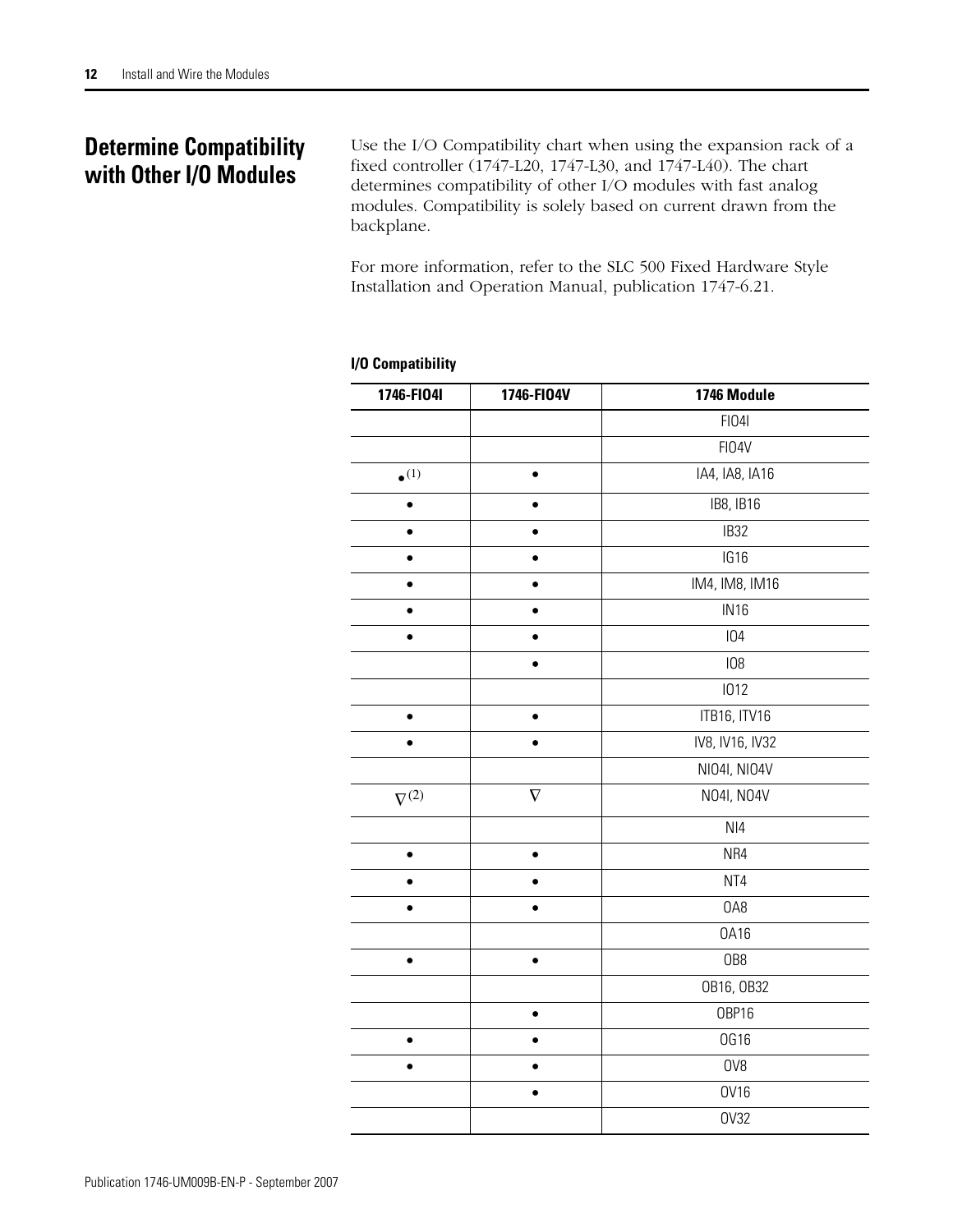| 1746-FI04I | 1746-FI04V | 1746 Module  |
|------------|------------|--------------|
|            |            | OW4          |
|            |            | 0W8, 0W16    |
|            |            | OX8          |
|            |            | <b>BASIC</b> |
|            |            | BASn         |
|            |            | <b>DCM</b>   |
|            |            | HS           |
|            |            | KE           |
|            |            | KEn          |

### **I/O Compatibility**

(1) The  $\bullet$  symbol indicates an allowable combination of 1746 I/O modules.

(2) The  $\nabla$  symbol indicates an auxiliary 24V dc power supply may be needed.

<span id="page-12-0"></span>**Configure Input Channels** Your fast analog I/O modules have a two-switch assembly to configure the input channels for either current or voltage operation. The switches are on the module's circuit board. Switch orientation is shown on the nameplate of the module.

### **Switch Orientation**

- $\Box$  ON Configures channel for current input
- $\Box$  OFF Configures channel for voltage input

Switches labeled 1 and 2 control the input mode of channels 0 and 1 respectively.

### **Channels 0 and 1 Input Mode**

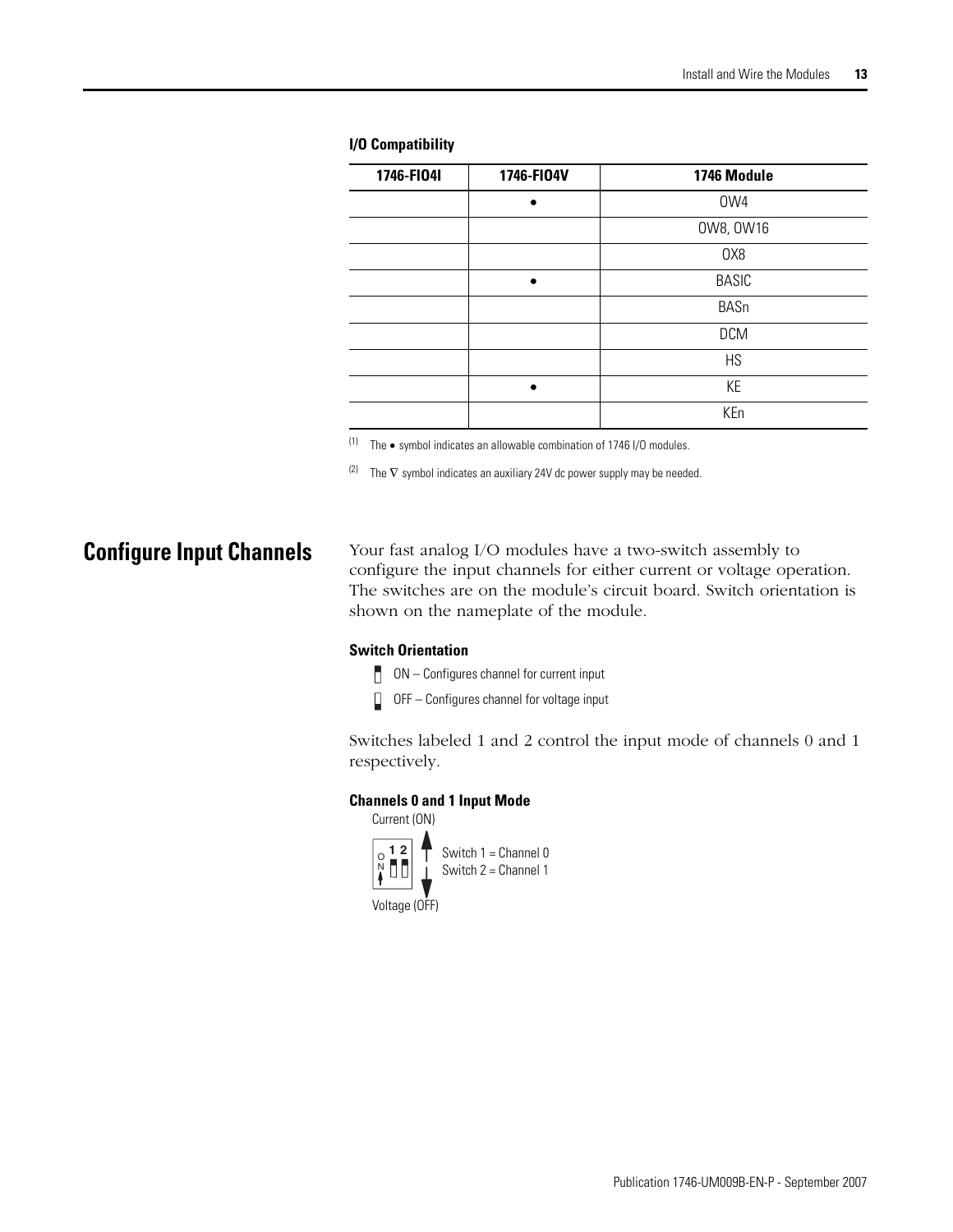<span id="page-13-0"></span>**Select the I/O Rack Slot** Two factors determine where you should locate the module in the I/O rack: ambient temperature and electrical noise. Consider the following conditions when selecting an I/O rack slot for the module. Position the module:

- in a slot away from ac or high voltage dc modules.
- away from the rack power supply if installed in a modular system.
- in the I/O rack lowest in the enclosure for a cooler ambient.

<span id="page-13-1"></span>**Install the Module** When installing the module in an I/O rack, you do not need to remove the terminal block from the module. However, if the terminal block is removed, use the write-on label located on the side of the terminal block to identify the module location and type. To remove the terminal block, grasp it on the top and bottom and pull outward and down.

| <b>ATTENTION</b> | Never install, remove, or wire modules with power applied to<br>the I/O rack. Rid yourself of electrostatic charge before<br>handling the module. Electrostatic discharge can degrade<br>module performance or destroy analog circuitry. |
|------------------|------------------------------------------------------------------------------------------------------------------------------------------------------------------------------------------------------------------------------------------|
| <b>IMPORTANT</b> | Do not tamper with the module's factory-sealed potentiometer.<br>It does not require any adjustments.                                                                                                                                    |

Follow these steps when installing or removing the module.

**1.** Verify that input configuration switches 1 and 2 are set correctly.



**ATTENTION** Take care to avoid connecting a voltage source to a channel configured for current input. This could result in improper module operation or damage to the module.

**2.** Align the module's circuit board with the rack's card guide.

See [Installing the Module](#page-14-0) on [page 15](#page-14-0).

**3.** Slide the module in until top and bottom retaining clips are secured.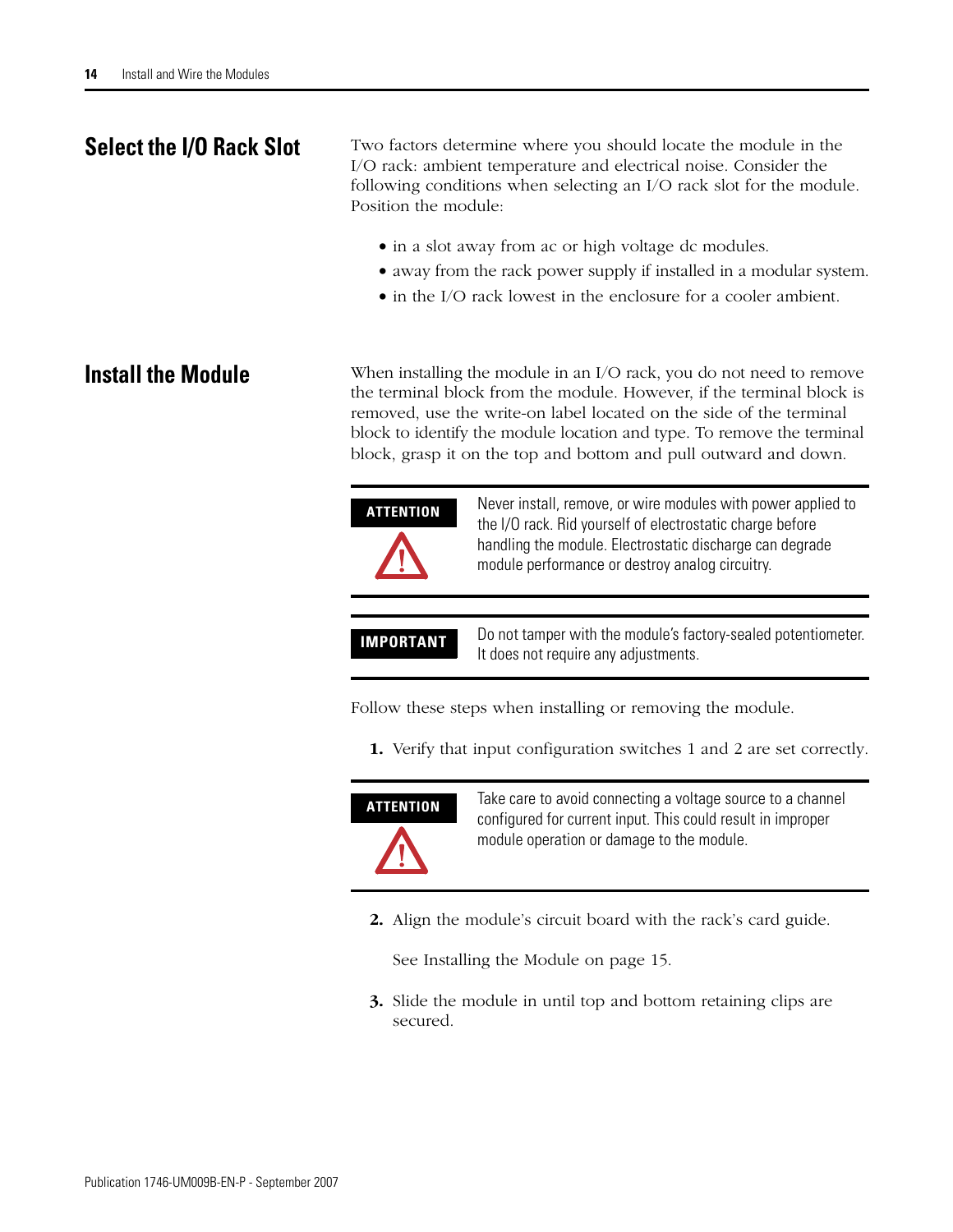**4.** To remove the module, press the retaining clips at the top and bottom of the module and slide the module out.

### <span id="page-14-0"></span>**Installing the Module**

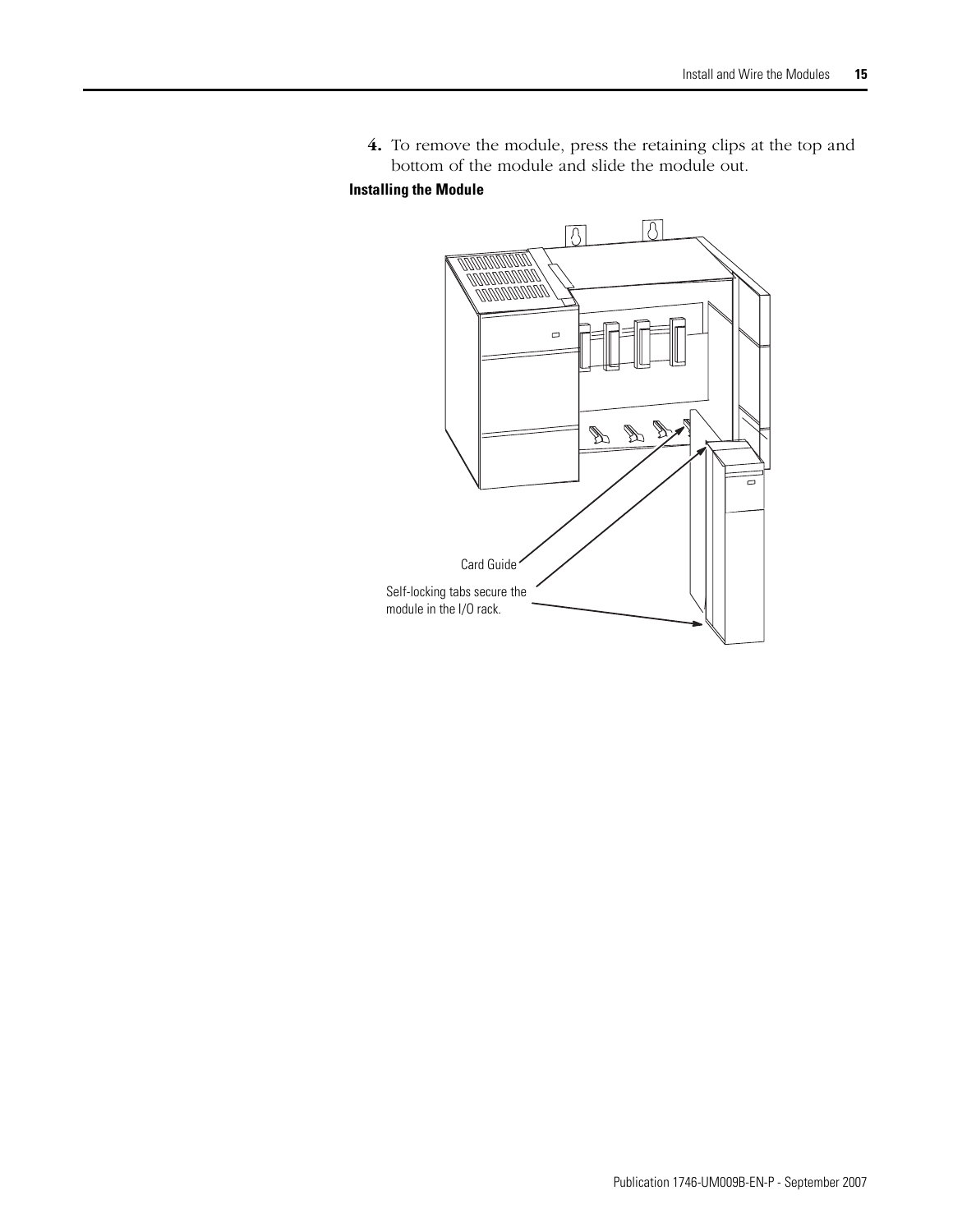## <span id="page-15-0"></span>**Considerations When Wiring**

This section provides guidelines on wiring the system, grounding the cables, determining cable length.



**ATTENTION** Before wiring the module, disconnect SLC system power, I/O rack power, and module power.

## **System Wiring Guidelines**

Use the following guidelines in planning the system wiring to the module.

- Analog common terminals (ANL COM) are electrically interconnected inside the module, but not internally connected to earth.
- Voltages on IN+ and IN– terminals must be within 0...20V with respect to ANL COM to ensure proper input channel operation. This is true for current and voltage input channel operation.
- Voltage outputs (OUT 0 and OUT 1) of the 1746-FIO4V module are referenced to ANL COM. Load resistance (R1) for a voltage output channel must be equal to or greater than 1  $K\Omega$ .
- Current output channels (OUT 0 and OUT 1) of the 1746-FIO4I module source current that returns to ANL COM. Load resistance (R1) for a current output channel must be within  $0...500 \Omega$ .
- Input connections for single-ended or differential input are the same.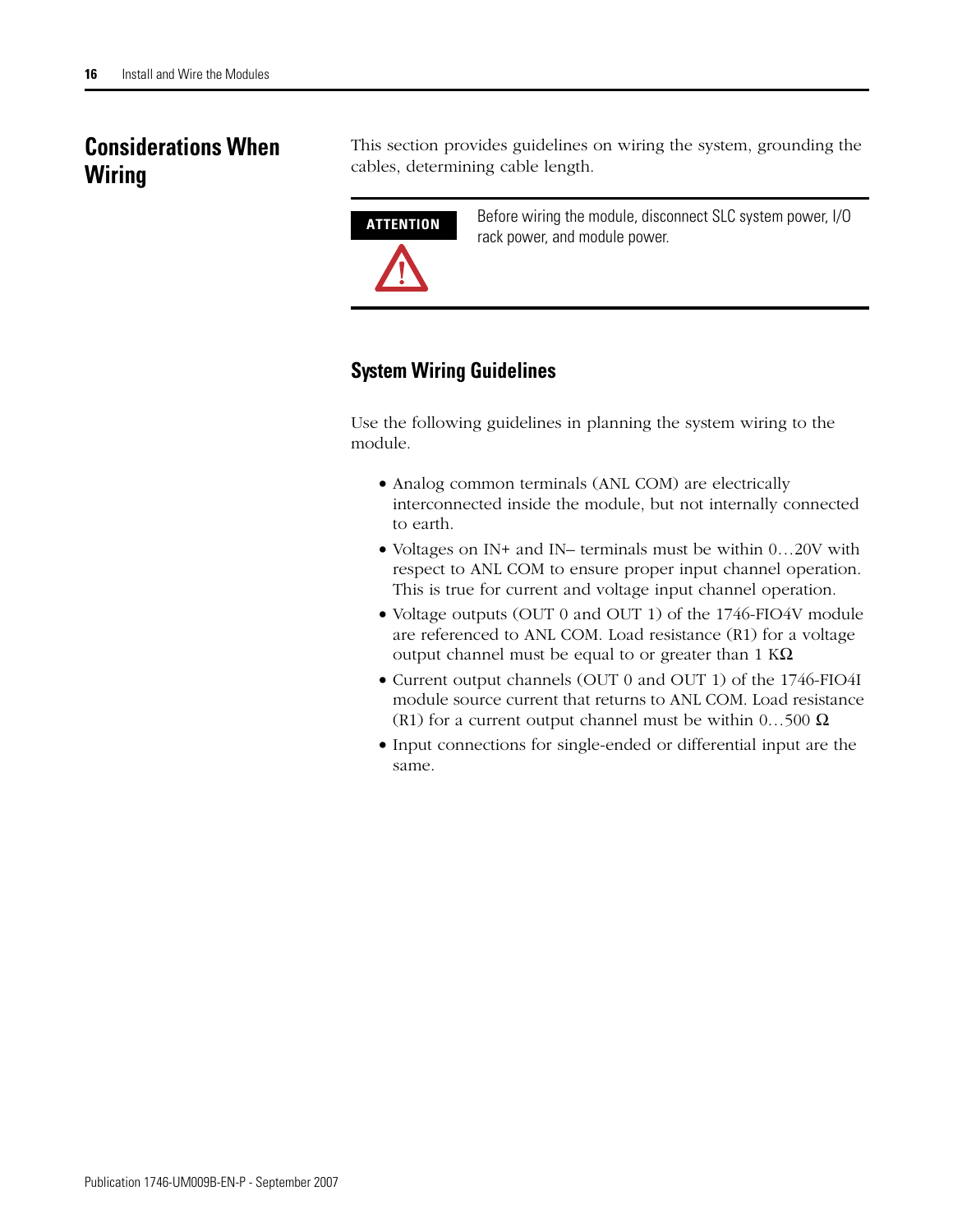## <span id="page-16-0"></span>**Ground the Cable**

Signal cable such as Belden cable #8761 (or equivalent) has two signal wires (black and clear), one drain wire, and a foil shield. The drain wire and foil shield must be grounded at only one end of the cable, not at both ends.

### **Typical Signal Cable**



**IMPORTANT** Ground the cable shield at one end having a good earth-ground connection, such as at an I/O chassis mounting bolt or nearest ground bus in the I/O enclosure. Make this connection as short as possible. Do not ground the cable at the module's terminal block.

## **Determine Cable Length**

When you determine the length of cable required to connect an I/O device, remember to include additional length to route the drain wire and foil shield to earth ground. Route your cable long enough to avoid areas of high radiated electrical noise, but short enough to avoid signal attenuation.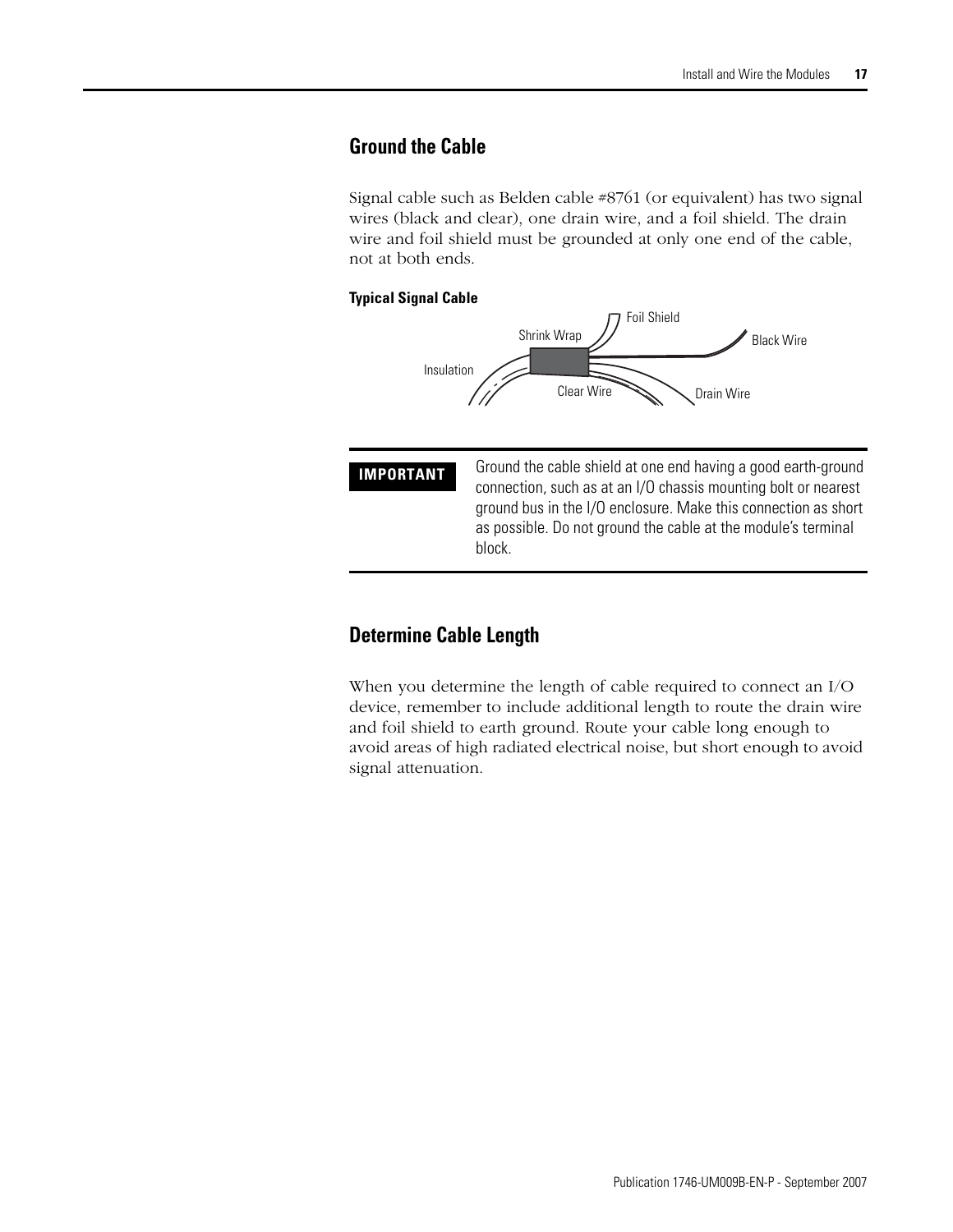## <span id="page-17-0"></span>**Minimize Electrical Noise Interference**

Because high-speed analog signals are particularly vulnerable to electrical noise, take precautions when routing your signal cables. To help reduce the effects of electrical noise on analog signals, we recommend that you do the following:

- Install the SLC 500 system in a NEMA rated enclosure.
- Make sure that the SLC 500 system is properly grounded.
- Use Belden cable #8761 (or equivalent) for signal wiring.
- Ground the cable properly.
- Route signal cables away from other wiring or in grounded conduit.
- Group these modules away from ac or high-voltage dc modules.

We recommend re-checking system operation after installing new machinery or other sources of electrical noise near the system.

For additional information on this subject, refer to Industrial Automation Wiring and Grounding Guidelines, publication 1770-4.1.

<span id="page-17-1"></span>**Wire the Module** Follow this procedure when wiring your modules.



**ATTENTION** Before wiring a module, disconnect power from the SLC 500 system and from any other source to the module.

- **1.** Strip about 7.6 cm (3 in.) of casing to expose the wires at each end of the cable.
- **2.** Twist the drain wire and foil shield together and bend them away from the cable at the grounded end of the cable.

### **Grounded End**

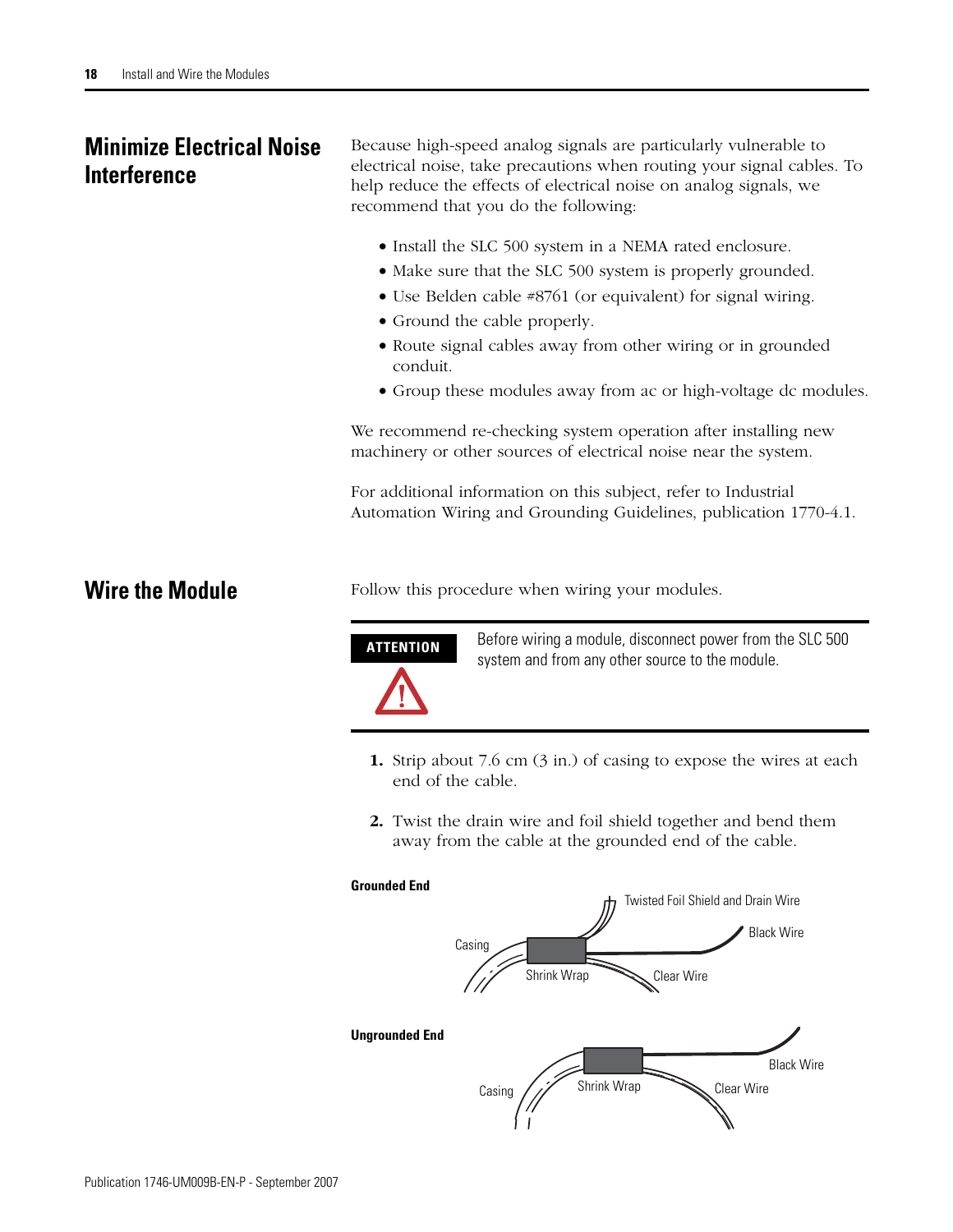- **3.** Apply shrink wrap where wires leave the casing with the hot-air blower.
- **4.** Cut off the drain wire and foil shield at the other end of the cable.
- **5.** Apply shrink wrap to the junction where wires leave the casing.
- **6.** Trim the signal wires to 5 cm (2 in.) lengths. Strip about 4.76 mm (3/16 in.) of insulation away to expose the copper strands for your connections.
- **7.** Decide where you will connect the cable to earth ground, and ground it.

[Refer to Ground the Cable on page 17.](#page-16-0)

**8.** Connect signal wires (black and clear) to the terminal block and to the input or output device.

### **Wiring Diagram for Module, Sensor, and Load (showing differential inputs)**

**Important:** Channels are not isolated from each other. All analog commons are connected together internally.

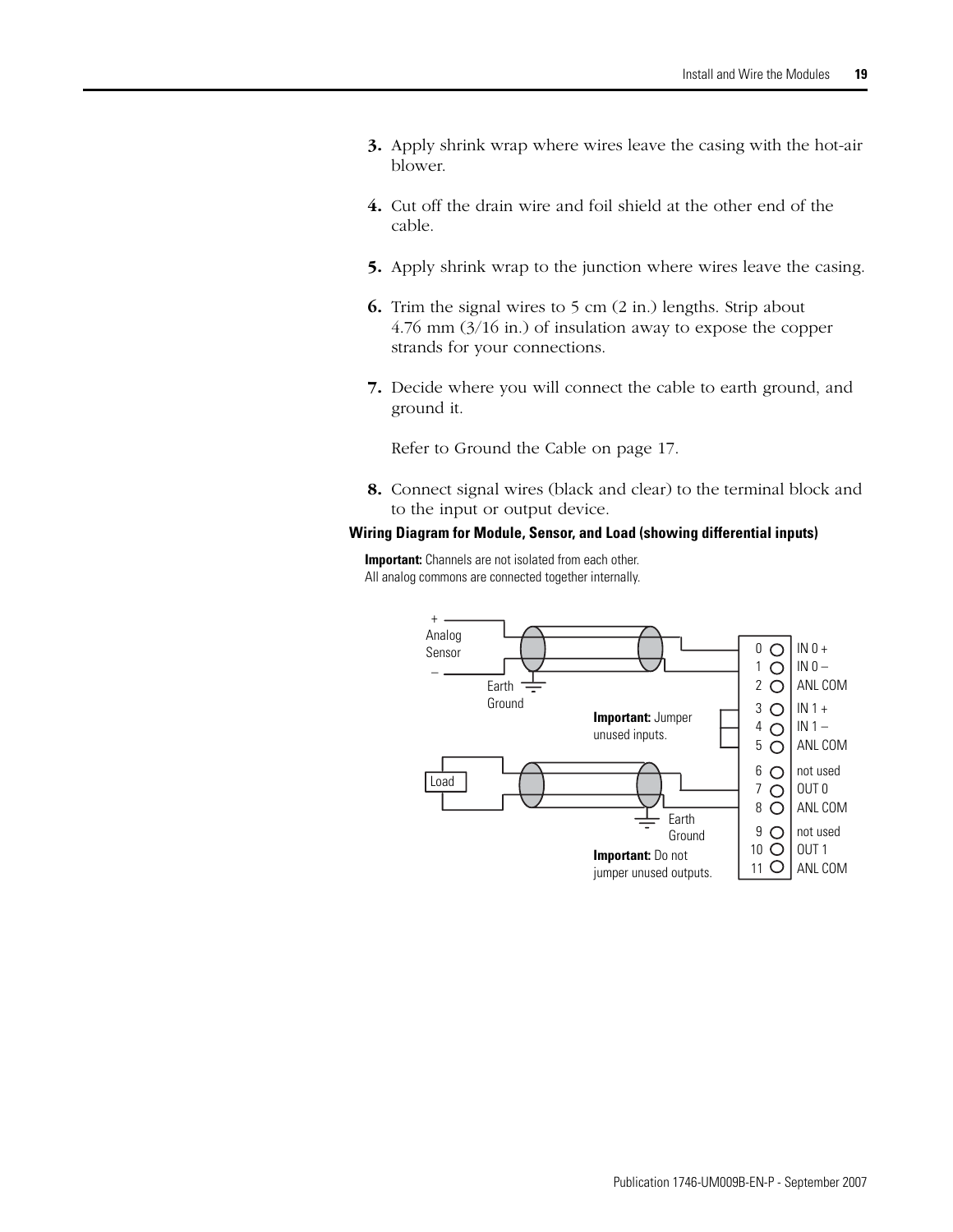**IMPORTANT** Single-ended inputs are less immune to noise than are

differential inputs.

### **Wiring Schematic for Single-ended Current-loop Analog Input Connections**

**Important:** The module does not provide loop power for analog inputs. Use a power supply that matches the transmitter specifications.



**9.** Repeat steps 1…6 for each channel. For each unused input channel, jumper together the plus (+), minus (–), and common (ANL COM) terminals. For each unused output channel, do not connect terminals.

<span id="page-19-0"></span>**Minimize Ground Loops** To keep the ground-loop currents of input circuits to a minimum, we recommend that you:

- use the same power supply to power both input channels of a module.
- otherwise, tie together the grounds of separate power supplies.

See Wiring Schematic for Single-ended Current-loop Analog Input Connections for more information.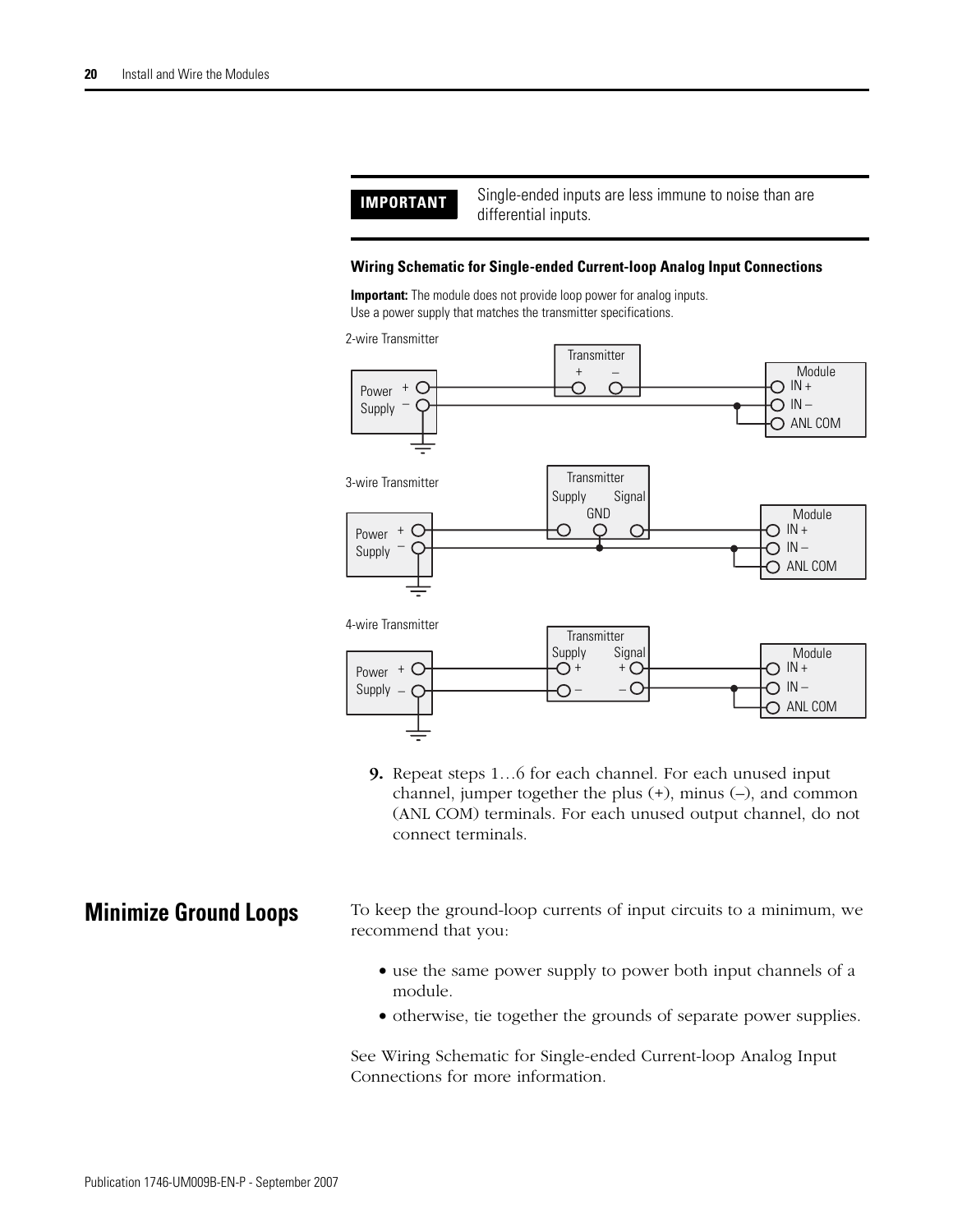<span id="page-20-0"></span>**Label the Terminal Block** The terminal block has a write-on label. Use it to ensure that you install the correct terminal block on the corresponding module.

### **Terminal Block**

Note: The black dot on the label indicates the position of terminal 0.

| <b>SLOT</b> |                  | <b>RACK</b> |  |  |  |  |
|-------------|------------------|-------------|--|--|--|--|
|             | $\bullet$ Module |             |  |  |  |  |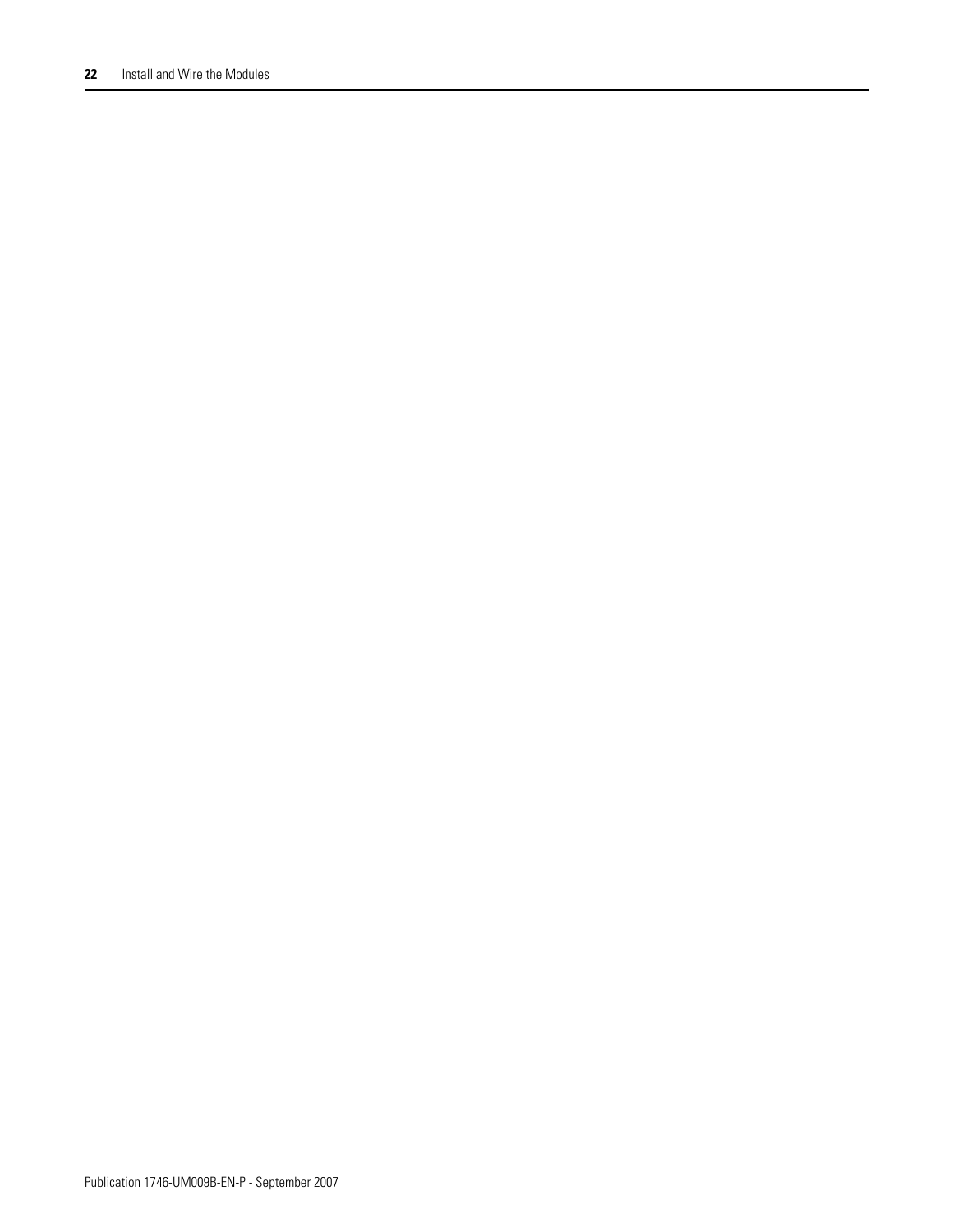# <span id="page-22-1"></span><span id="page-22-0"></span>**Access Files to Configure I/O**

There are two ways to configure the SLC Chassis for a 1746-FIO4I/V module. You can either click and drag items from the list or you can use the Read IO Config method.

Follow these steps to configure the SLC chassis by clicking and dragging modules.

**1.** Double-click the menu item to open the IO Configuration menu in RSLogix500 software.



**2.** Place the 1746-FIO4I/V module into the correct slot by clicking and dragging from the list.

| I/O Configuration                                                         | $ \Box$ $\times$                                                                                         |
|---------------------------------------------------------------------------|----------------------------------------------------------------------------------------------------------|
| Racks                                                                     | Current Cards Available                                                                                  |
| 1746-A4 4-Slot Rack                                                       | Filter   All IO                                                                                          |
| 170 Rack Not Installed<br>2                                               | ᅿ<br>Part #<br>Description                                                                               |
| Read IO Config.<br>3<br>170 Rack Not Installed<br>$\overline{\mathbf{v}}$ | 1747-DCM-1/4<br>Node Adapter Module (1/4 Rack)<br>1747-DCM-1/2                                           |
|                                                                           | Node Adapter Module (1/2 Rack)<br>1747-DCM-3/4 Node Adapter Module (3/4 Rack)                            |
| PowerSupply                                                               | 1747-DCM-FULLNode Adapter Module (Full Rack)                                                             |
| Part #<br>#<br>Description                                                | Distributed I/O Scanner-7 I/O Block<br>1747-DSN-7<br>1747-DSN-30<br>Distributed I/O Scanner-30 I/O Block |
| 1747-L553B/C<br>5/05 CPU - 64K Mem, OS501 Series C<br>ū                   | 1746-FIO4I<br>Fast Analog 2 Ch In/2 Ch Current Out                                                       |
|                                                                           | 1746-FIO4V<br>Fast Analog 2 Ch In/2 Ch Volt. Out                                                         |
| $\frac{2}{3}$                                                             | Single Axis Motion Control<br>l1746-HS                                                                   |
|                                                                           | 1746-HSCE<br>High Speed Counter Module                                                                   |
|                                                                           | 1746-HSCE2<br>High Speed Counter - Class 1                                                               |
|                                                                           | 1746-HSCE2<br>High Speed Counter - Class 4                                                               |
|                                                                           | Motion Control Module<br>1746-HSRV                                                                       |
|                                                                           | 1746-HSTP1<br>Stepper Controller Module                                                                  |
|                                                                           | 1746-1A4<br>4-Input 100/120 VAC                                                                          |
|                                                                           | 1746-IA8<br>8-Input 100/120 VAC                                                                          |
|                                                                           | 1746sc-lA8L<br>8-Input Isolated 120 VAC/DC                                                               |
|                                                                           | 1746-1A16<br>16-Input 100/120 VAC                                                                        |
|                                                                           | 8-Input (SINK) 24 VDC<br>11746-1B8                                                                       |
|                                                                           | 1746sc-IB8I/IC8I8-Input Isolated 24/48 VDC                                                               |
| Help<br>Adv Config<br>Hide All Cards                                      | 1746-1B16<br>16-Input (SINK) 24 VDC                                                                      |

## <span id="page-22-2"></span>**Click and Drag Configuration**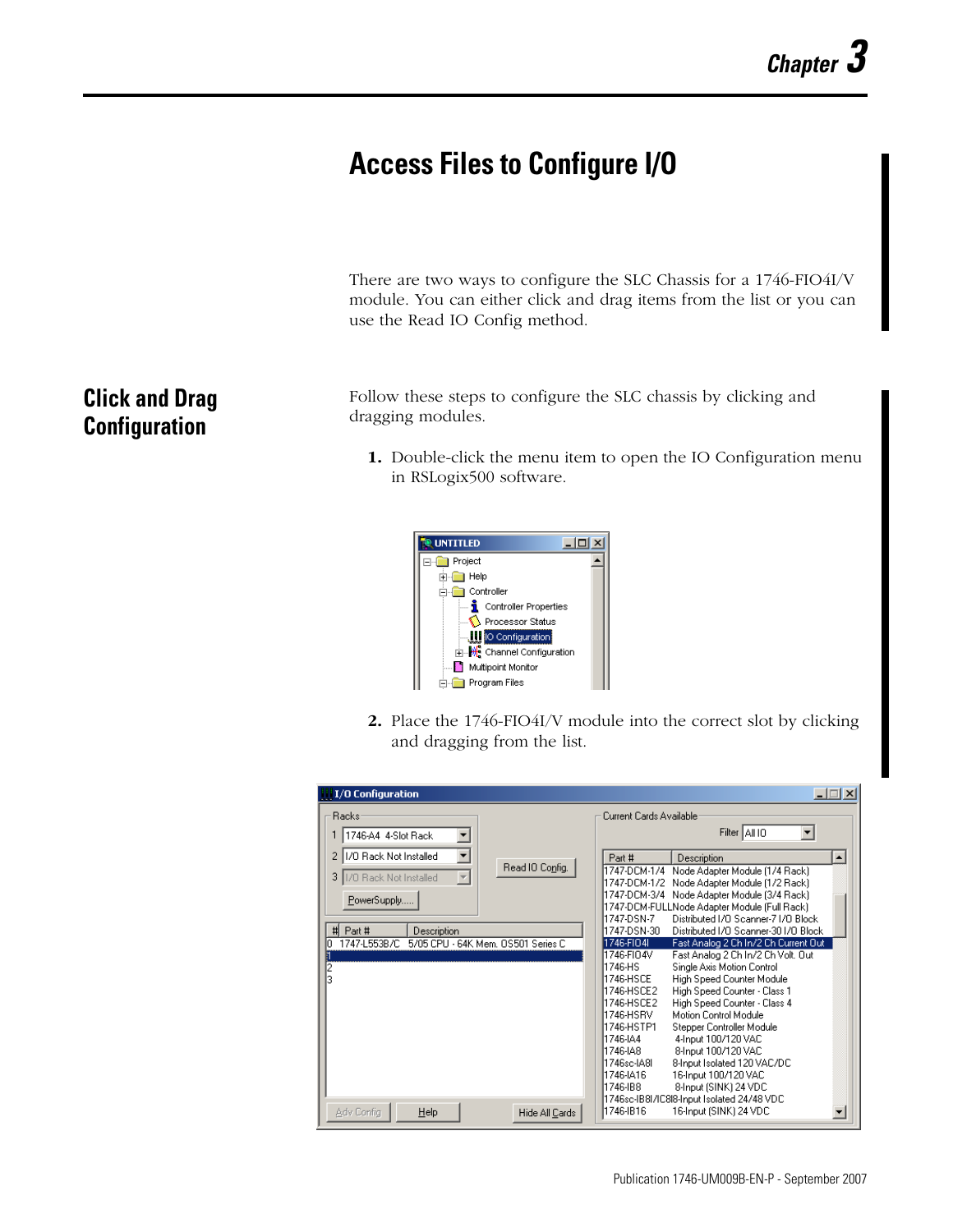The I/O Configuration is now complete. Each slot shows the corresponding module that is located on the rack. In this example the 1746-FIO4V is in slot 1.

| <b>I/O Configuration</b>                                                                   | $ \Box$ $\times$                                                                                          |
|--------------------------------------------------------------------------------------------|-----------------------------------------------------------------------------------------------------------|
| Racks                                                                                      | Current Cards Available                                                                                   |
| 1746-A4 4-Slot Rack                                                                        | Filter All IO                                                                                             |
| 2 1/0 Rack Not Installed<br>▼<br>Read IO Config.                                           | Part #<br>Description<br>ᅬ                                                                                |
| $\overline{\phantom{m}}$<br>3   1/0 Rack Not Installed                                     | 1747-DCM-1/4<br>Node Adapter Module [1/4 Rack]<br>1747-DCM-172<br>Node Adapter Module (1/2 Rack)          |
| PowerSupply                                                                                | 1747-DCM-3/4 Node Adapter Module (3/4 Rack)                                                               |
|                                                                                            | [1747-DCM-FULLNode Adapter Module (Full Rack)]<br>1747-DSN-7<br>Distributed I/O Scanner-7 I/O Block       |
| #<br>Part #<br>Description<br>1747-L553B/C<br>5/05 CPU - 64K Mem. OS501 Series C<br>n.     | 1747-DSN-30<br>Distributed I/O Scanner-30 I/O Block<br>1746-FIO4I<br>Fast Analog 2 Ch In/2 Ch Current Out |
| 1746-FIO4V<br>Fast Analog 2 Ch In/2 Ch Volt. Out                                           | 1746-FIO4V<br>Fast Analog 2 Ch In/2 Ch Volt. Out                                                          |
| 2<br>1746-IA16<br>16-Input 100/120 VAC<br>8-Output (TRANS-SRC) 10/50 VDC<br>3.<br>1746-0B8 | l1746-HS<br>Single Axis Motion Control<br>1746-HSCE<br>High Speed Counter Module                          |
|                                                                                            | 1746-HSCE2<br>High Speed Counter - Class 1<br>1746-HSCE2<br>High Speed Counter - Class 4                  |
|                                                                                            | 1746-HSRV<br>Motion Control Module                                                                        |
|                                                                                            | 1746-HSTP1<br>Stepper Controller Module<br>4-Input 100/120 VAC<br>1746-1A4                                |
|                                                                                            | 1746-1A8<br>8-Input 100/120 VAC                                                                           |
|                                                                                            | 1746sc-lA8L<br>8-Input Isolated 120 VAC/DC<br>16-Input 100/120 VAC<br>1746-1A16                           |
|                                                                                            | 1746-188<br>8-Input (SINK) 24 VDC<br>1746sc-IB8I/IC8I8-Input Isolated 24/48 VDC                           |
| Adv Config<br>Help<br>Hide All Cards                                                       | 1746-1816<br>16-Input (SINK) 24 VDC                                                                       |

<span id="page-23-0"></span>**Read IO Config Method** Follow these steps to configure the SLC chassis by using the Read IO configuration method.

> **1.** Double-click the menu item to open the IO Configuration menu in RSLogix500 software.

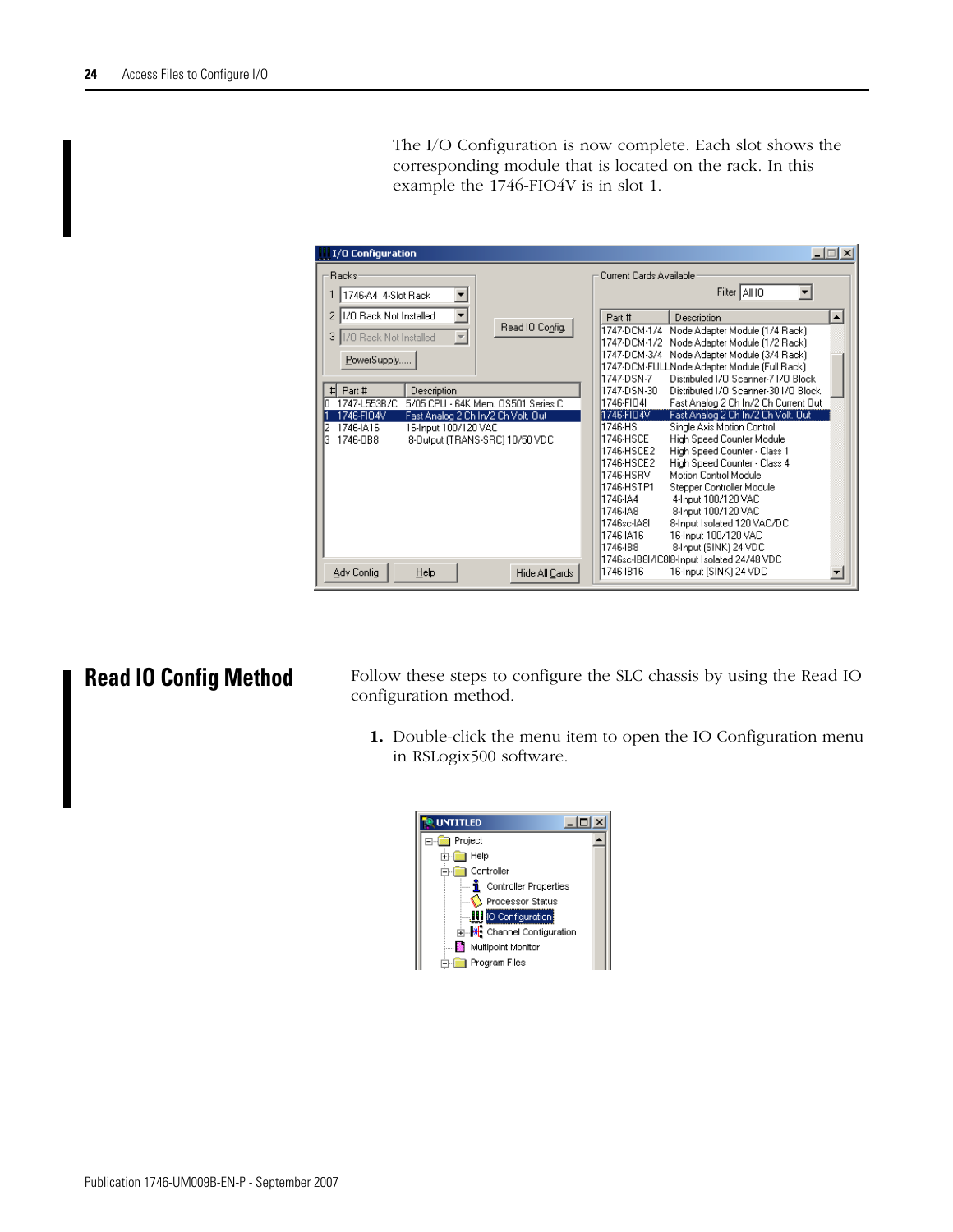**2.** Place the 1746-FIO4I/V module into the correct slot by clicking Read IO Config.

| <b><i>iii</i></b> I/O Configuration                                                                                                           | $ \Box$ $\times$                                                                                                                                                                                   |
|-----------------------------------------------------------------------------------------------------------------------------------------------|----------------------------------------------------------------------------------------------------------------------------------------------------------------------------------------------------|
| Racks<br>1746-A4 4-Slot Rack<br>▼                                                                                                             | Current Cards Available<br>Filter   All IO                                                                                                                                                         |
| 1/0 Rack Not Installed<br>$\overline{\phantom{a}}$<br>$\overline{2}$<br>Read IO Config.<br>170 Rack Not Installed<br>$\overline{\nabla}$<br>3 | $\blacktriangle$<br>Part #<br>Description<br>1747-DCM-1/4<br>Node Adapter Module (1/4 Rack)                                                                                                        |
| PowerSupply                                                                                                                                   | 1747-DCM-1/2<br>Node Adapter Module (1/2 Rack)<br>1747-DCM-3/4 Node Adapter Module (3/4 Rack)<br>1747-DCM-FULLNode Adapter Module (Full Rack)<br>1747-DSN-7<br>Distributed I/O Scanner-7 I/O Block |
| $\sharp$<br>Part #<br>Description<br>1747-L553B/C<br>5/05 CPU - 64K Mem, OS501 Series C<br>In<br>n                                            | 1747-DSN-30<br>Distributed I/O Scanner-30 I/O Block<br>1746-FIO4I<br>Fast Analog 2 Ch In/2 Ch Current Out<br>1746-FIO4V<br>Fast Analog 2 Ch In/2 Ch Volt. Out                                      |
| 2<br>3                                                                                                                                        | 1746-HS<br>Single Axis Motion Control<br>High Speed Counter Module<br>1746-HSCE<br>1746-HSCE2<br>High Speed Counter - Class 1                                                                      |
|                                                                                                                                               | High Speed Counter - Class 4<br>1746-HSCE2<br>Motion Control Module<br>1746-HSRV<br>1746-HSTP1<br>Stepper Controller Module                                                                        |
|                                                                                                                                               | 4-Input 100/120 VAC<br>1746-JA4<br>1746-JA8<br>8-Input 100/120 VAC<br>8-Input Isolated 120 VAC/DC<br>1746sc-IA8I                                                                                   |
|                                                                                                                                               | 1746-IA16<br>16-Input 100/120 VAC<br>1746-IB8<br>8-Input (SINK) 24 VDC                                                                                                                             |
| $He$ lp<br>Adv Config<br>Hide All Cards                                                                                                       | 1746sc-IB8I/IC8I8-Input Isolated 24/48 VDC<br>1746-1816<br>16-Input (SINK) 24 VDC                                                                                                                  |

The following screen appears.

| <b>Read IO Configration from Online Processor</b> |                 |                       | $\vert x \vert$ |
|---------------------------------------------------|-----------------|-----------------------|-----------------|
| Driver<br>local<br>AB_ETH-1                       | Route           | Processor Node:<br>10 | Decimal (=0     |
| Last Configured                                   |                 | Octal)                |                 |
| AB_ETH-1<br>Node 0d local<br>Reply Timeout:       |                 |                       |                 |
| (Sec.)<br>10                                      | Who Active      |                       |                 |
| Cancel                                            | Read IO Config. | Help                  |                 |
|                                                   |                 |                       |                 |

- **3.** Select either the driver and processor node number or use the Who Active button to browse for the device.
- If you selected the driver and node number, proceed to step 5.
- If you clicked Who Active, the following screen appears.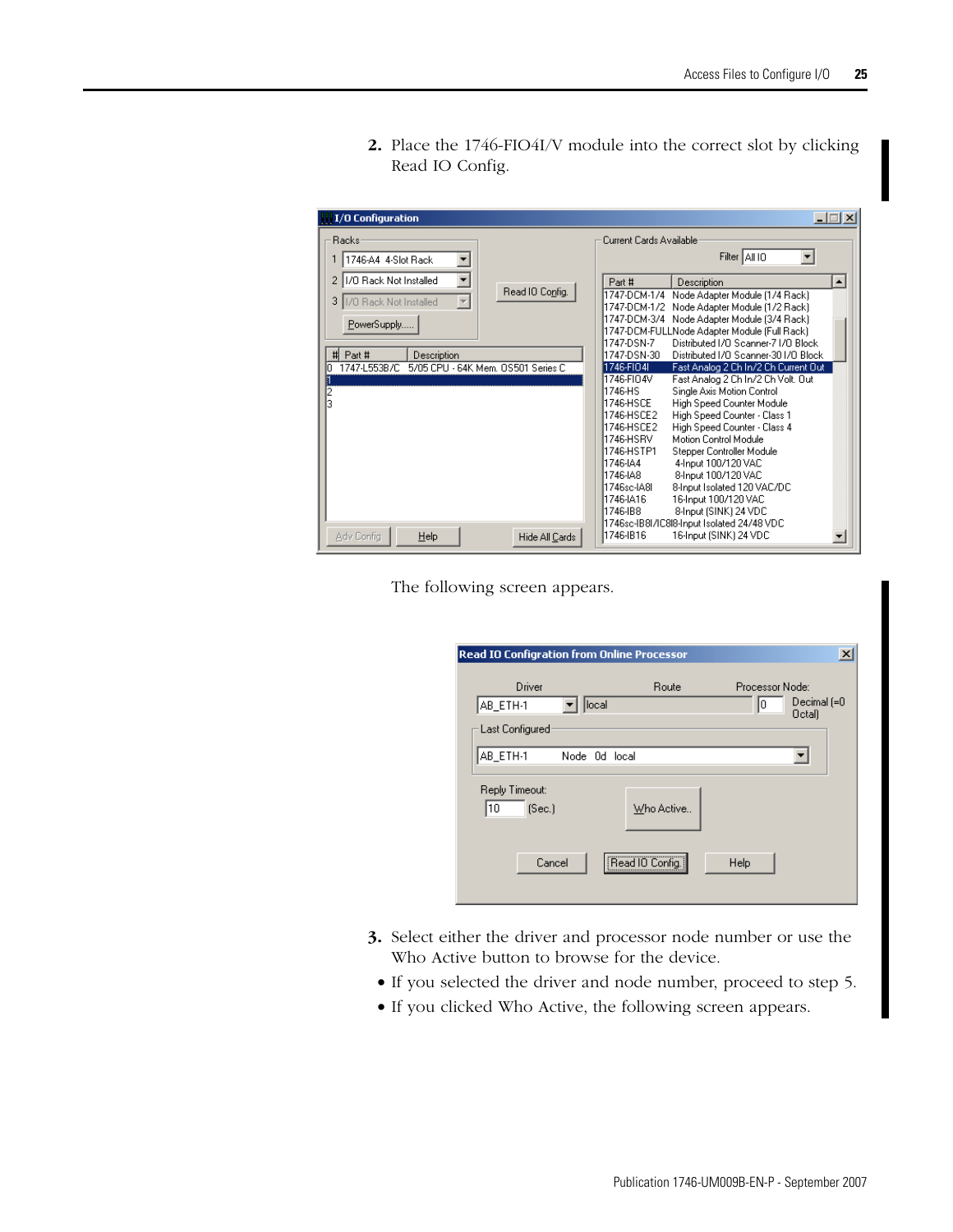The Who Active screen lets you browse for the SLC device.



**4.** Locate the SLC Chassis under the appropriate driver and click OK.

You are brought back to the Read IO Config screen.

**5.** Click Read IO Config and the rack is populated automatically.

| $\vert x \vert$<br><b>Read IO Configration from Online Processor</b> |                 |                                                       |  |
|----------------------------------------------------------------------|-----------------|-------------------------------------------------------|--|
| Driver<br>local<br>AB_ETH-1<br>Last Configured                       | Route           | Processor Node:<br>Decimal (=0<br>10<br><b>Octall</b> |  |
| AB_ETH-1<br>Node 0d local                                            |                 | ▼                                                     |  |
| Reply Timeout:<br>10<br>(Sec.)                                       | Who Active      |                                                       |  |
| Cancel                                                               | Read IO Config. | Help                                                  |  |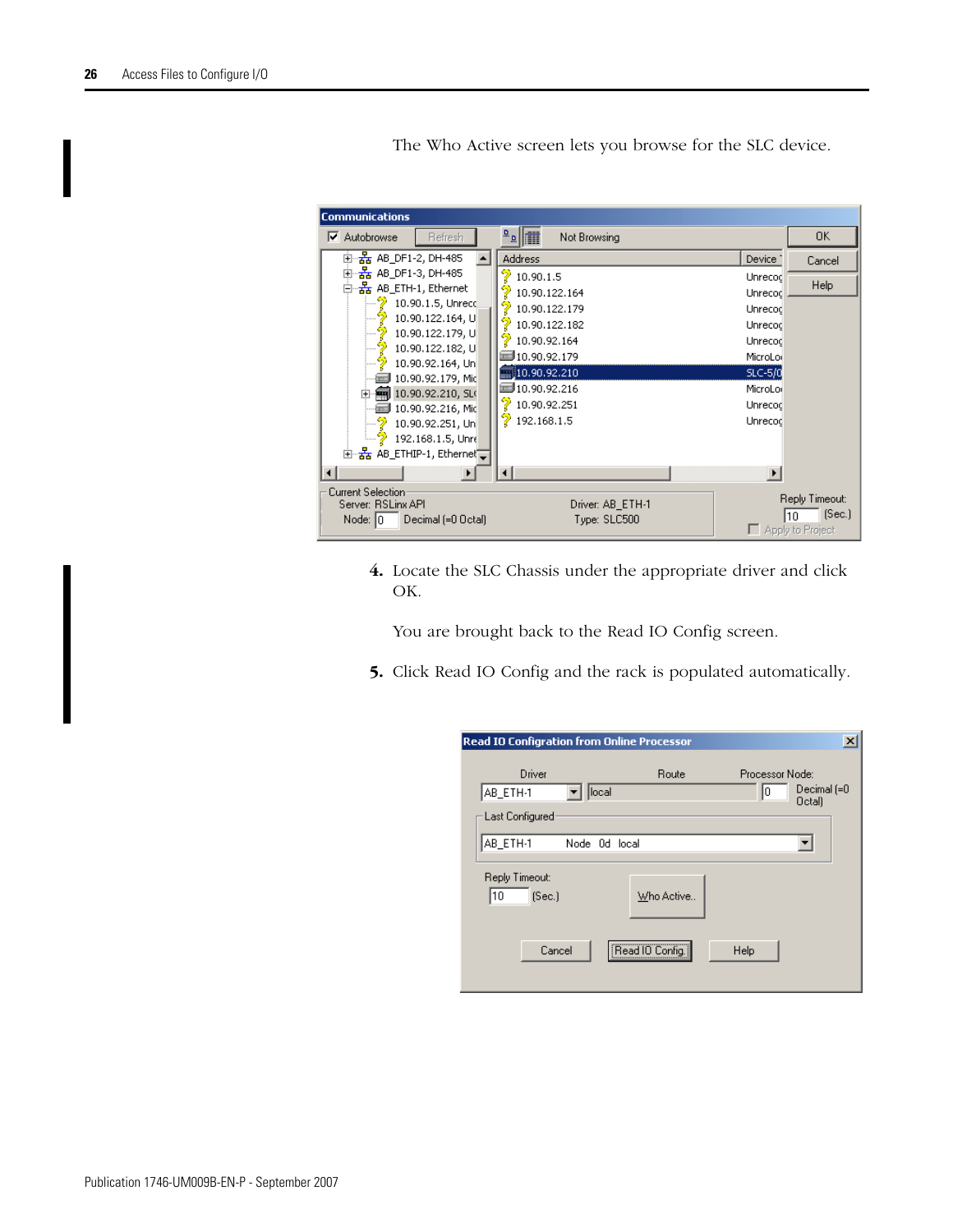The I/O Configuration is now complete. Each slot shows the corresponding module on the rack. In this example the 1746-FIO4V is in slot 1.

| <b>I/O Configuration</b>                                                                                                                 | $ \Box$ $\times$                                                                                                                                               |
|------------------------------------------------------------------------------------------------------------------------------------------|----------------------------------------------------------------------------------------------------------------------------------------------------------------|
| Racks<br>1746-A4 4-Slot Rack<br>▼                                                                                                        | Current Cards Available<br>Filter   All IO                                                                                                                     |
| ▼<br>1/0 Rack Not Installed<br>2<br>Read IO Config.                                                                                      | ᅬ<br>Part #<br>Description<br>1747-DCM-1/4<br>Node Adapter Module [1/4 Rack]                                                                                   |
| $\overline{\phantom{a}}$<br>3<br>170 Rack Not Installed<br>PowerSupply                                                                   | 1747-DCM-1/2<br>Node Adapter Module (1/2 Rack)<br>1747-DCM-3/4<br>Node Adapter Module (3/4 Rack)<br>1747-DCM-FULLNode Adapter Module (Full Rack)               |
| #<br>Part #<br>Description<br>1747-L553B/C<br>5/05 CPU - 64K Mem. OS501 Series C                                                         | 1747-DSN-7<br>Distributed I/O Scanner-7 I/O Block<br>1747-DSN-30<br>Distributed I/O Scanner-30 I/O Block<br>1746-FIO4I<br>Fast Analog 2 Ch In/2 Ch Current Out |
| 1746-FIO4V<br>Fast Analog 2 Ch In/2 Ch Volt. Out<br>1746-IA16<br>16-Input 100/120 VAC<br>8-Output (TRANS-SRC) 10/50 VDC<br>3<br>1746-0B8 | Fast Analog 2 Ch In/2 Ch Volt. Out<br>1746-FI04V<br>1746-HS<br>Single Axis Motion Control<br>1746-HSCE<br>High Speed Counter Module                            |
|                                                                                                                                          | 1746-HSCE2<br>High Speed Counter - Class 1<br>High Speed Counter - Class 4<br>1746-HSCE2<br>Motion Control Module<br>1746-HSRV                                 |
|                                                                                                                                          | 1746-HSTP1<br>Stepper Controller Module<br>1746-1A4<br>4-Input 100/120 VAC                                                                                     |
|                                                                                                                                          | 8-Input 100/120 VAC<br>1746-1A8<br>1746sc-IA8L<br>8-Input Isolated 120 VAC/DC<br>16-Input 100/120 VAC<br>1746-IA16                                             |
|                                                                                                                                          | 1746-IB8<br>8-Input (SINK) 24 VDC<br>1746sc-IB8I/IC8I8-Input Isolated 24/48 VDC                                                                                |
| Adv Config<br>Help<br>Hide All Cards                                                                                                     | 1746-IB16<br>16-Input (SINK) 24 VDC                                                                                                                            |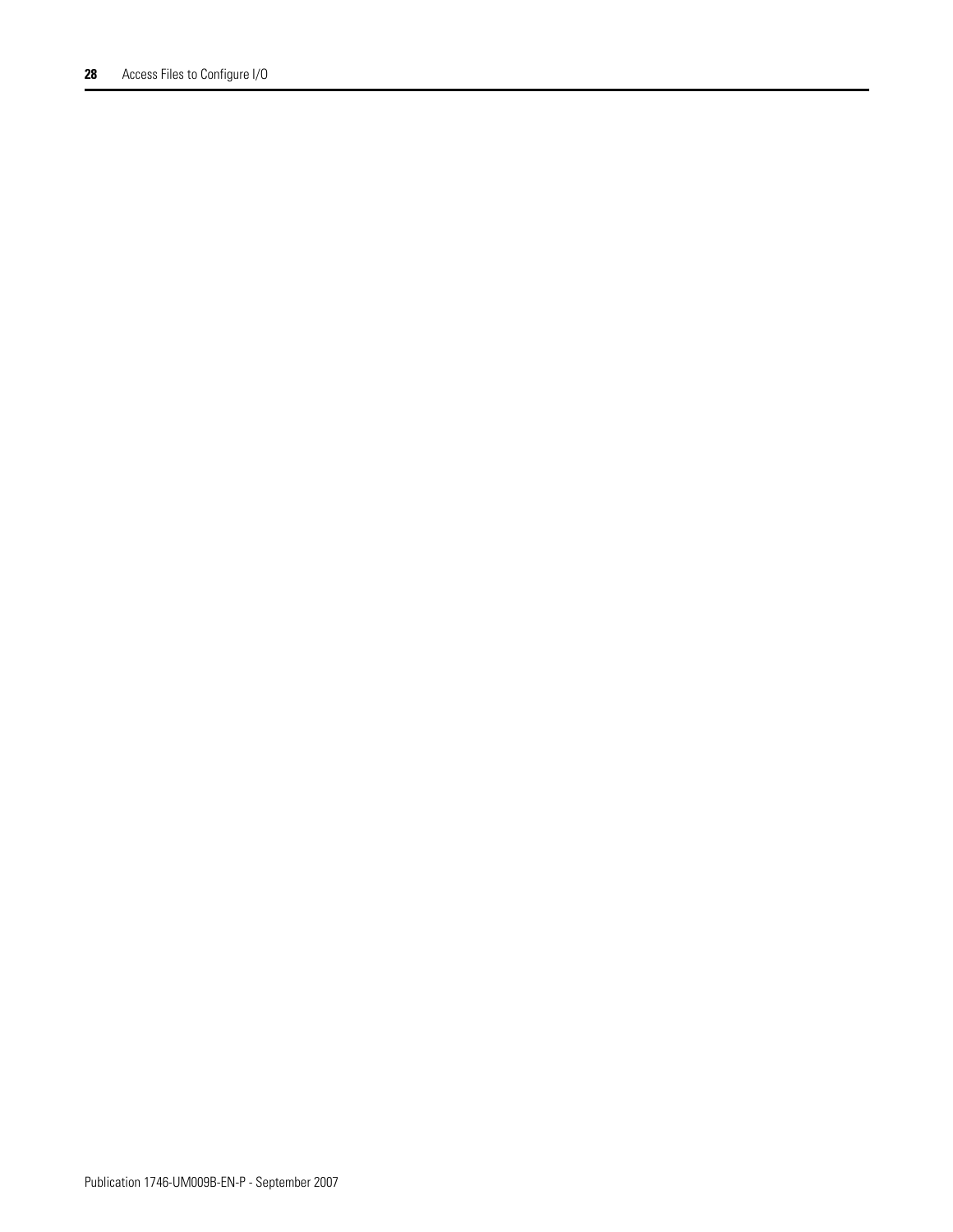# <span id="page-28-2"></span><span id="page-28-1"></span><span id="page-28-0"></span>**Processor and Module Considerations**

This chapter describes concepts that you need to understand to program the fast analog I/O module in an SLC 500 system.

The following are processor considerations.

- Update processor analog I/O data
- Monitor analog I/O data
- Address I/O image words

The following are module considerations.

- Resolve data of the module's I/O channel converters
- Convert analog input data
- Compute the analog input signal level
- Convert analog output data
- Compute the analog output
- Filter input channel
- Compute time delay for A/D conversion
- Determine response to slot disable
- Determine safe state for outputs
- Enter module ID code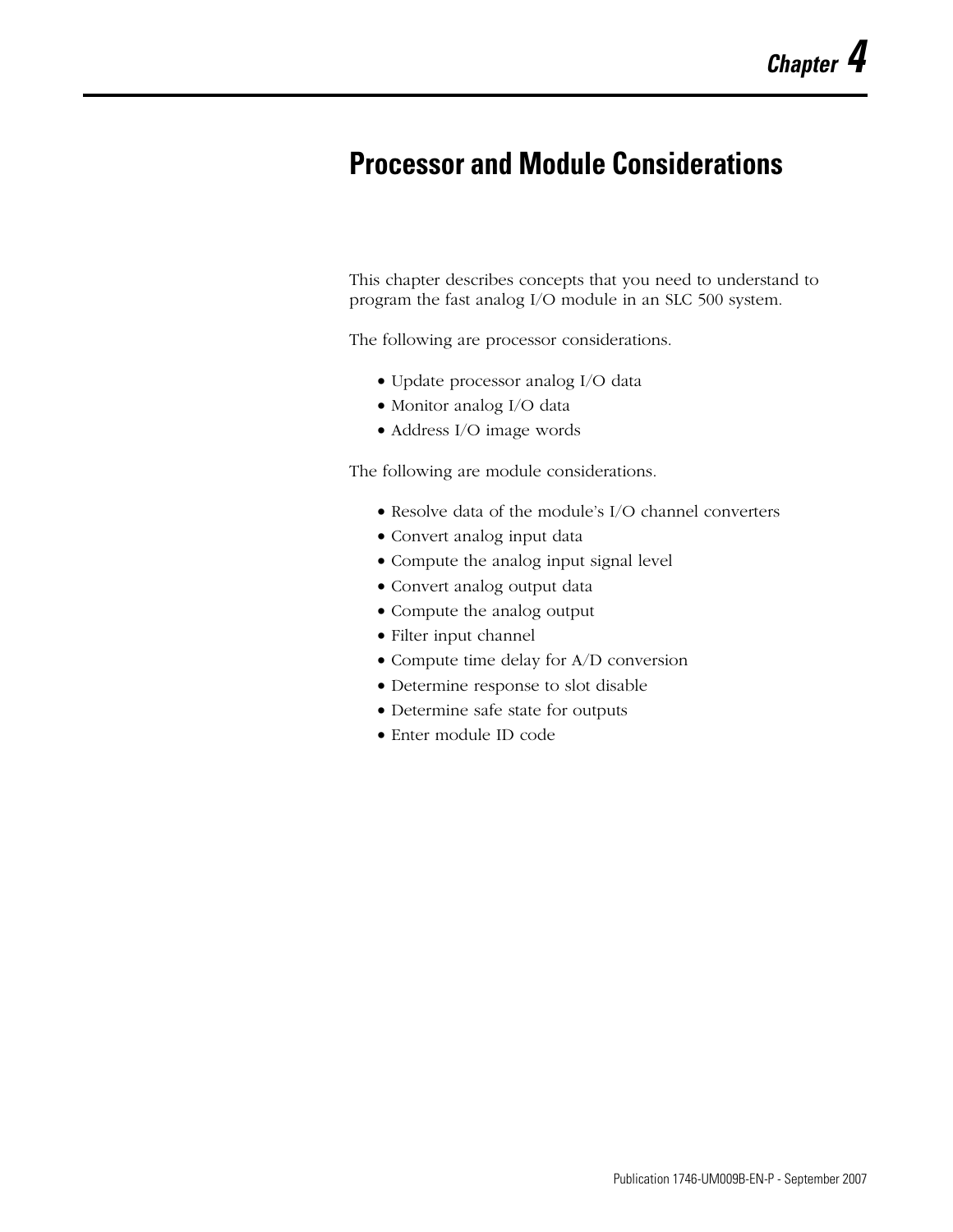<span id="page-29-0"></span>**Processor Considerations** Knowing how the processor works helps you program it more effectively.

## **Processor Update of Analog I/O Data**

Analog input and output image words are updated by the processor once every processor scan when the processor scans data and program files in succession.

Processor scan time depends largely on the size of your program files: the greater the number of programming instructions, the longer the time to scan the file. Some instructions take longer to scan than others.

For information on processor scan time and instruction execution time, refer to the SLC 500 Instruction Set Reference Manual, publication 1747-RM001.

If an application requires processor updates of analog data more frequently than once per scan, use Immediate Input or Immediate Output instructions. These instructions typically update an analog channel in 1 ms, but also increase the overall scan time by the same amount.

Typical update times for SLC processors are:

- $\approx$  10 ms for a typical 1K program.
- 1 ms per analog channel when using immediate I/O instructions.

## **Monitor Analog I/O Data**

You can monitor analog input and output data in binary or decimal format. You select the format by its radix. The default radix is binary. Binary data is presented in 2's-complement format. Changing the radix to decimal lets you view analog I/O data as decimal representations of integer words.

[Refer to 2's-complement Binary Numbers on page 83](#page-82-3) for more information.

П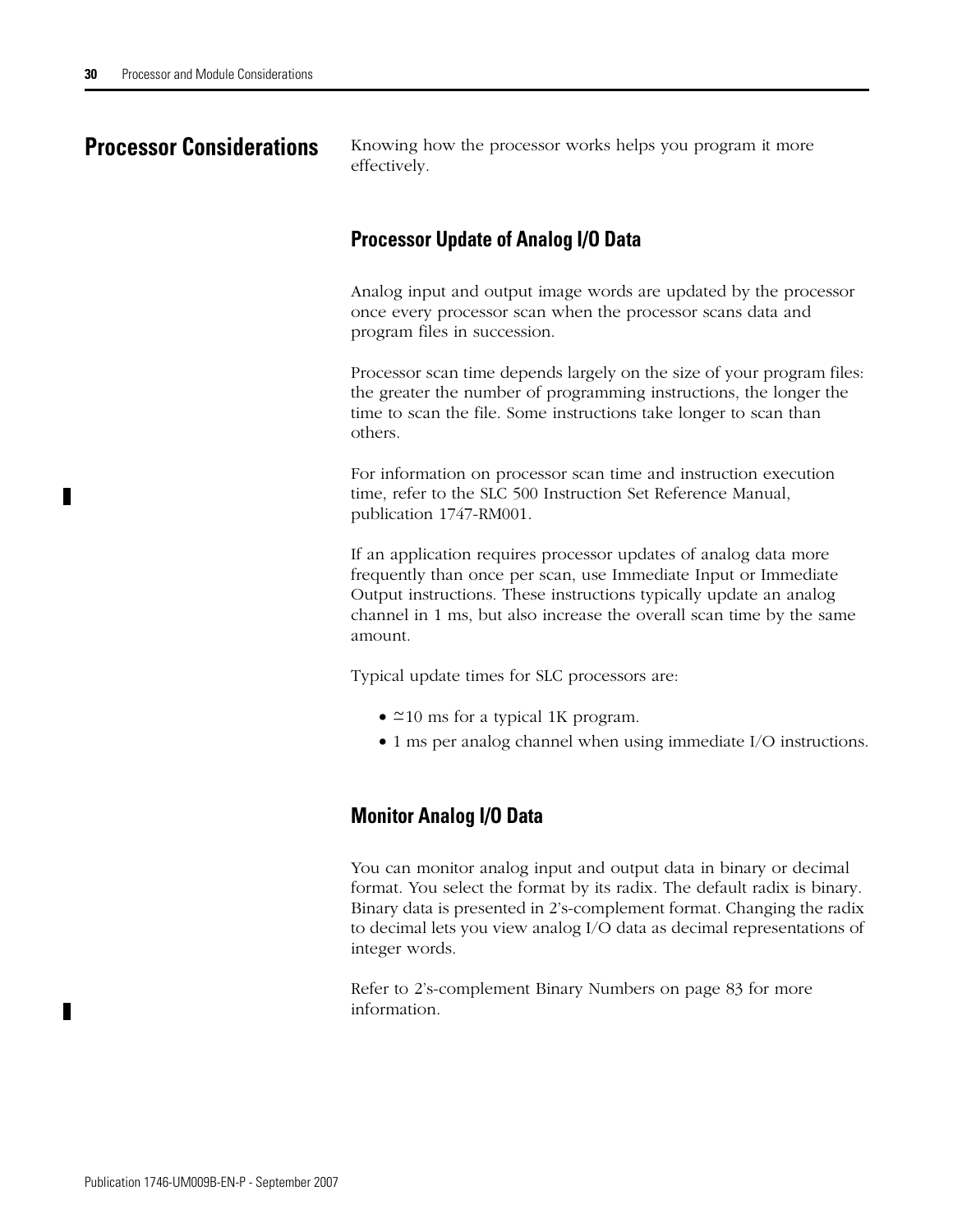## **Address I/O Image Words**

Each module input channel is addressed as a single word in the processor's input image table and each module output channel is addressed as a single word in the processor's output image table. The module uses a total of two input words and two output words.



The converted input values from input channels 0 and 1 are addressed as words 0 and 1 of the slot where the module resides. The output values for the output channels 0 and 1 are addressed as output words 0 and 1 of the slot where the module resides.

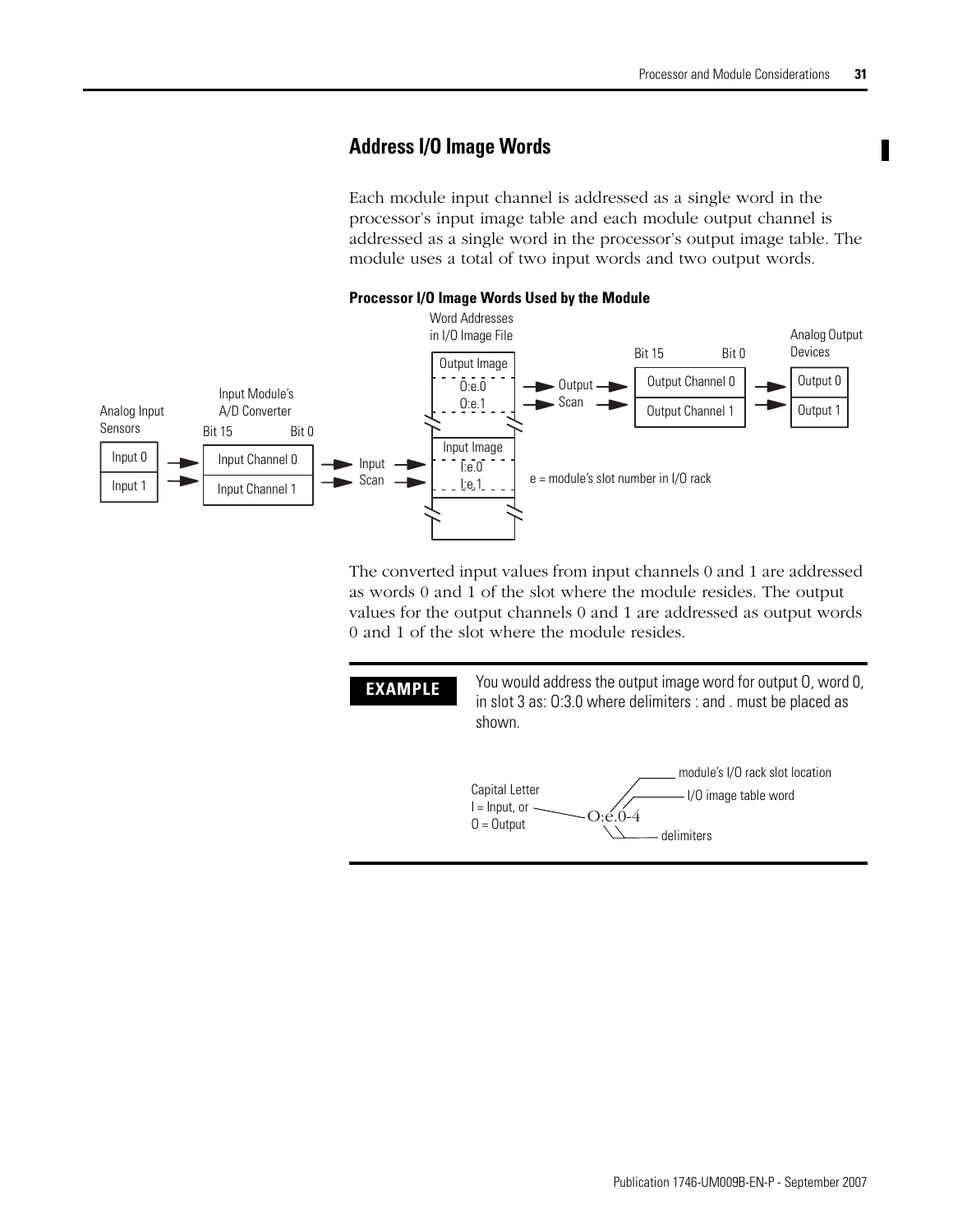<span id="page-31-0"></span>**Module Considerations** The module's I/O channel converters affect resolution of I/O data and bit usage in I/O image words. We show you how to compute I/O signal levels. Input filtering and input A/D conversion affect input response time.

## **Data Resolution of the Module's I/O Channel Converters**

The module's I/O channel converters limit bit usage to less than a full 16-bit word when converting analog to digital input data and digital to analog output data. Bit maps show resulting digital data storage in input and output image words.



### **Bit Usage for I/O Channel Converters**

e = module's slot number

The input channel converter resolution is 12 bits, where the highest four bits are always zero. The usable range of the channel word is 0…4095.

The output channel converter resolution is 14 bits, where the lowest two bits are not used. They have no effect on the output value.

| IMPORTANT | The module left-justifies the 14-bit data (Isb at bit 2) in the |  |  |
|-----------|-----------------------------------------------------------------|--|--|
|           | output channel word. This reduces the output resolution to:     |  |  |

- 2.56348 µA/LSB for current outputs
- 1.22070 mV/SLB for voltage outputs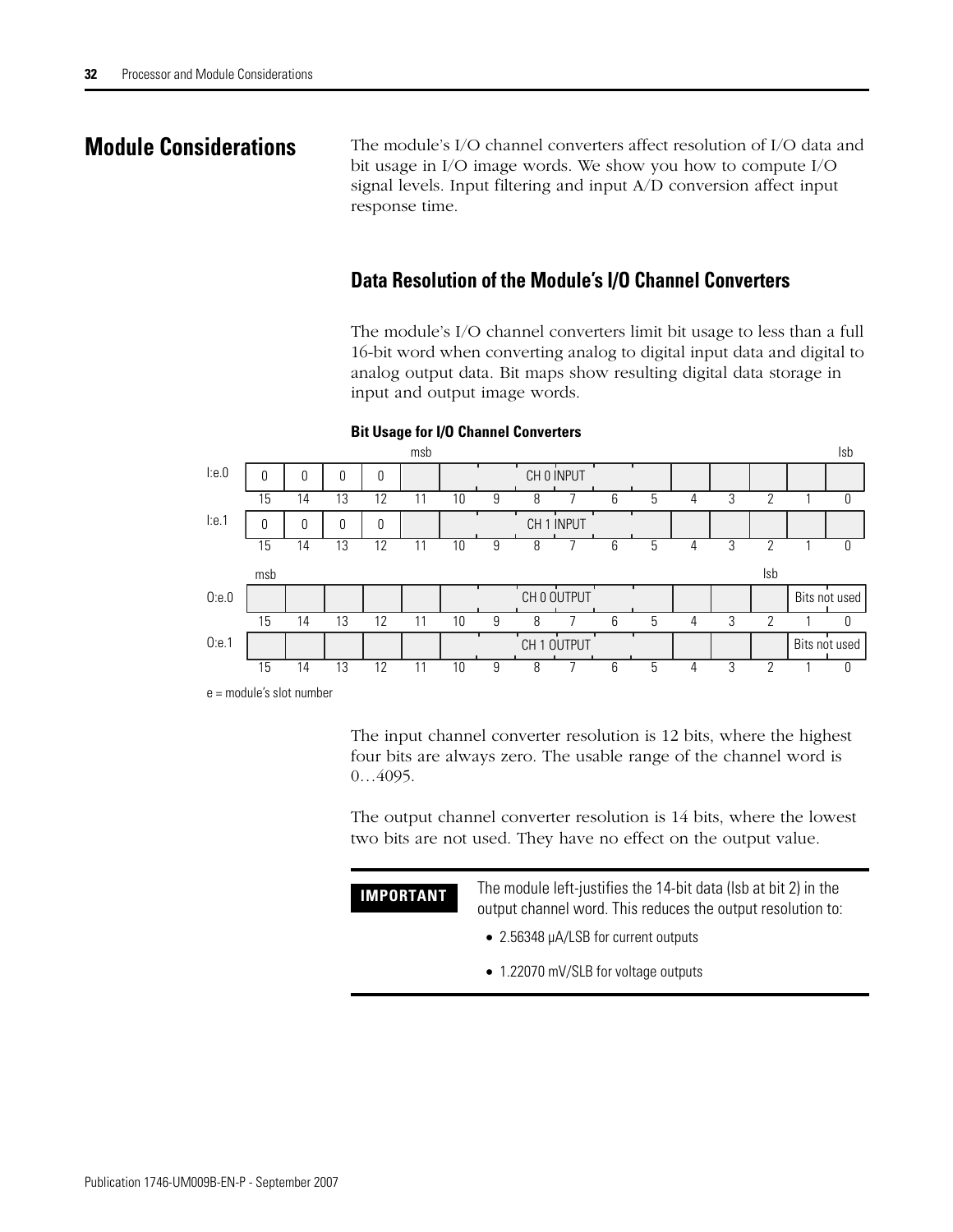## **Convert Analog Input Data**

The module converts analog input signals to 12-bit binary values for storage in the input image table.

The decimal range, number of significant bits, and converter resolution depend on the input range that you use for the channel.

| <b>Input Range</b> | <b>Decimal Range</b><br>(input image table) | <b>Significant</b><br><b>Bits</b> | <b>Nominal Resolution</b> |
|--------------------|---------------------------------------------|-----------------------------------|---------------------------|
| $010V - 1LSB$      | 04095                                       | 12                                |                           |
| 05V                | 02047                                       | 11                                | 2.4414 mV/LSB             |
| 15V                | 4092047                                     | 10                                |                           |
| $020$ mA           | 02047                                       | 11                                | 9.7656 µA/LSB             |
| $420$ mA           | 409 .2047                                   | 10                                |                           |

## **Compute the Analog Input Signal Level**

Use the following formula to determine what the analog input signal level (sensor signal) should be for a given decimal value in the input image table.

Sensor Signal <del>- Full Scale Input</del><br>Sensor Signal <del>- Full Scale Count -</del> x Input Image Value

For voltage inputs, a full scale input of 10V dc has a full scale count of 4095 and a full scale input of 5V dc has a full scale count of 2047.

Sensor Signal = 2.44 mV/count x Input Image Value

For current inputs, a full scale input of 20 mA has a full scale count of 2047.

Sensor Signal = 0.00977 mA/count x Input Image Value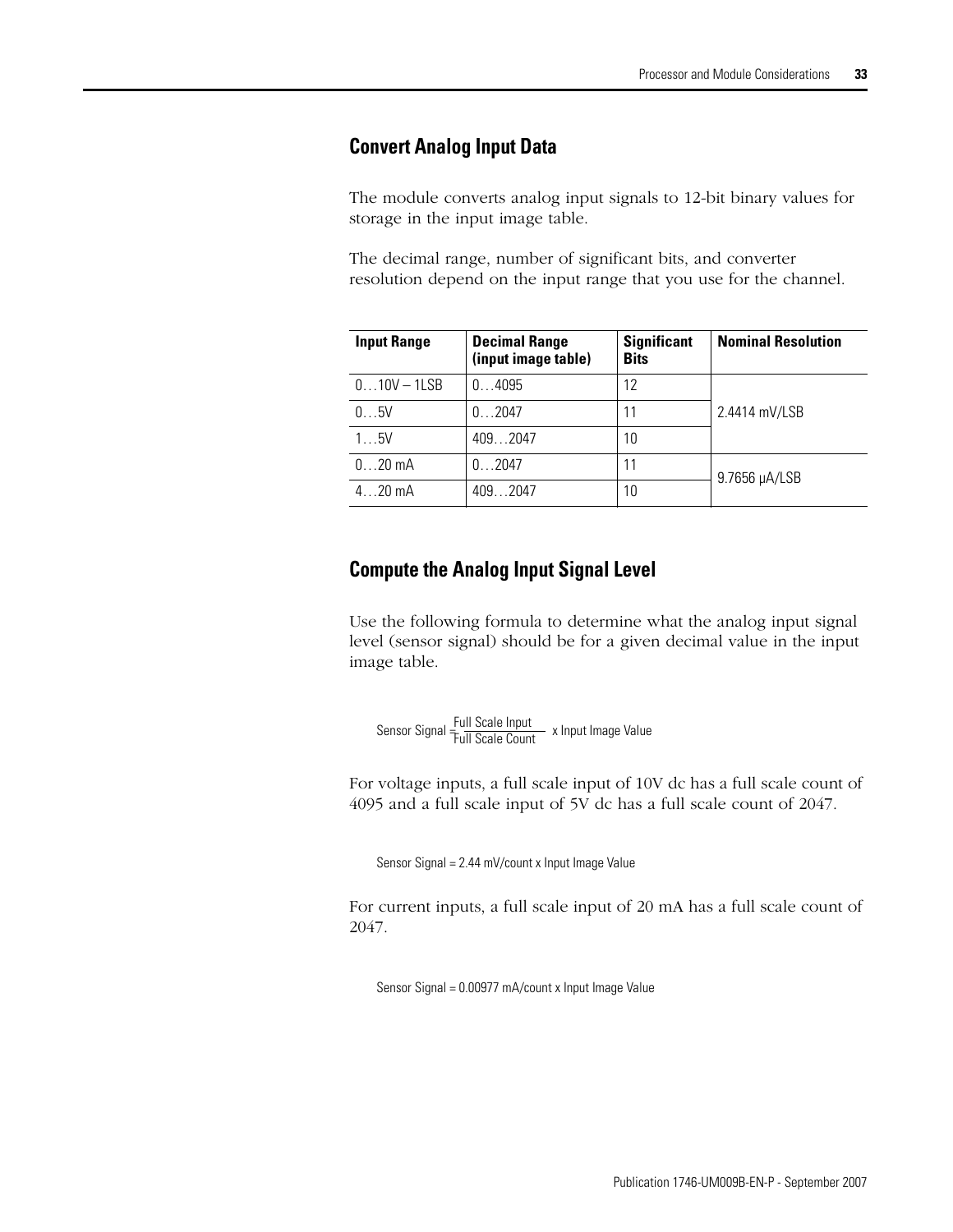

## **Convert Analog Output Data**

The module converts 16-bit binary values from the output image table to 14-bit analog output signals and left-justifies the bit code in the channel word. The output range, decimal representation for the output range, number of significant bits, and converter resolution are as shown in the following table.

### **Analog Output Data**

| <b>Module</b> | <b>Output Range</b>         | <b>Decimal</b><br><b>Representation</b><br>(output image table) | <b>Significant</b><br><b>Bits</b> | <b>Resolution</b> |
|---------------|-----------------------------|-----------------------------------------------------------------|-----------------------------------|-------------------|
| FI041         | $021$ mA $-$ 1LSB           | $0+32,764$                                                      | 13 bits                           |                   |
|               | $0$ 20 mA                   | $0+31.208$                                                      | 12.92 bits                        | 2.56348 µA/LSB    |
|               | $420 \text{ mA}$            | 624231,208                                                      | $12.6 \text{ bits}$               |                   |
| FI04V         | $-10+10V$ dc $-$<br>$11$ SB | $-32,768+32,764$                                                | 14 bits                           |                   |
|               | $010V$ dc $-1LSB$           | 032.764                                                         | 13 bits                           | 1,22070 mV/LSB    |
|               | $05V$ dc                    | 016,384                                                         | 12 bits                           |                   |
|               | $15V$ dc                    | 327716,384                                                      | 11.67 bits                        |                   |

### **Compute the Analog Output**

Use the following formula to compute the output image-table value (decimal representation) required for a desired analog-output signal level (to the output device).

Output Image Value = Full-scale Decimal Representation<br>Output Image Value = Full-scale Output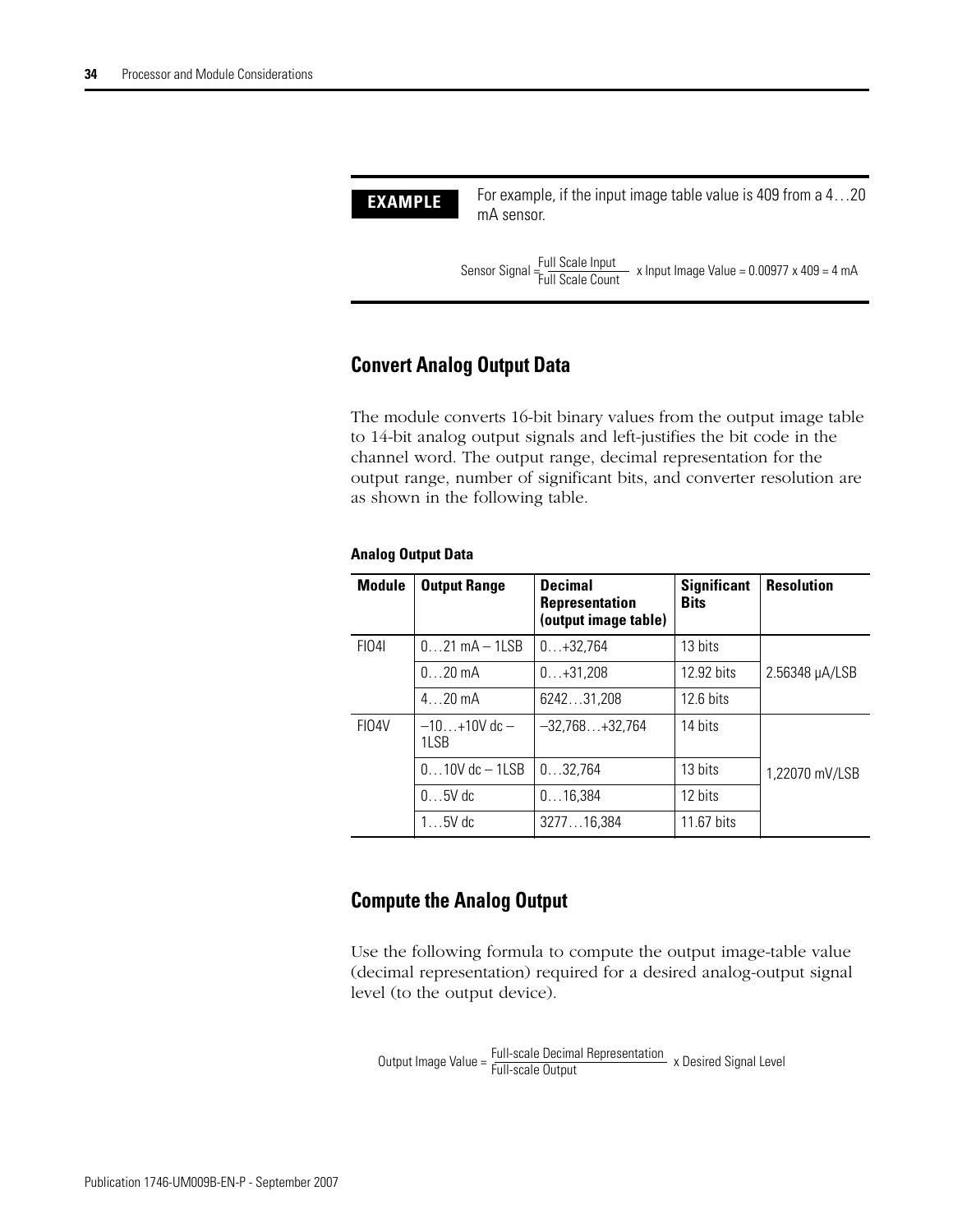**EXAMPLE** If the module's output range is 4...20 mA and you want to set the output to 4 mA, compute the output image value as follows.

Output Image Value =  $\frac{31,208}{20 \text{ mA}}$  x 4 mA  $\simeq$  6242

**IMPORTANT** The actual resolution for analog current outputs is 2.56348 µA/LSB, where the 14-bit decimal representation is left justified as follows.



**EXAMPLE** Use the following formula to compute the output image value if the module's output range is 1…5V dc and you want to set the output to 1V dc.

Output Image Value =  $\frac{16,384}{5V \text{ dc}}$  x 1V dc  $\simeq$  3277

**IMPORTANT** The actual resolution for analog voltage outputs is 1.22070 mV/LSB, where the 14-bit decimal representation is left justified as follows.

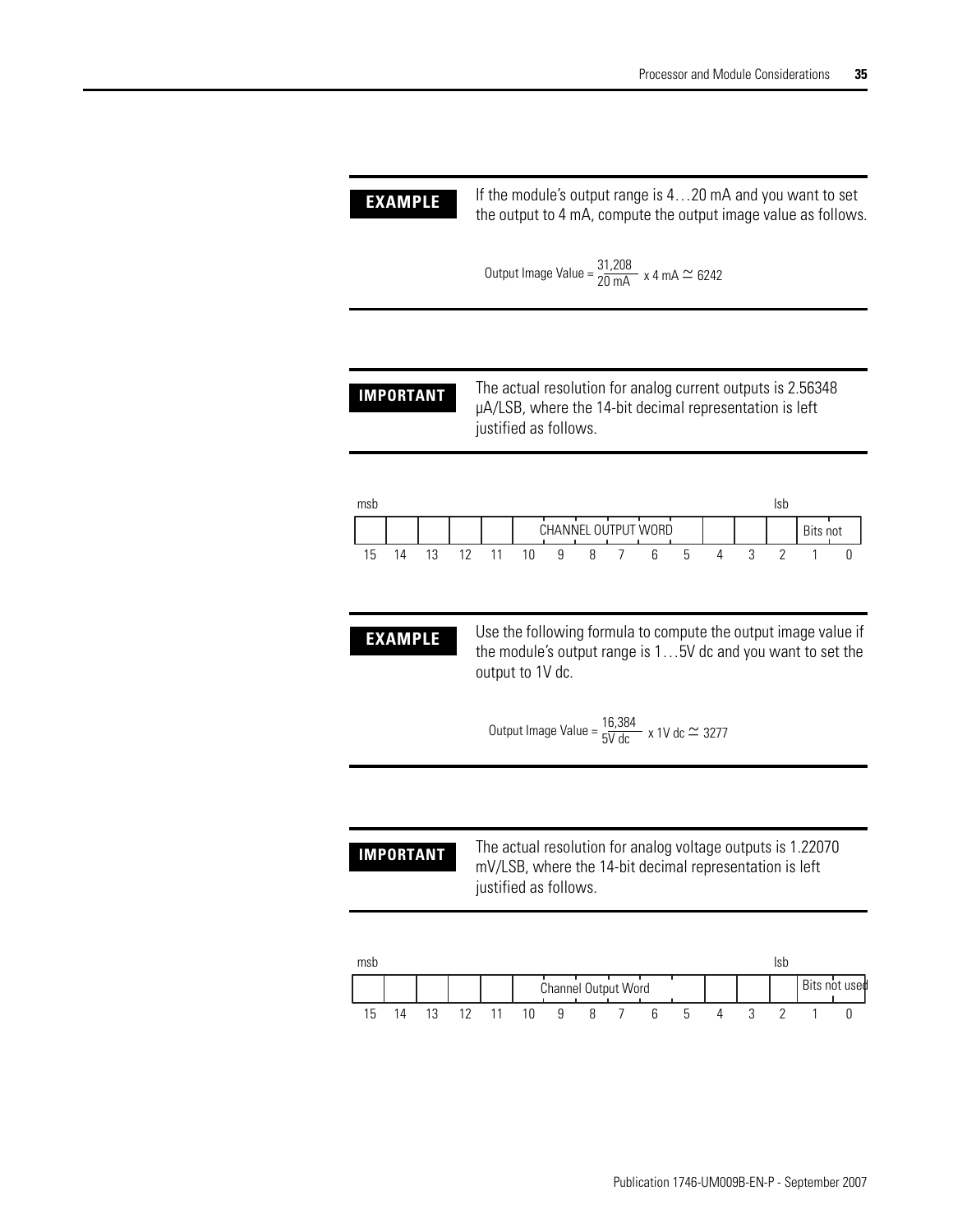## **Input Channel Filtering**

The module's input filters are designed to attenuate less than 1% of the input signal in the 0…1000 Hz range.



The –3dB point is approximately 7000 Hz. The input filter causes a signal delay of approximately 100 µs. The module's A/D converter sees a 95% step change of an input signal in that time.



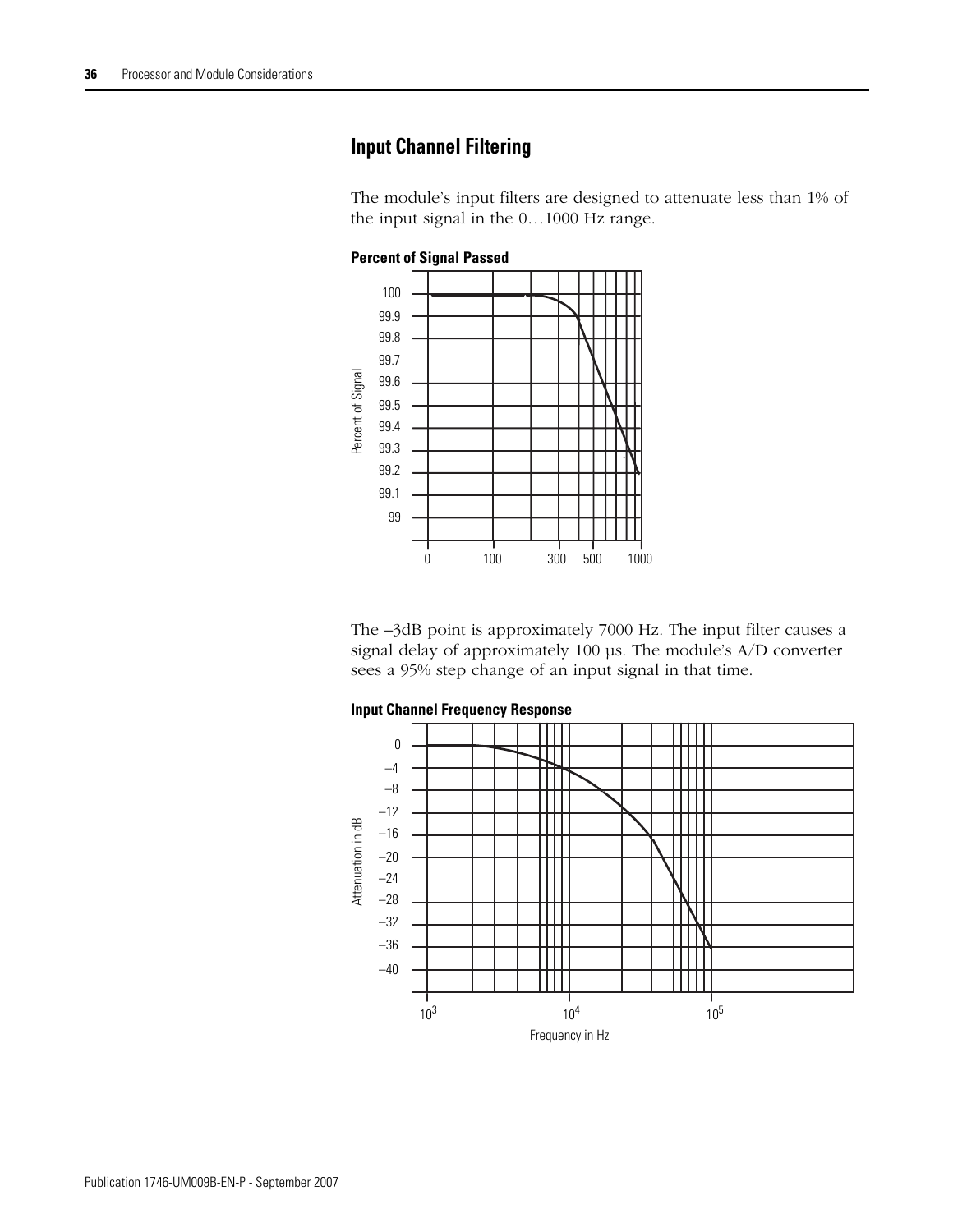# **Time Delay for A/D Conversion**

The A/D converter uses 7.5 µs for data conversion, 248.5 µs for data settling, and 256 µs for data transfer to the backplane. New data is available in 512 µs cycles.

#### **Response Time of A/D Converter**



The worst-case specification for the SLC processor to read a step change is 1.1ms between readings. This is true for a step change occurring just after data conversion (first 7.5 µs of the 512 µs cycle). In this case, the read cycle cannot begin until the next data conversion.

### **IMPORTANT** Do not attempt to read data from the module more often than once every 512 µs. If you do, the module may not be able to update new data.

# **Response to Slot Disable**

You can disable any I/O rack slot by means of a processor function. Before disabling a slot containing an analog I/O module, be aware of the implications.



**ATTENTION** Clearly understand the safety implications of disabling an analog module slot before doing it.

п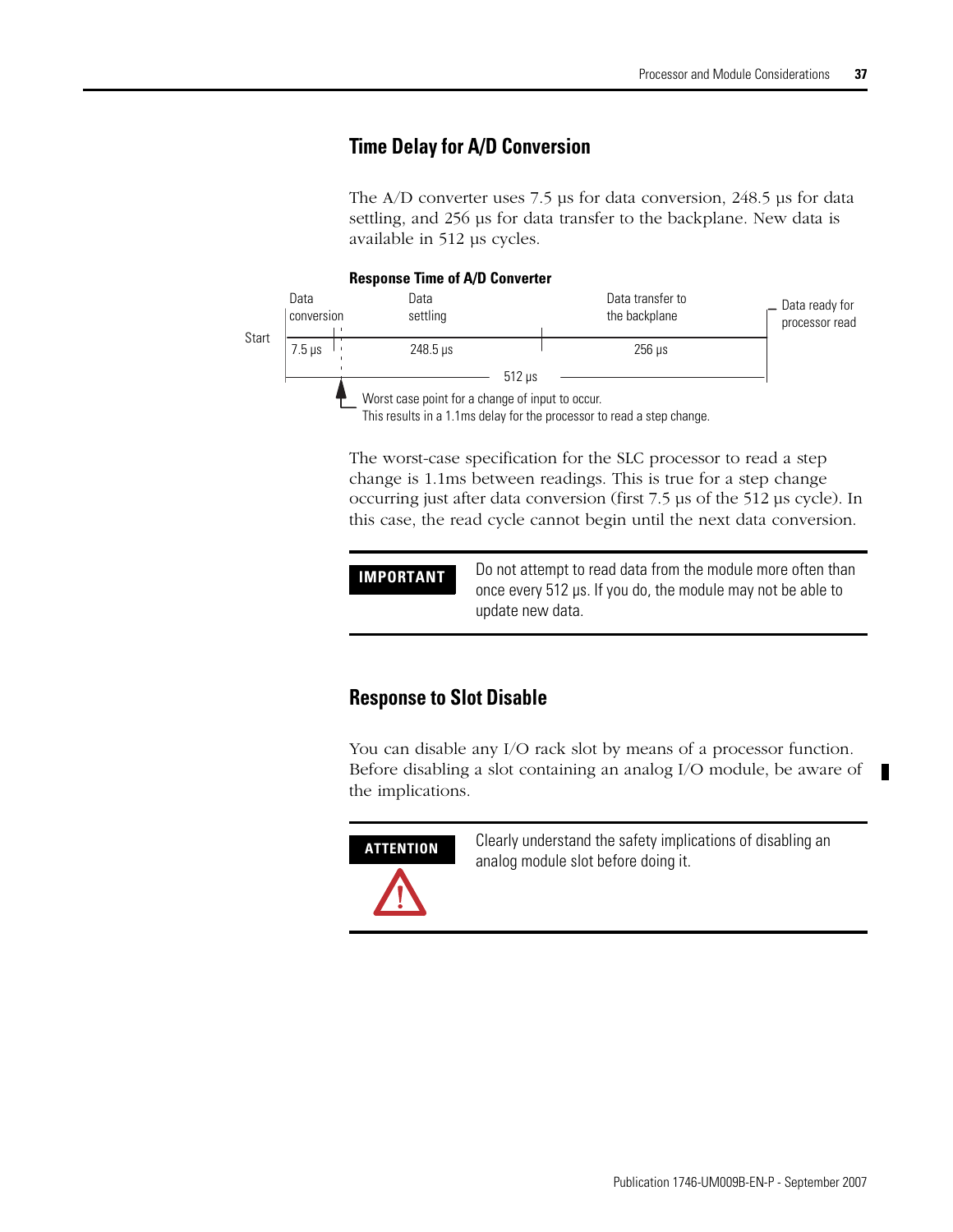### *Input Response to Slot Disable*

The module continues to update its inputs for transfer to the processor, but the processor:

- does not read inputs from the module in a disabled slot.
- retains the last-state input image table values.
- upon re-enabling the slot, reads current inputs in the subsequent scan.

### *Output Response to Slot Disable*

While the module holds its outputs in their last state, the processor:

- may update its output image table.
- does NOT transfer output image table values to the module.
- upon re-enabling, transfers the current output image in the subsequent scan.

### **Safe State for Outputs**

Whenever an SLC 500 system is **not** in RUN mode, the analog module's outputs are automatically forced to 0V or 0 mA by the SLC 500 system. This occurs when the processor is in one of the following modes:

- Fault
- Program
- Test



**ATTENTION** When designing and installing the SLC 500 system, place devices connected to analog output channels in a safe state whenever the analog output is zero  $(\pm$  the offset error). Determine which output conditions must be held ON for a safe state.

# **Module ID Code**

You must enter the ID code if your programming software does not include the subject I/O module in its list of modules.

ID code for FIO4I is 3224 ID code for FIO4V is 3218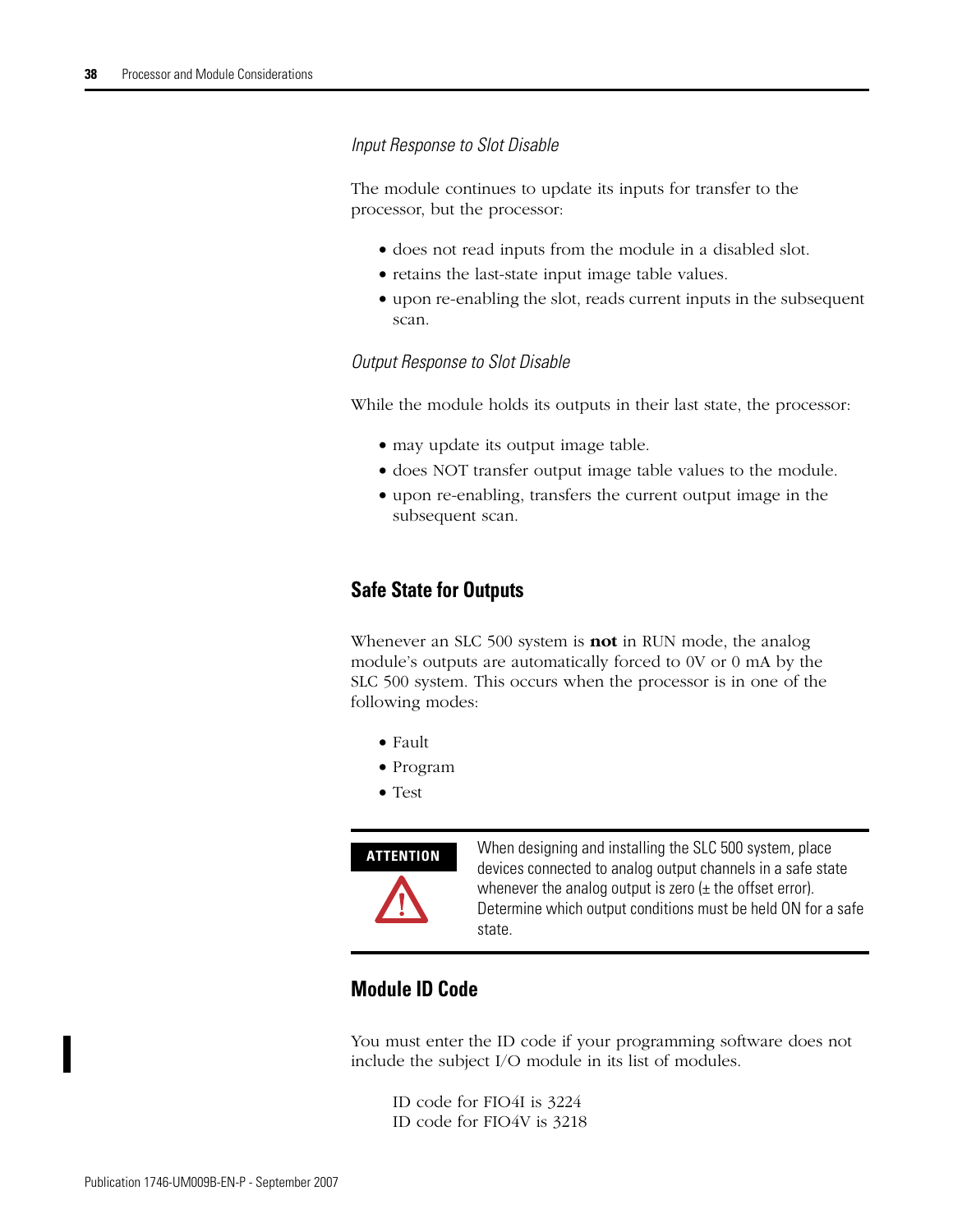# **Write Ladder Logic**

This chapter presents these programming examples.

- Retentive and non-retentive programming
- Detect an out-of-range input
- Scale analog inputs and detect an out-of-range condition
- Scale analog outputs
- Scale offsets when  $> 32,767$  or  $< -32,768$
- Scale and range-check analog inputs and outputs
- PID xontrol with analog I/O scaling

```
IMPORTANT We present programming examples for instructional purposes
                  only. Because of the many variables and requirements 
                  associated with any application, Rockwell Automation cannot 
                  assume responsibility or liability for actual use based on these 
                  examples.
```
# **Retentive and Non-retentive Programming**

The processor's automatic response for scanning the I/O image table is described below.

### **Processor Automatic Response**

| <b>Conditions</b>                                              | <b>Processor Response</b>                                                         |
|----------------------------------------------------------------|-----------------------------------------------------------------------------------|
| • Mode is switched to Program<br>$\bullet$ Power is turned OFF | Retains the last values in the I/O image<br>table                                 |
| • Mode is switched to Run<br>• Power is turned ON              | Transfers output image data to the module<br>and input image data from the module |
| • Processor detects a <b>minor</b> fault                       | Resets analog outputs to zero, but retains<br>output image values                 |
| • Fault condition is corrected                                 | Transfers output image data to the module                                         |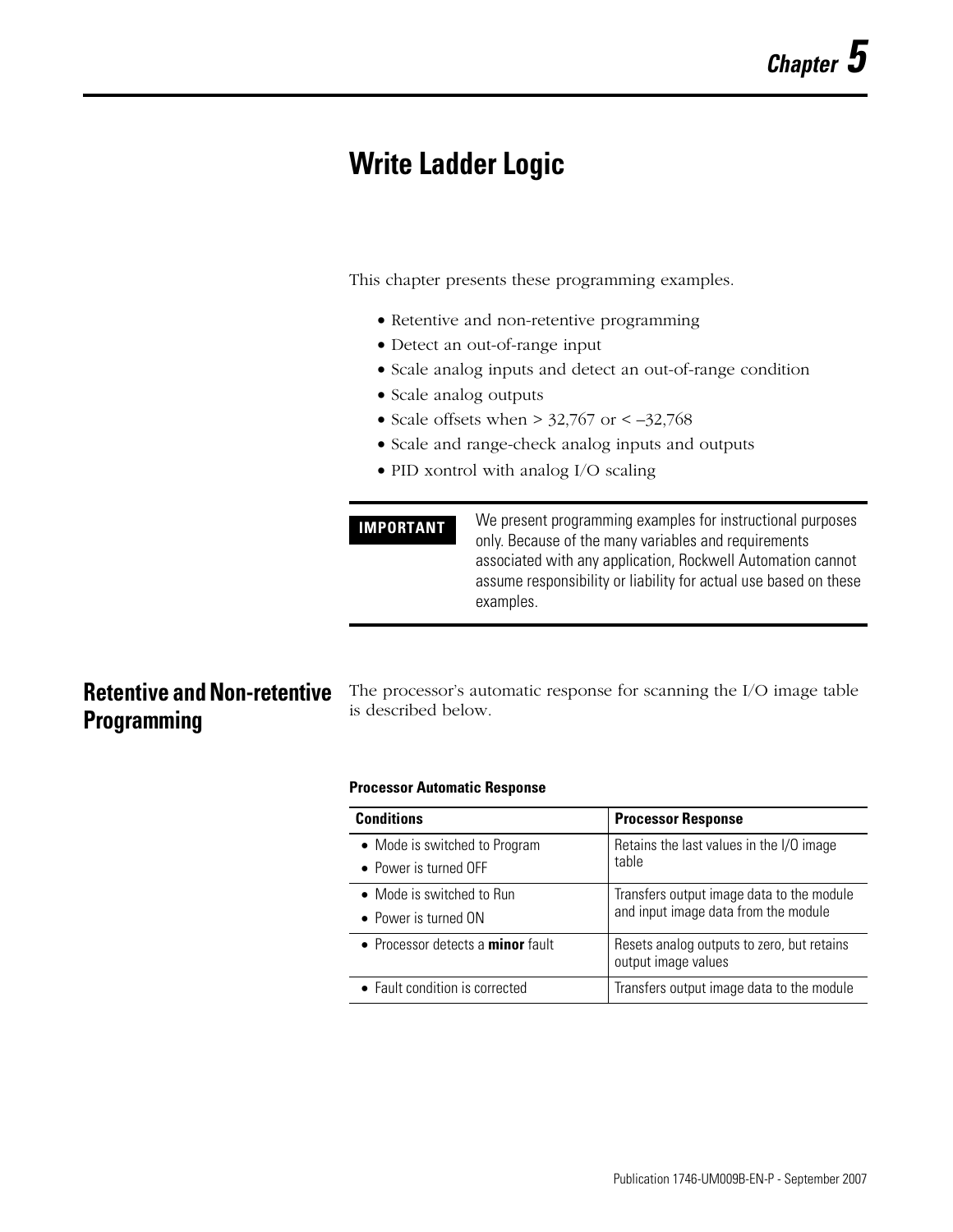We give you the following examples for programming a different response.

- Retentive analog output
- Non-retentive analog output
- Clear the output for changing mode or cycling power

### **Retentive Analog Output**

This example loads a program constant into an analog output channel. Consider a digital I/O module in slot 1, and an analog I/O module in slot 2. When bit 0 of the digital I/O module is set, the rung is true, and the full-scale value of 32,764 is moved into the output image table location corresponding to slot 2, analog output channel 0. At the end of the scan, the value is transferred to the module and converted to a corresponding full-scale voltage or current output.

#### **Retentive Example**



### **Non-retentive Analog Output**

This example loads a program constant into an analog output channel and clears it, based on logical conditions. Consider a digital I/O module in slot 1, and an analog I/O module in slot 2. When bit 0 is set in word 0 of the digital I/O module, the first rung is true and the full-scale value of 32,764 is transferred to channel 0. When the bit is reset to zero, the second rung is true, and the value of zero is transferred to the channel.

#### **Non-retentive Example**

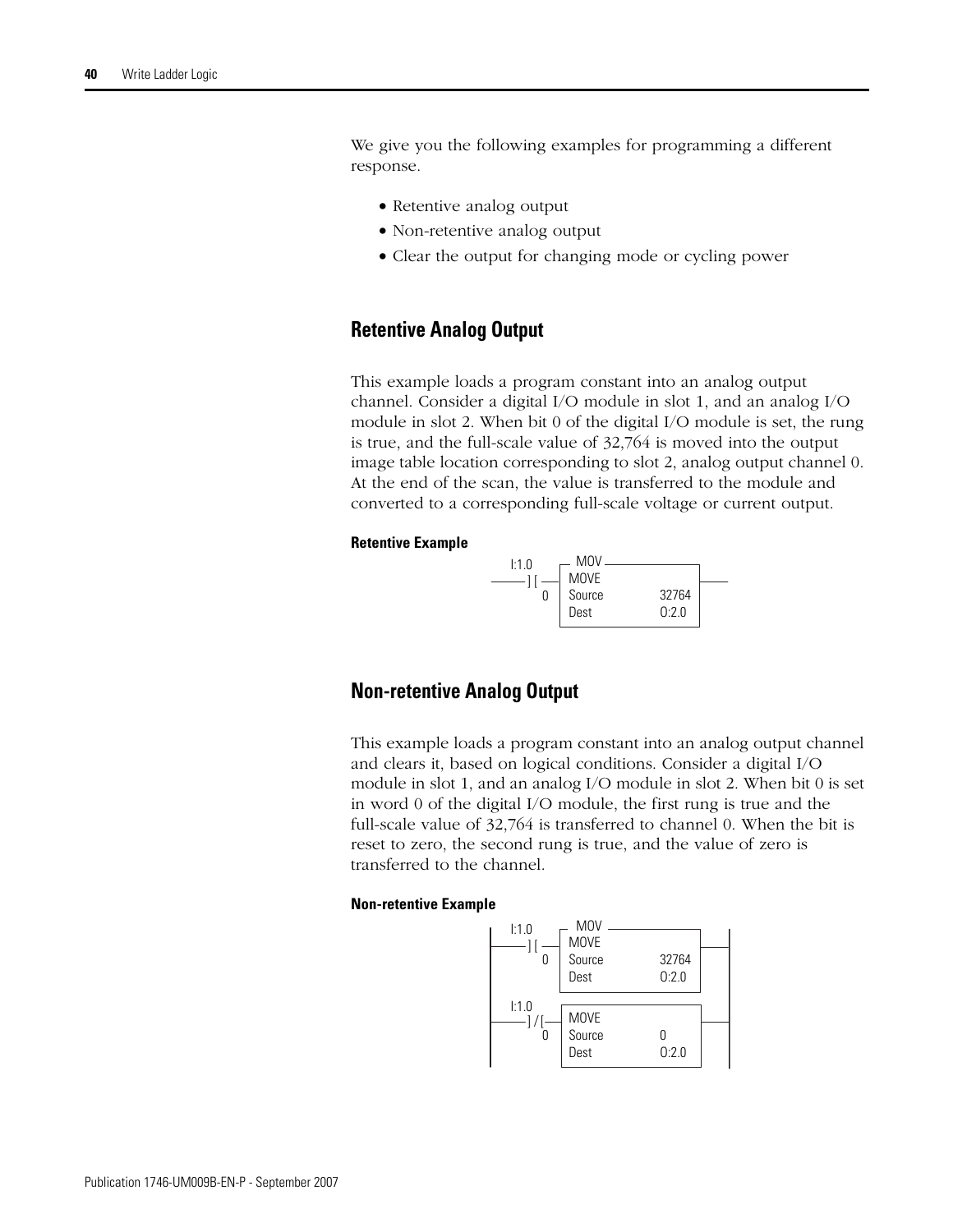### **Clear the Output for Changing Mode or Cycling Power**

This example clears analog output channel 0 during the initialization scan (first processor scan). The first pass bit, S2:1/15, in the Status File is used to initialize the analog output when you apply power in the RUN mode or upon setting the processor to the RUN or TEST mode. This bit goes ON automatically only for the first-pass scan. To clear another analog output channel, use another rung with a different MOV destination address. The analog module is in slot 2.



# **Detect an Out-of-range Input**

Analog modules do not provide an input out-of-range signal to the processor. However, if this feature is critical to a specific application, you can program the processor to provide this function.

The following program applies to all SLC 500 processors. It uses comparison instructions (LES and GRT) to check for analog input values which exceed low and high limits respectively. Whenever this happens, the program latches a bit that could serve to trigger an alarm elsewhere in your ladder program. In this example, the input range is 1…5V dc (decimal range of 409…2047).

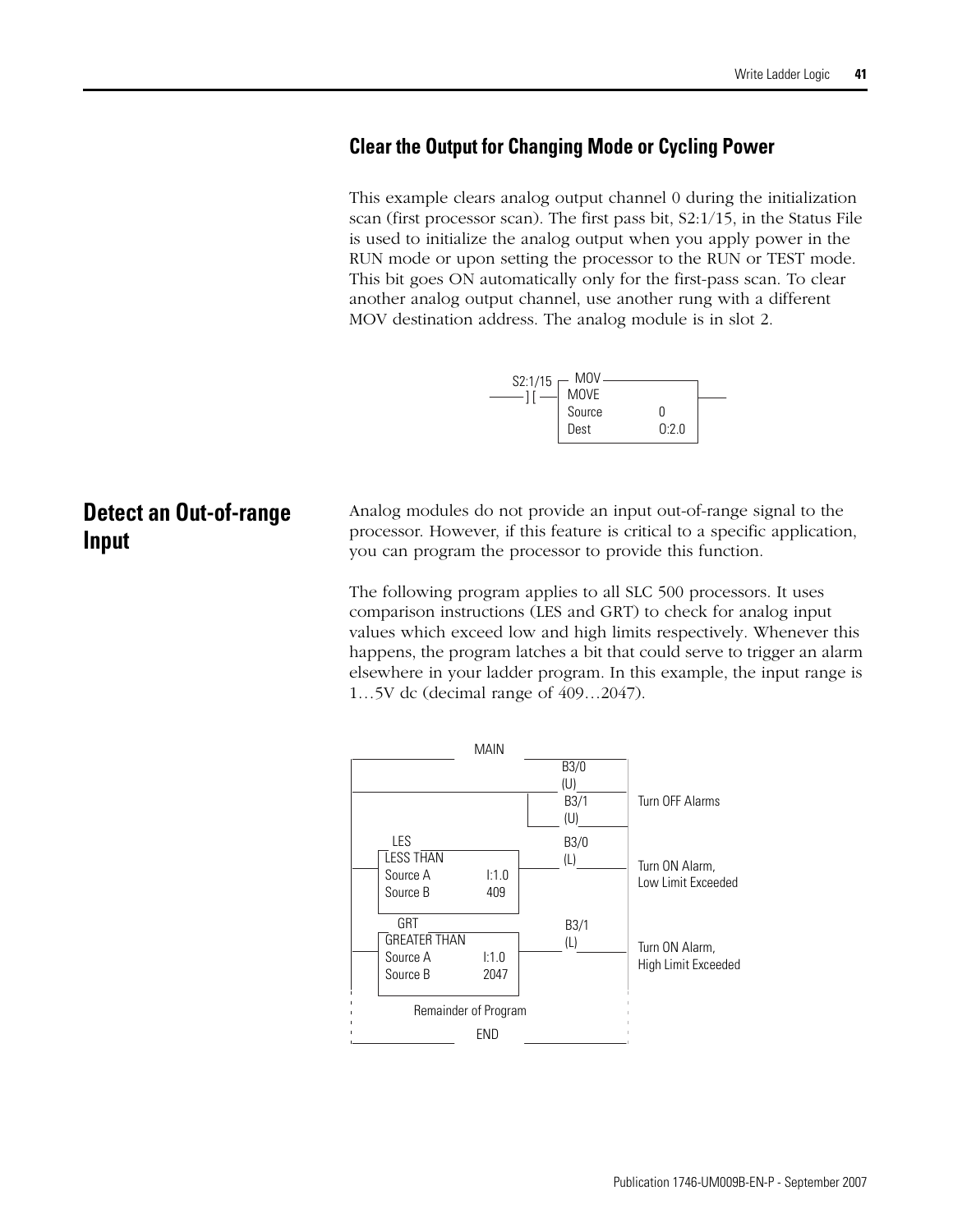We present an alternative program for SLC 5/02 (and later) processors. It uses a single Limit Test instruction that checks low and high limits. Whenever the input value exceeds a limit, this program latches a bit that could trigger an alarm elsewhere in your ladder program. In this example, the input range is 0…10V dc (decimal range of 0…4095). If the input range were 4…20 mA, the low and high limits would be 2047 and 408, respectively.



In both examples, the analog input value is in word 0 of slot 1 (I:1.0).

# **Overview of Scaling Inputs and Outputs**

Scaling is the application of a ratio on the variable to be scaled, where the ratio is the scaled range  $(\Delta y)$  to the input range  $(\Delta x)$ .

The purpose for scaling values when programming analog I/O modules is to change data format.

#### **Scaling Inputs and Outputs**

| When you scale    | You start with this data<br>format                                        | And typically change the<br>format to                                       |
|-------------------|---------------------------------------------------------------------------|-----------------------------------------------------------------------------|
| Inputs            | Decimal input range in raw<br>counts (from the module's A/D<br>converter) | Engineering units such as PSI<br>(stored in the data table)                 |
| Outputs           | Integer values from the data<br>table (or from the input image<br>table)  | Decimal output range in raw<br>counts to match the module's<br>output range |
| On a linear graph | Δx                                                                        | Δy                                                                          |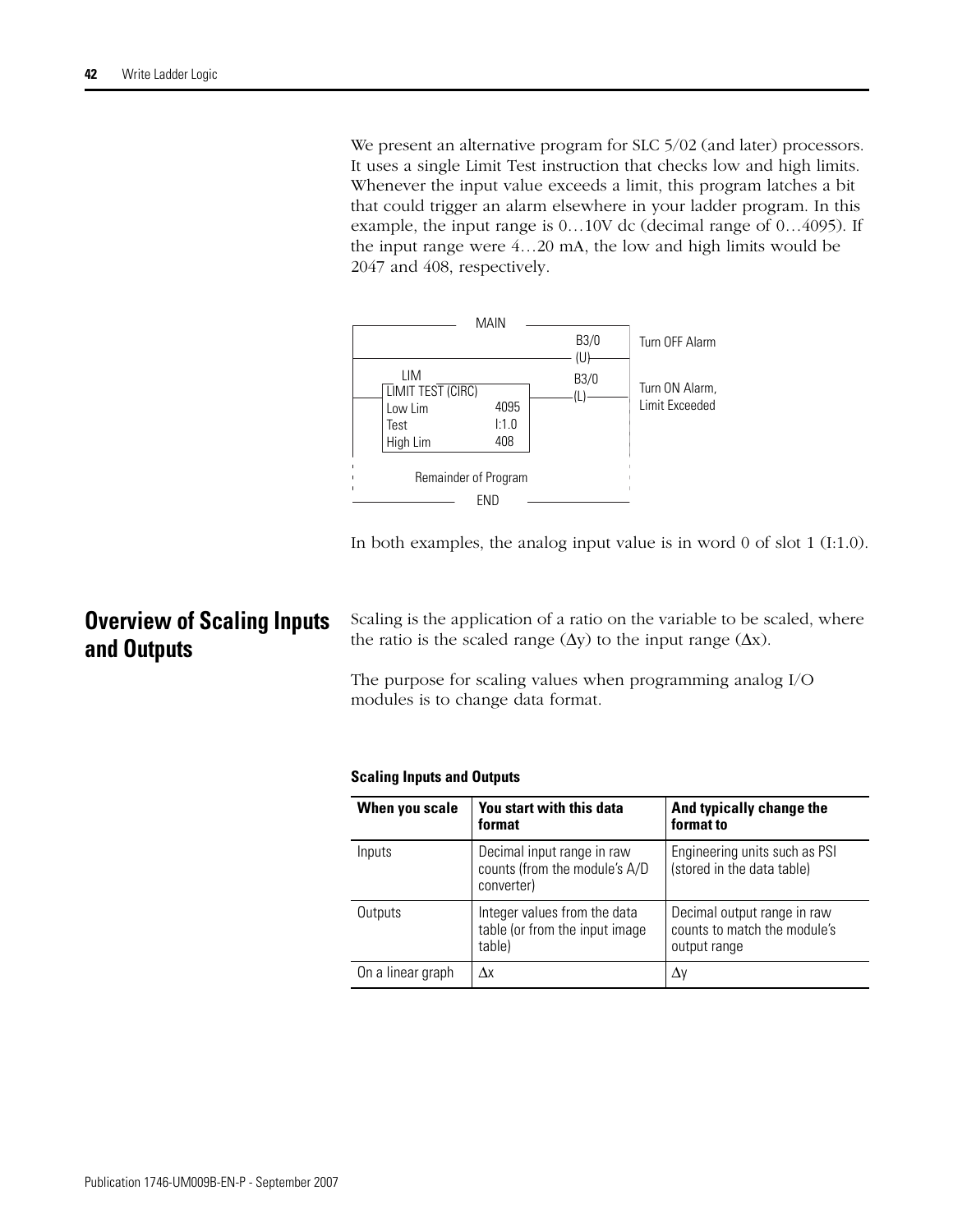

We illustrate input and output scaling, the source and type of data to be scaled, and the type and destination of the scaled data.

You scale data with ladder logic using arithmetic instructions such as add, multiply, and double divide; or by using the scaling instruction available with SLC 5/02 (or later) processors. The scaling computation is as follows:

```
Scaled value = (input value x slope) + offset
         Slope = \Delta y/\Delta x = scaled range / input range
                = (scaled max. – scaled min.) / (input max. – input min.)
        Offset = scaled min. - (input min. x slope)
```
In this context, the input value and input range are inputs to the scaling function, not necessarily inputs associated with the sensor input.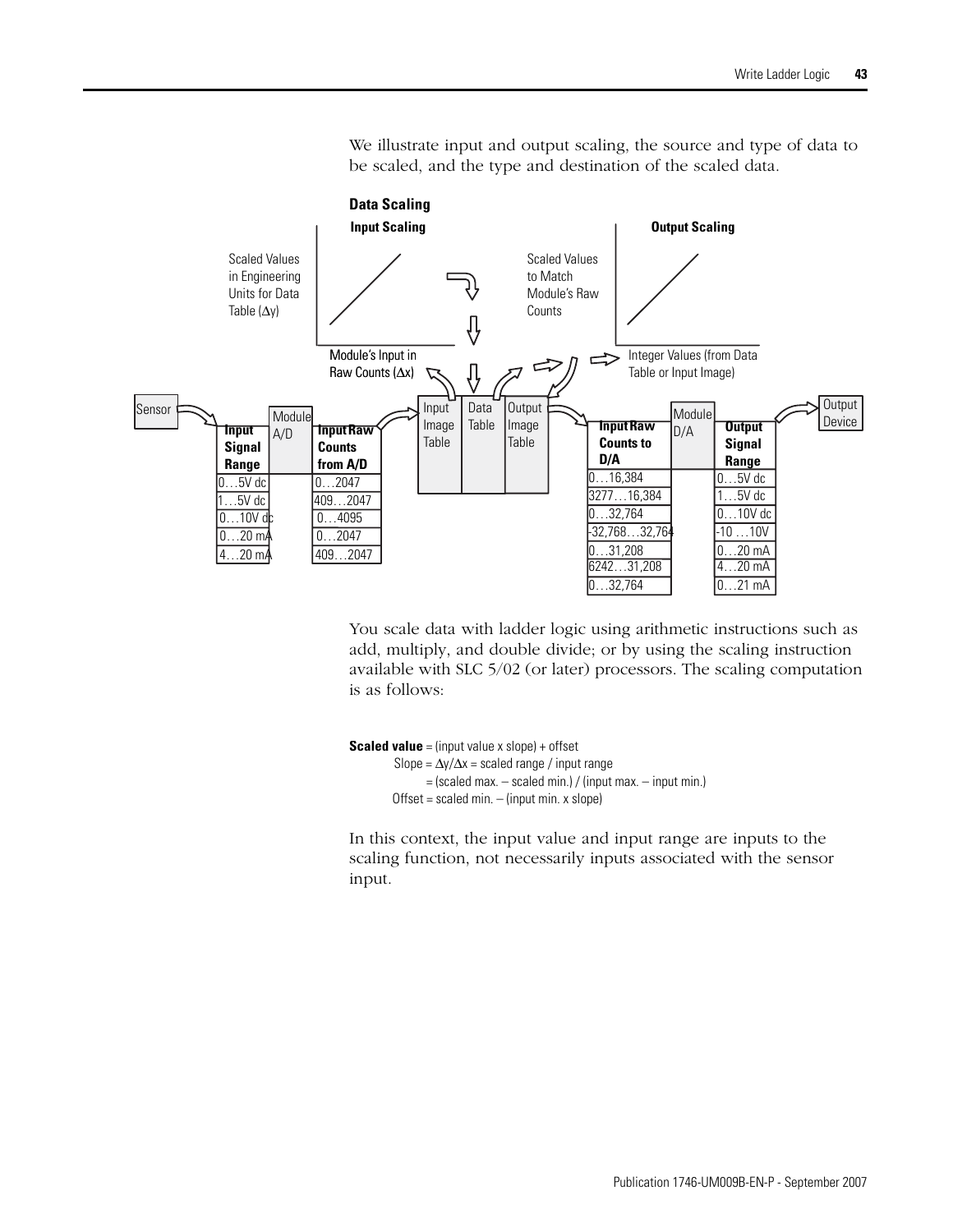# **Scale an Analog Input and Detect an Out-of-range Condition**

The following example shows input range checking and scaling the analog input to engineering units for a 1746-FIO4V analog input module.

We are making the following assumptions:

- The 1746-FIO4V module is located in slot 3 of a modular system.
- A pressure sensor with a 0…10V dc output is wired to input channel 1.
- The sensor signal voltage is proportional to a range of 100…500 PSI.
- The process pressure must stay between 275…300 PSI. (If the pressure deviates from this range, your logic sets an alarm bit.)
- Data is presented in PSI for monitoring and display purposes.

# **Input Scaling**

The scaling operation is displayed in the following graph. It displays the linear relationship between the input and the resulting scaled values.

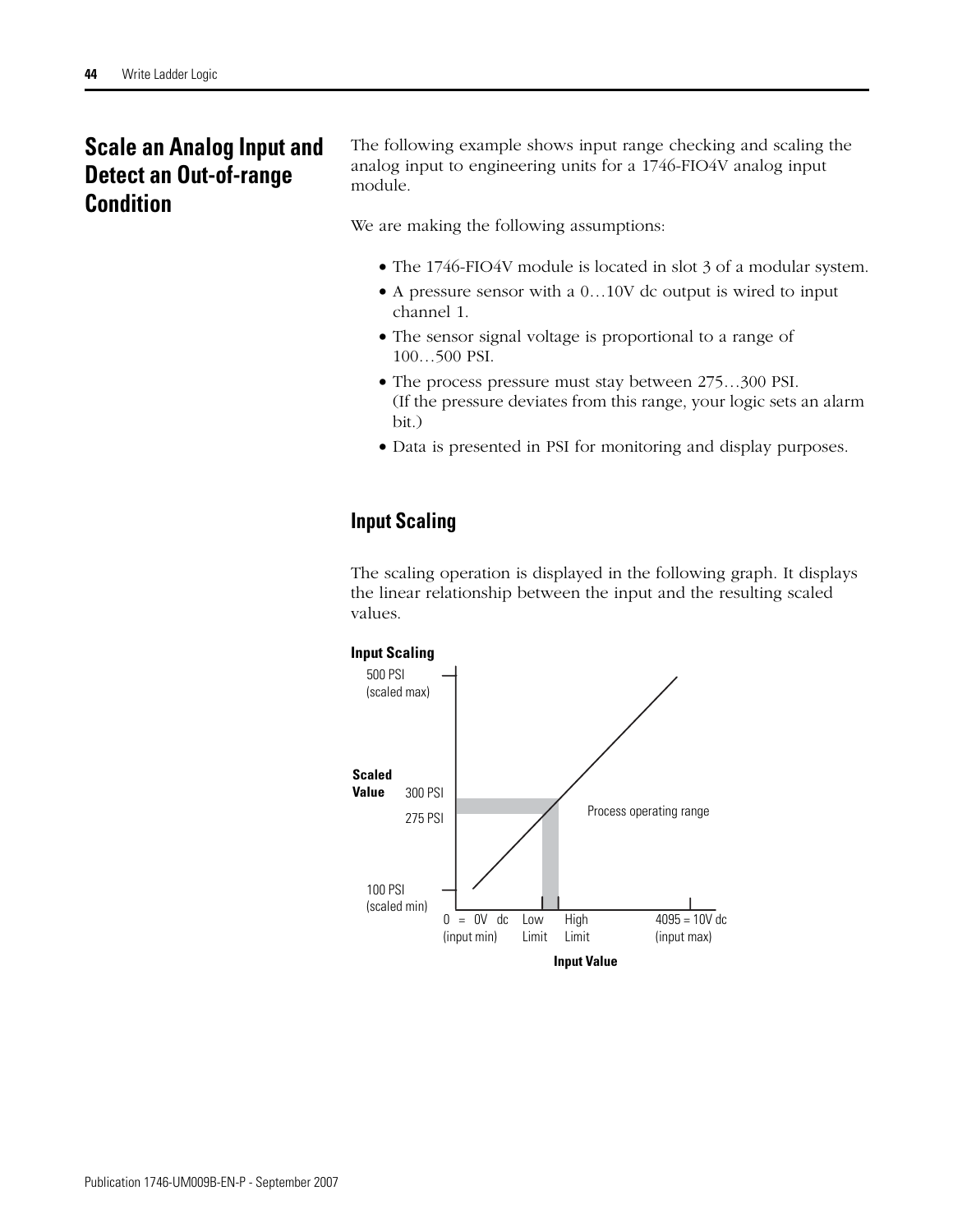### **Calculate the Linear Relationship**

Use the following equations to express the linear relationship between the input value and the resulting scaled value.

```
Scaled value = (input value x slope) + offset
```

```
Slope = (scaled max - scaled min) / (input max - input min)
Offset = scaled min - (input min x slope)(500 - 100) / (4095 - 0) = 400/4095 = 0.0977(100 - (0 \times [400/4095]) = 100
```
**Scaled value** = (input value x  $[0.0977]$ ) + 100

### **Calculate the Out-of-range Limits**

Use the following equation to compute low and high out-of-range limits.

**Input value** = (scaled value – offset) / slope

low limit: (275 – 100) / (0.0977)  $\simeq$  1750 counts high limit:  $(300 - 100) / (0.0977) \approx 2750$  counts

# **Ladder Logic**

We present two examples for programming the processor.

The first example uses standard math instructions available in any SLC 500 processor. This ladder logic prevents a processor fault by unlatching the mathematical overflow bit S2:5/0 before the end of the scan.

The second example uses the scaling instruction (SCL) available in SLC 5/02 (and later) processors. The rate parameter is calculated by multiplying the slope by 10,000. If the slope exceeds 3.2767, you cannot use the SCL instruction.

**rate** = (400/4095) x 10,000 = 977 (The slope is 0.0977 so you can use the SCL instruction.)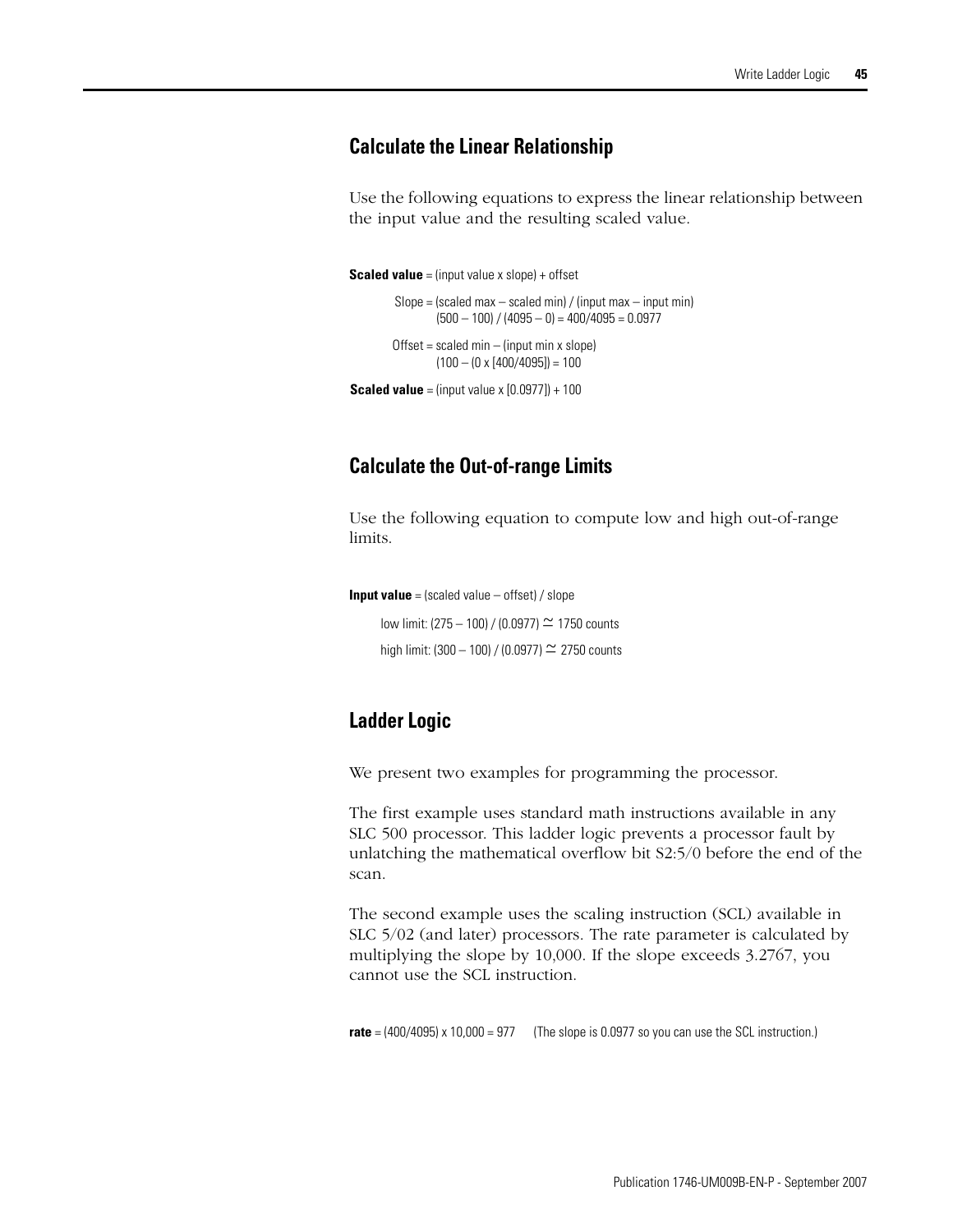### Standard Math Example



Example Program Using the Scaling Instruction (SCL)

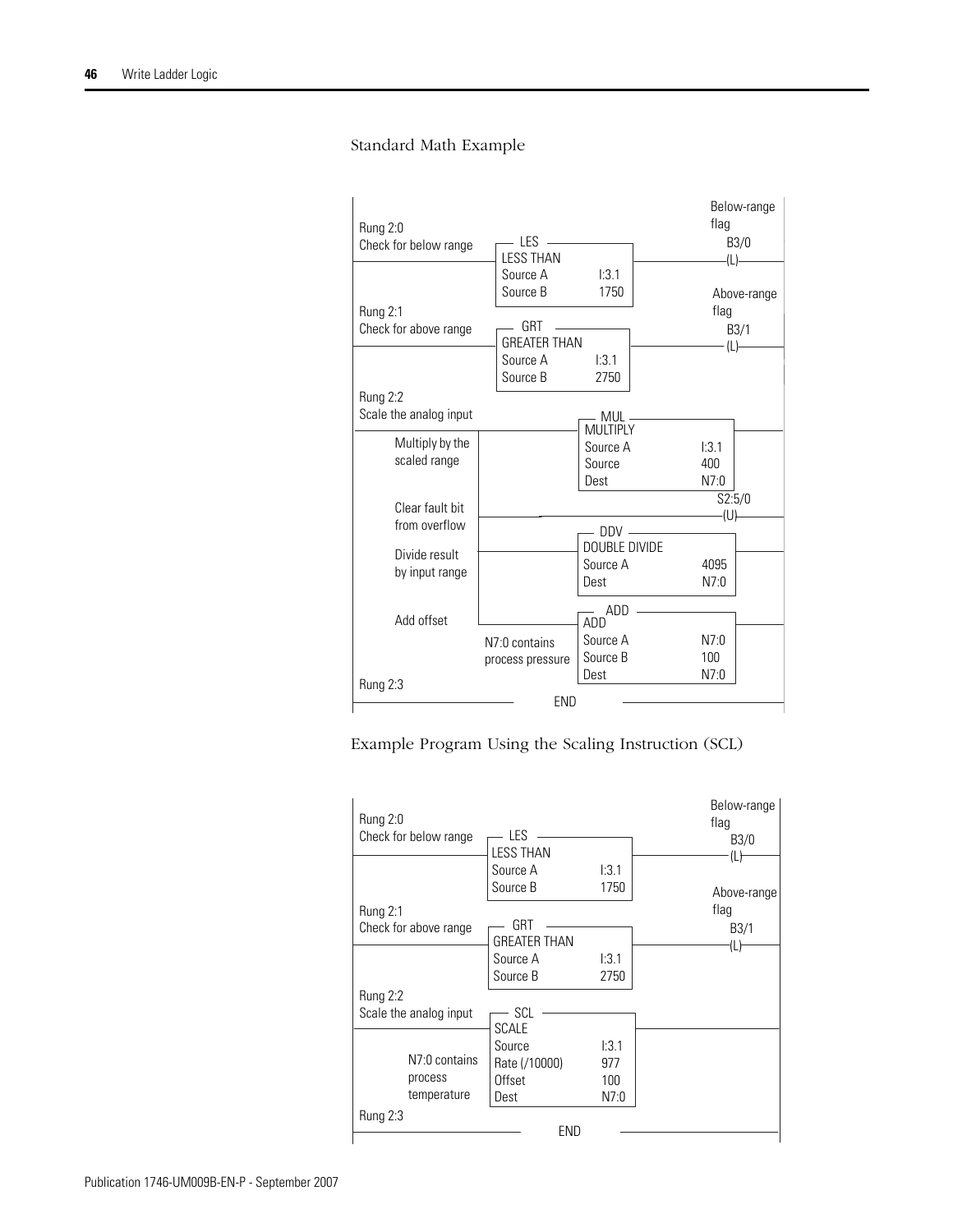**Scale an Analog Output** This example shows the scaling of analog output values to engineering units for monitoring or controlling purposes.

We are making these assumptions.

- The FIO4I module is located in slot 2 of an SLC 500 system.
- An actuator of a flow control valve is wired to output channel 0.
- The actuator accepts a 4...20 mA signal for a 0...100% of valve opening.
- The actuator can not receive a signal out of the 4…20 mA range.
- The percentage of valve opening is manually input to the SLC processor.

This graph displays the linear relationship.



# **Calculate the Linear Relationship**

Use these equations to compute the scaled output value:

**Scaled value** = (input value x slope) + offset

```
Slope = (scaled range) / (input range)
Offset = scaled min - (input min x slope)= (scaled max – scaled min) / (input max – input min)
      = 6242 - [0 \times (24966 / 100)] = 6242= (31208 - 6242) / (100 - 0) = 24966 / 100The slope is greater than 3.2767 so you cannot use SCL instruction.
```
**Scaled value** = [input value x 24966 / 100] + 6242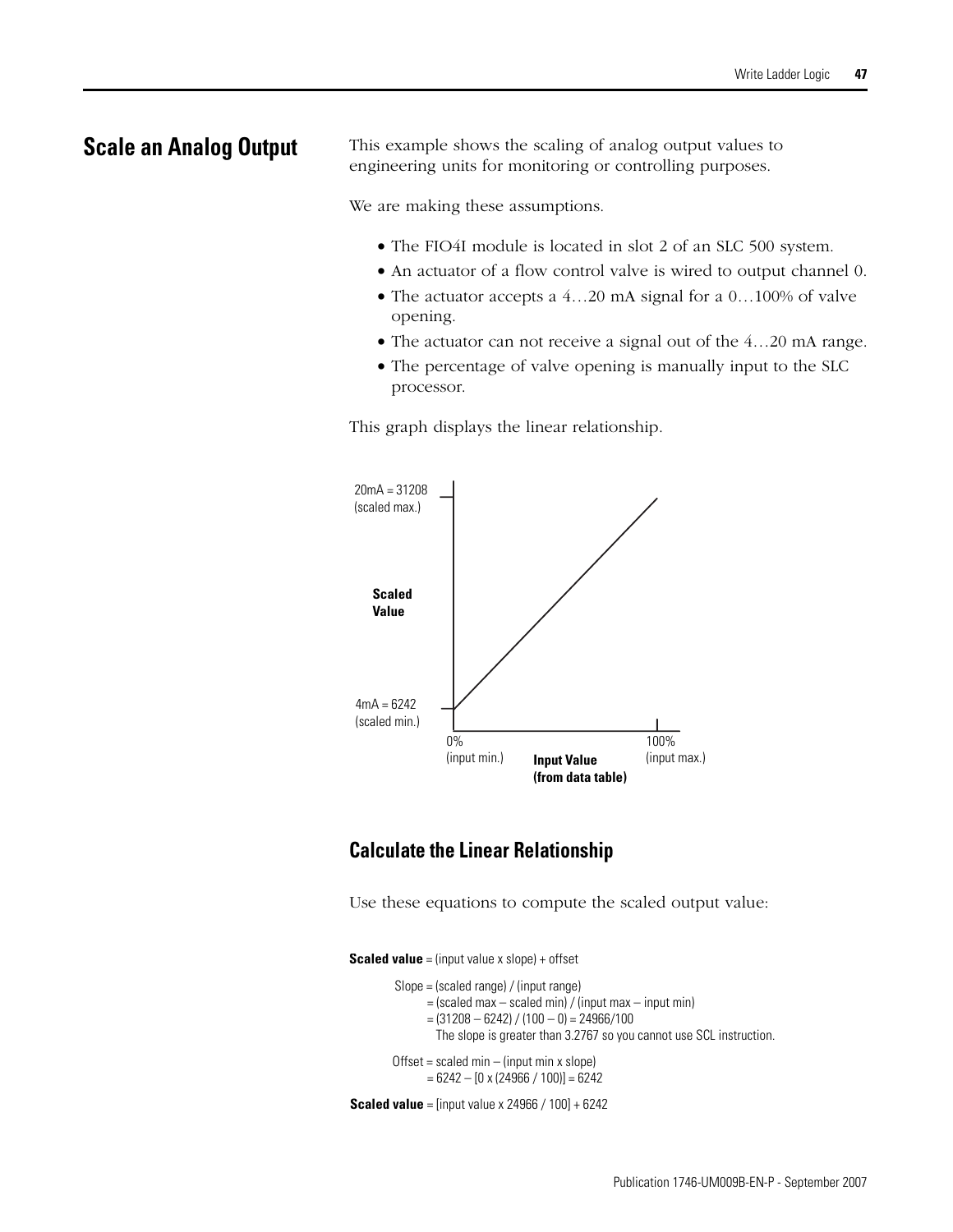# **Ladder Logic**

The out-of-range limits are predetermined because any value less than 0% is 6242 and any value greater than 100% is 31,208. The ladder logic checks for out-of-range limits to verify that not less than 4 mA and not more than 20 mA is delivered to the analog output channel.

The following ladder logic uses standard math. It unlatches the mathematical overflow bit S2:5/0 before the end of the scan to prevent a processor fault.



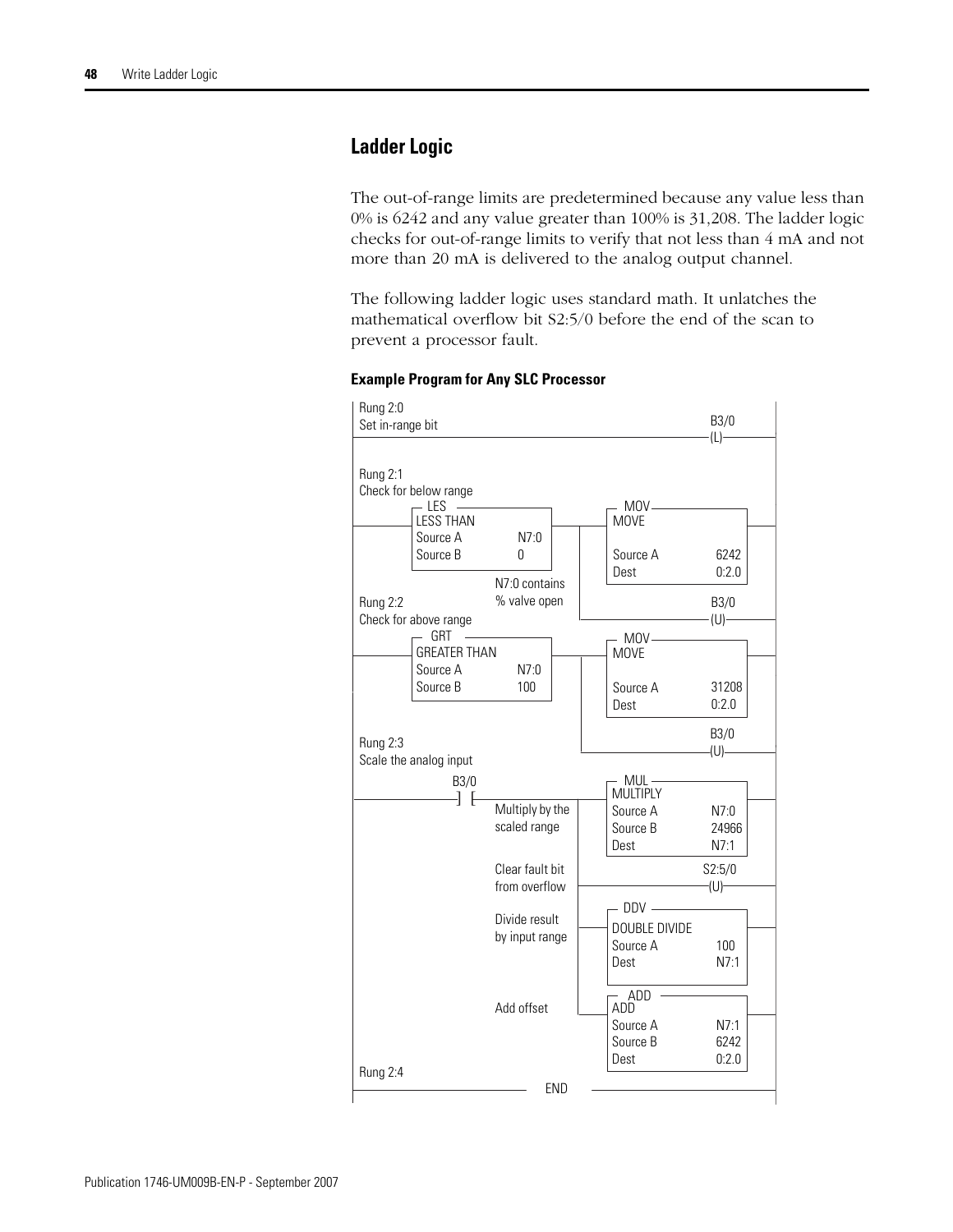# **Scale Offsets When >32,767 or <32,768**

Some applications may produce an offset greater than 32,767 or less than –32,768, the largest value that can be stored in a 16-bit integer or processed by an SLC processor. If so, you may reduce the magnitude of the offset by shifting the linear relationship along the input value axis. When you compute linear relationships, you will see how the offset is reduced in this manner. The following example applies to a 0.5…9.5V dc output scaled from a narrow input range of 90…100%.

**1.** First we compute linear relationships and observe that the offset is beyond –32,768.



Use the following equations to compute linear relationships:

Scaled value = (input value x slope) + offset

```
Slope = (scaled max - scaled min) / (input max - input min)
      Offset = scaled min – (input min x slope)
               (3890 - 205) / (100 - 90) = 3685/10 \simeq 369 (> 3.2767 so you cannot use SCL)
                205 – [90 x (368.5)] = 205 – 33165 = –32,960
Scaled value = (input value) x(368.5) - 32,960
```
Notice the offset is beyond  $-32,768$ .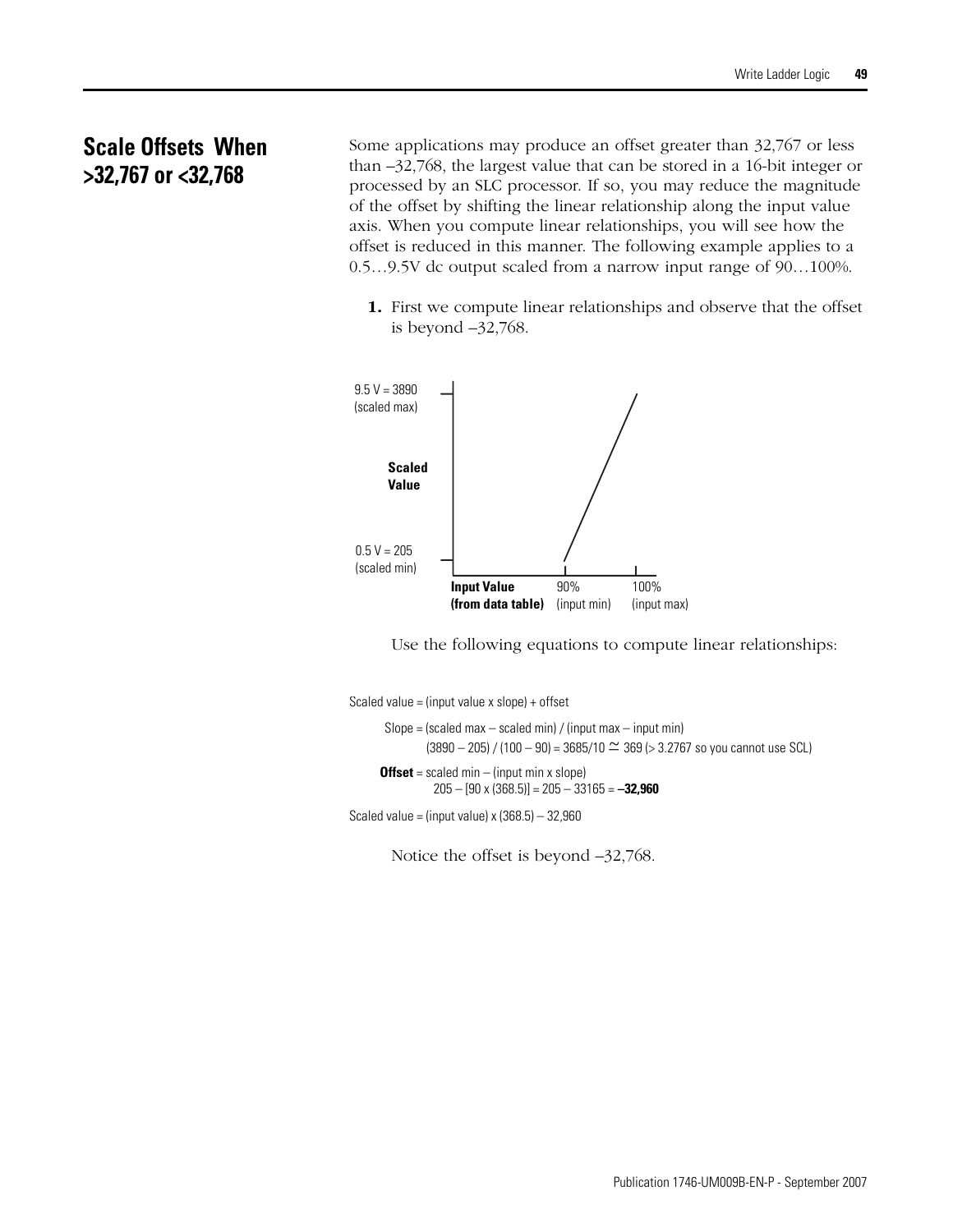

**2.** Then we shift the linear relationship along the input value axis.

**3.** Now we compute the offset for the shifted linear relationship.

**Offset** = scaled min – (input min x slope) = 205 – [0 x (368.5)] = **205**

The offset is 205, well below 32,767. The slope remains 3685/10 (> 3.2767), so you cannot use the SCL instruction for scaling.

Slope = (scaled range) / (input range) = (3890 – 205) / 10 = 3685/10 Scaled value = (input value x slope) + offset = [input value x 3685 /10] + 205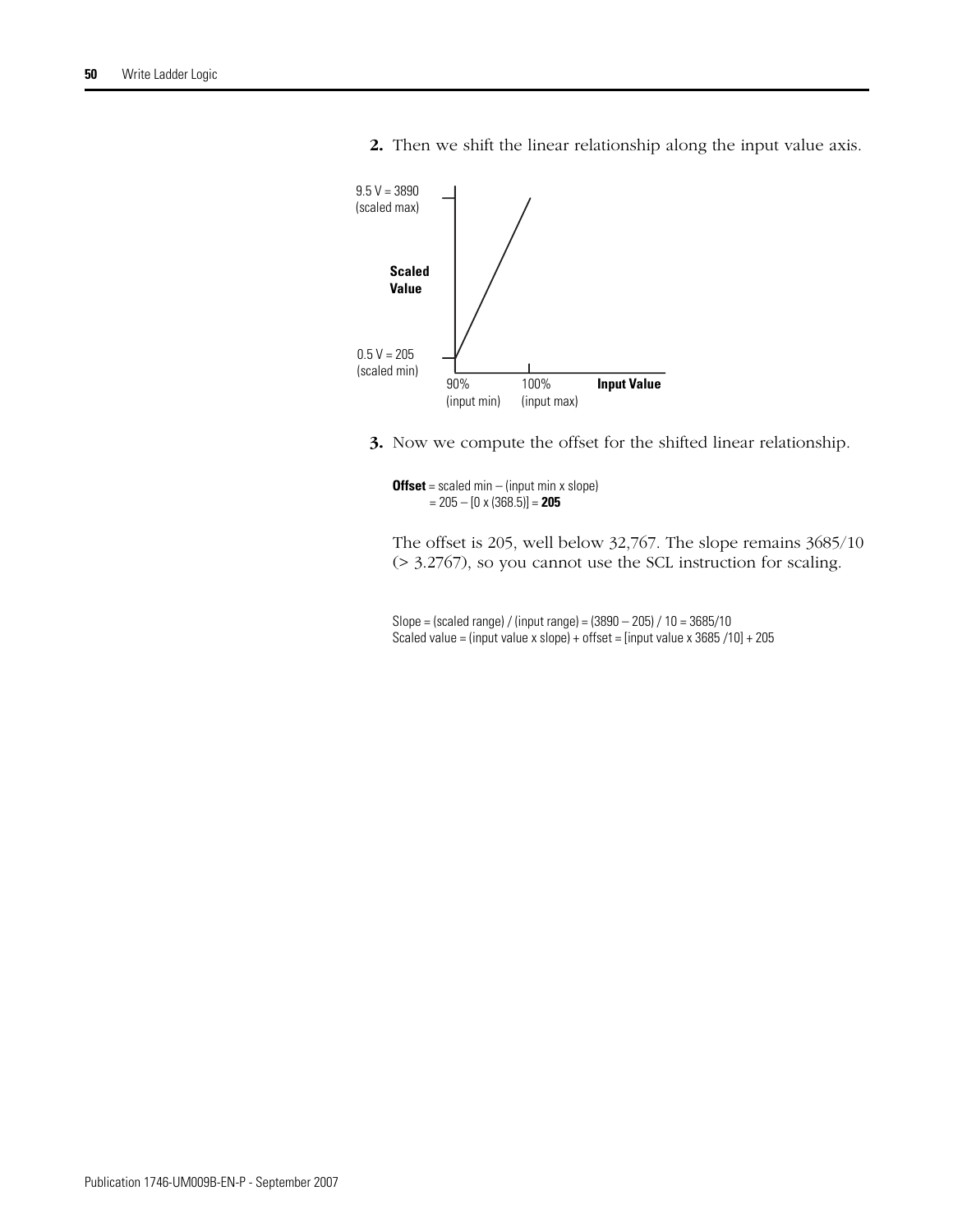# **Ladder Logic**

The following ladder logic uses standard math. It unlatches the mathematical overflow bit S2:5/0 before the end of the scan to prevent a processor fault. The module is located in slot 2, and the output device is wired to channel 0.

#### **Scale Offset**

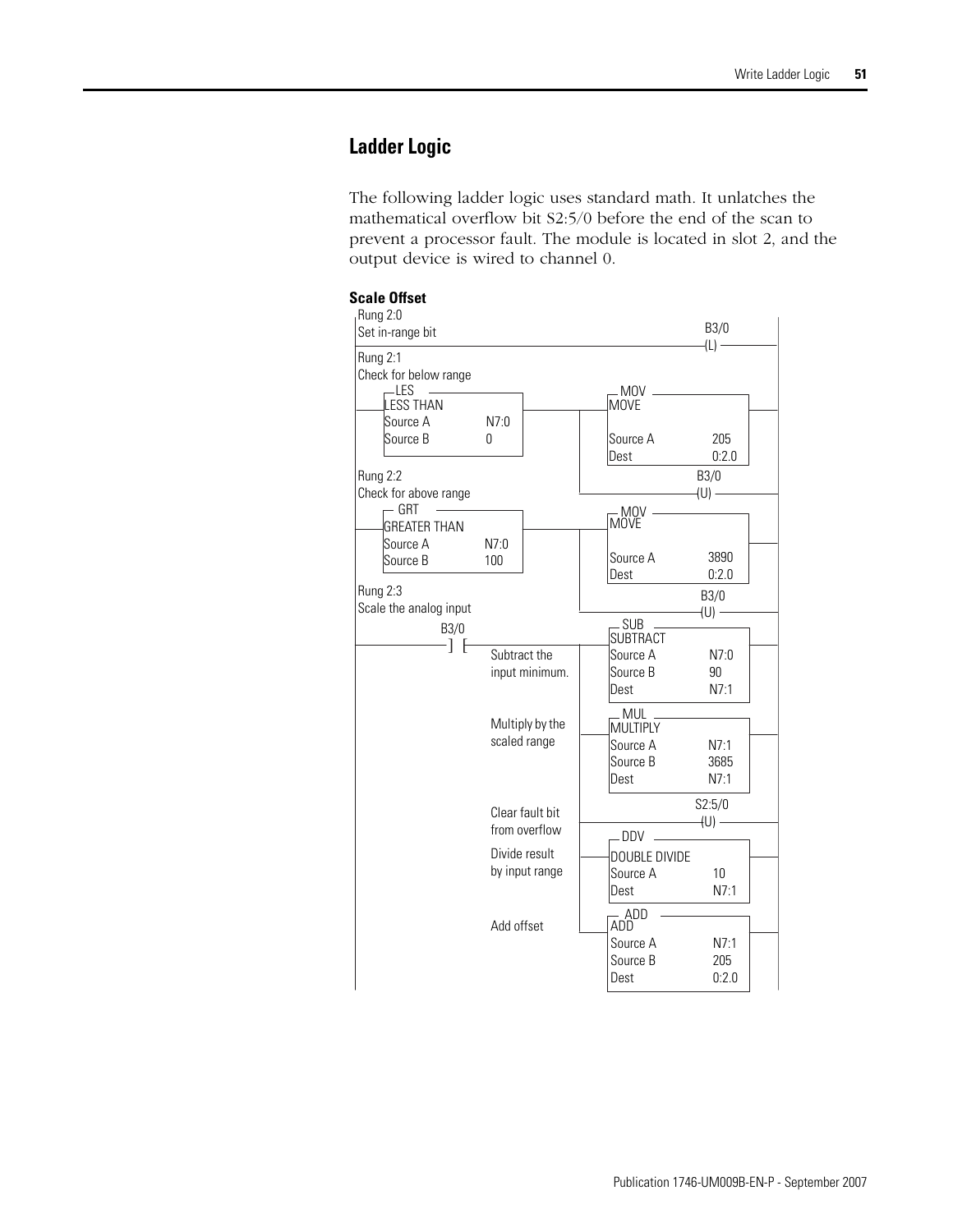# **Range-check an Analog Input and Scale It for an Output**

This example checks the range of an analog input and scales it for use as an output. An 1746-FIO4V module is placed in slot 1 of an SLC 500 system. A 4…20 mA signal representing 0…200 PSI from a pressure sensor is delivered to input channel 0. The input value is checked to ensure it remains within range. If the ladder logic detects an out-of-range condition, it sets a flag bit.

The input signal is then scaled and delivered as a 0…1.0V output signal to a panel pressure meter connected to output channel 0.

The graph displays the linear relationship between the analog input signal and the 0…1.0 output signal delivered to the panel pressure meter.



# **Calculate the Linear Relationship**

Use the following equations to compute the linear relationship between the input values (from the input image table) and resulting scaled values for the 0…1V output:

**Scaled value** = (input value x slope) + offset

```
Slope = (scaled max - scaled min) / (input max - input min)
Offset = scaled min - (input min x slope)(3276 - 0) / (2047 - 409) = 3276 / 1638 = 2.00 - (409 \times 2) = -818Since the slope is less than 3.2767, you can use the SCL instruction.
```

```
Scaled value = (input value x 2) – 818
```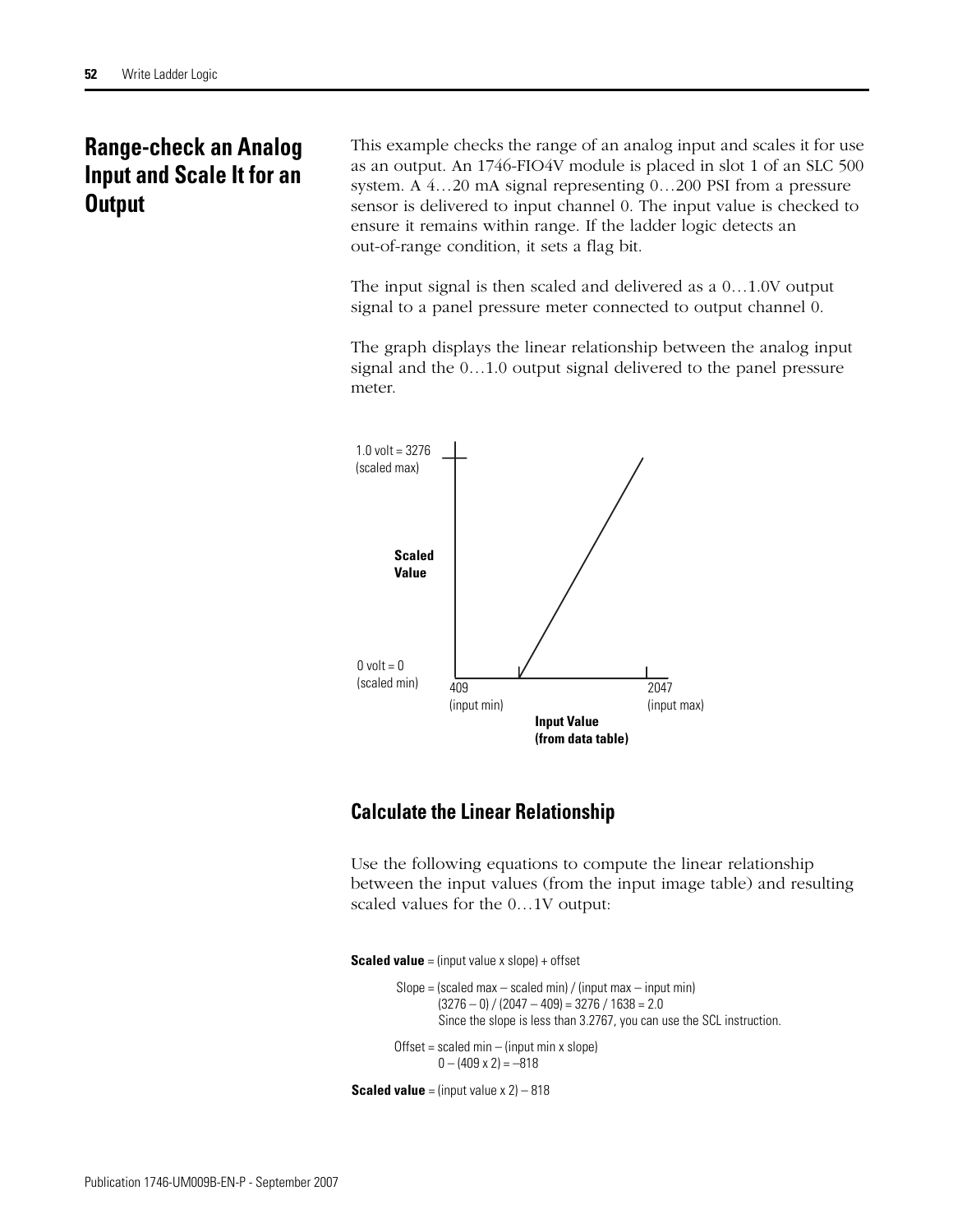# **Ladder Logic**

We present two examples. The first runs on any SLC 500 processor. The second uses the scaling instruction available on SLC 5/02 (and later) processors.

In the first example, the analog input value is checked against the minimum and maximum input limits. B3:0/0 is the in-range flag bit.

If the input is out of range, the in-range flag bit is reset and the output is set to its minimum or maximum limit. If the input is in range, the output value is determined by scaling the input.

Follow these steps to scale an analog input for this example.

- **1.** Multiply the input by the scaled range Scale range = (scaled max – scaled min) =  $3276 - 0 = 3276$
- **2.** Divide the 32 bit result by the input range Input range = (input max – input min) = 2047 – 409 = 1638
- **3.** Add the offset value (in this case negative) = –818 Move the final value to the analog output channel 0.

In this example, the multiply operation generates an overflow bit and minor error flag whenever the result exceeds 16 bits. Since the divide operation uses a 32-bit result in the math register, the overflow is no problem. The minor error flag has to be cleared before the end of the program scan to avoid a system error.

Refer to the ladder program on the next page.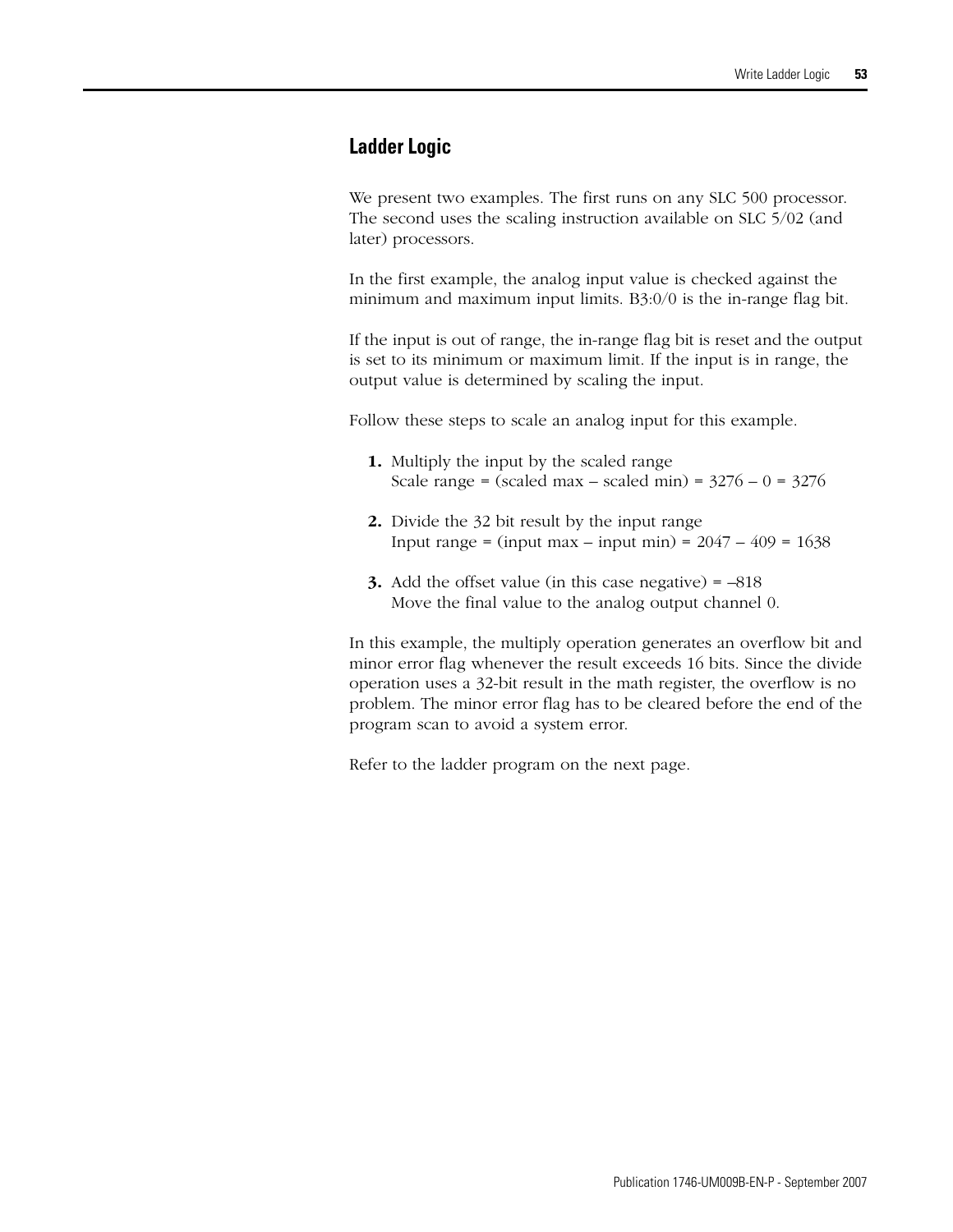

#### **Example Program for Any SLC Processor**

Using the scaling instruction (SCL) requires less ladder logic. The SCL instruction uses the same multiply, divide, and add algorithm but it does so with a single rate instead of using scaled range and input range values. The rate is determined by this formula.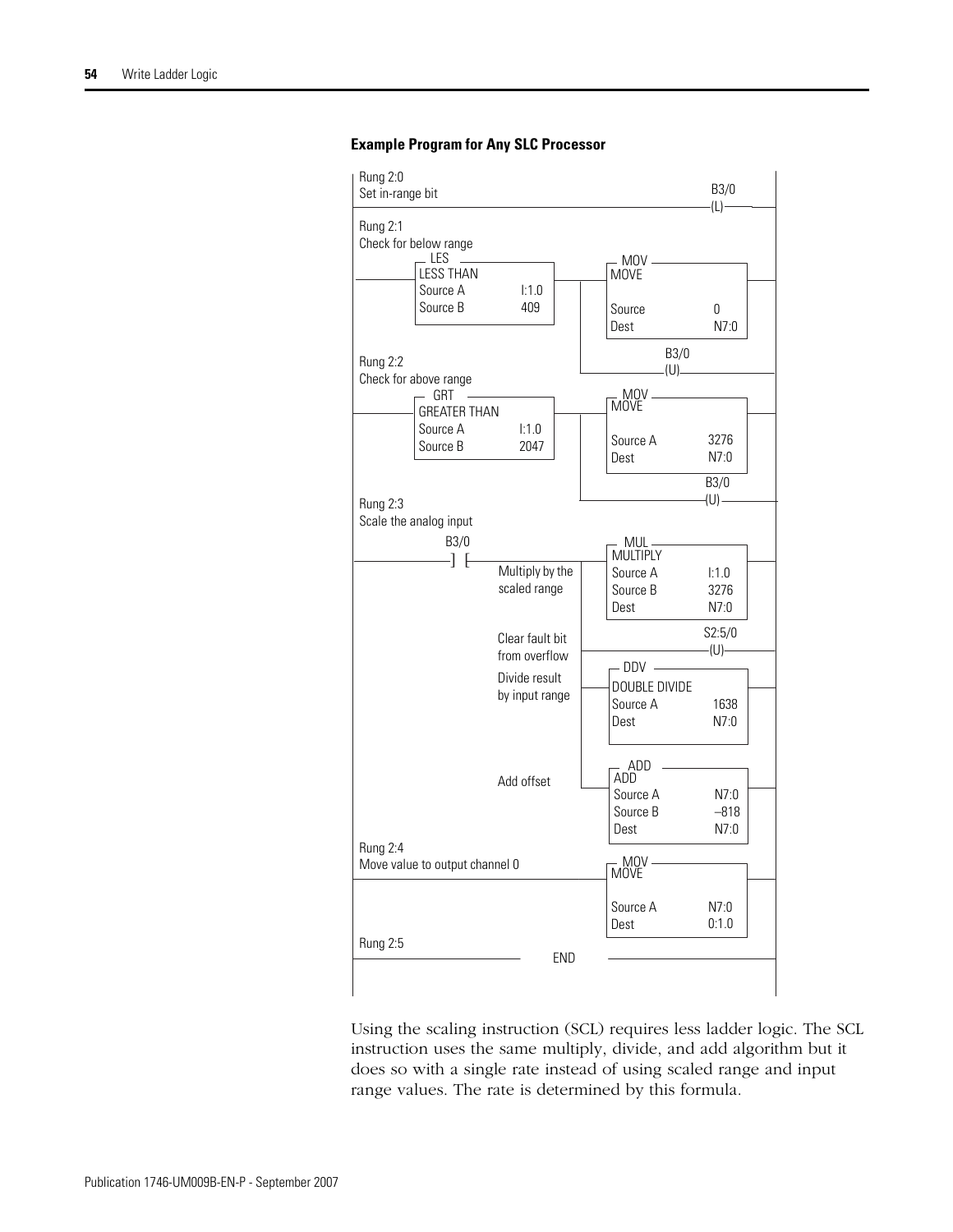Rate = slope  $x 10,000$  $=$  (scale range / input range) x 10,000  $=$  3276 / 1638 x 10,000  $= 2 \times 10,000$  $= 20,000$ 

If the slope was greater than 3.2767, you could not use the SCL instruction because the rate would exceed 32,767, a value too large to handle.

#### **Example Program for SLC 5/02 (or later) Processors**

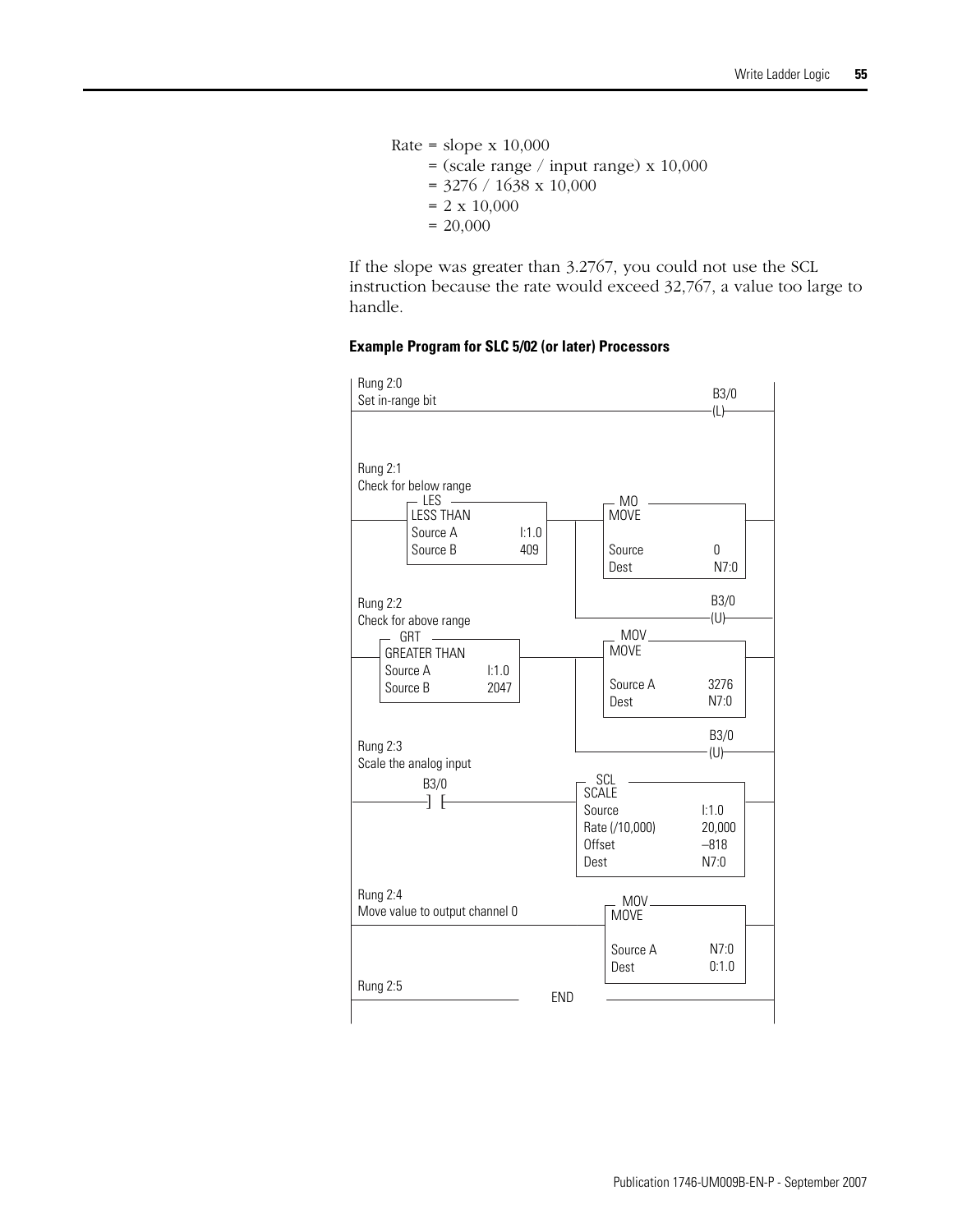# **PID Control with Analog I/O Scaling**

With the combination of PID and SCL (scale) instructions or PID and standard math instructions, you can write and display ladder logic in engineering units such as PSI or °C.

Follow these steps to display ladder logic in engineering units.

**1.** Scale the analog input PV by calculating the slope (or rate) of the analog input range.

For example, an input range such as 1…5V dc has a corresponding scaled range of 409…2047. You would scale the 409…2047 against 0…16383 for a slope of 10 (SCL rate of 100,000).

**IMPORTANT** You cannot use the SCL instruction for scaling inputs if input rates (slope x 10,000) are too large (exceed 32,767). You must use standard math instructions instead.

**2.** Scale the analog output CV by calculating the slope (or rate) of the analog output range.

For example, an output range such as 4…20 mA has a corresponding decimal (scaled) range of 6242…31,208. You would scale the 6242…31,208 against 0…16,383.

| For this output<br>range | <b>Compute the slope as follows</b>                     | <b>Compute offset as follows</b>         |  |
|--------------------------|---------------------------------------------------------|------------------------------------------|--|
| $4$ 20 mA                | scaled $max - scaled min$<br>$input$ max $-$ input min  | scaled $min - [input min x slope]$       |  |
|                          | $31208 - 6242 = 24966 = 1.5238$<br>$16383 - 0$<br>16383 | $= 6242 - [0 \times 1.5238]$<br>$= 6242$ |  |

Here are some useful rate and offset parameters for the SCL instruction when scaling analog output ranges.

| <b>SCL Parameter</b>     | $020$ mA | $420$ mA | $05V$ dc | $15V$ dc | $010V$ dc |
|--------------------------|----------|----------|----------|----------|-----------|
| Rate<br>(slope x 10,000) | 19.049   | 15,239   | 10,000   | 8,000    | 19.999    |
| Offset                   |          | 6242     |          | 3277     |           |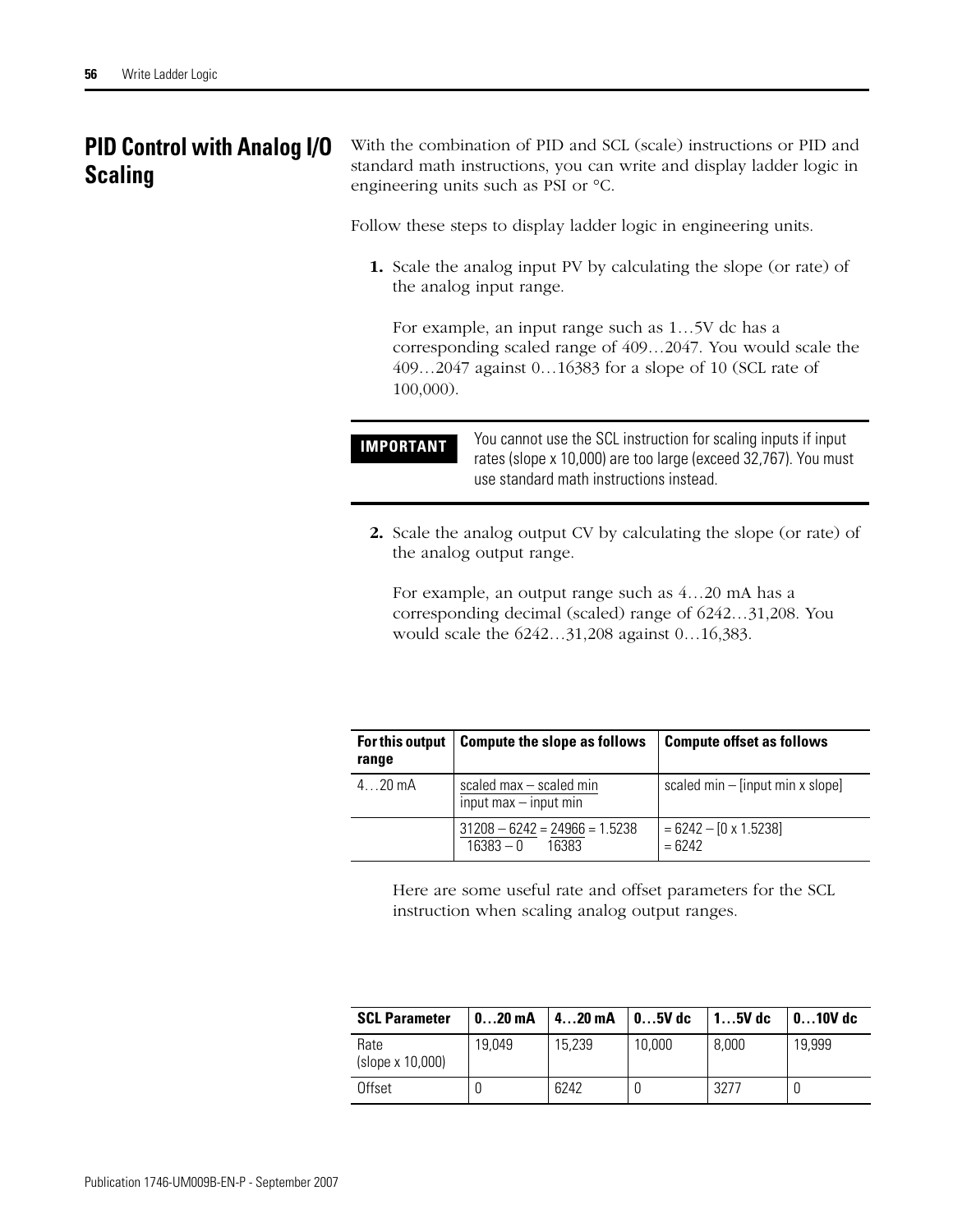**3.** Enter PID parameters in engineering units into the PID instruction.

For example, if the 4…20 mA analog input range represents 0…300 PSI, enter 0 as the minimum (Smin) and 300 as the maximum (Smax). You can also enter setpoints and deadband in engineering units. The data monitor screen for PID displays its parameters in the same engineering units.

# **Ladder Logic**

We present two examples of PID control logic with analog I/O scaling for use on an SLC 5/02 (or later) processor.

- Scaled voltage input and output, 0…10V dc
- Scaled current input and output, 4…20 mA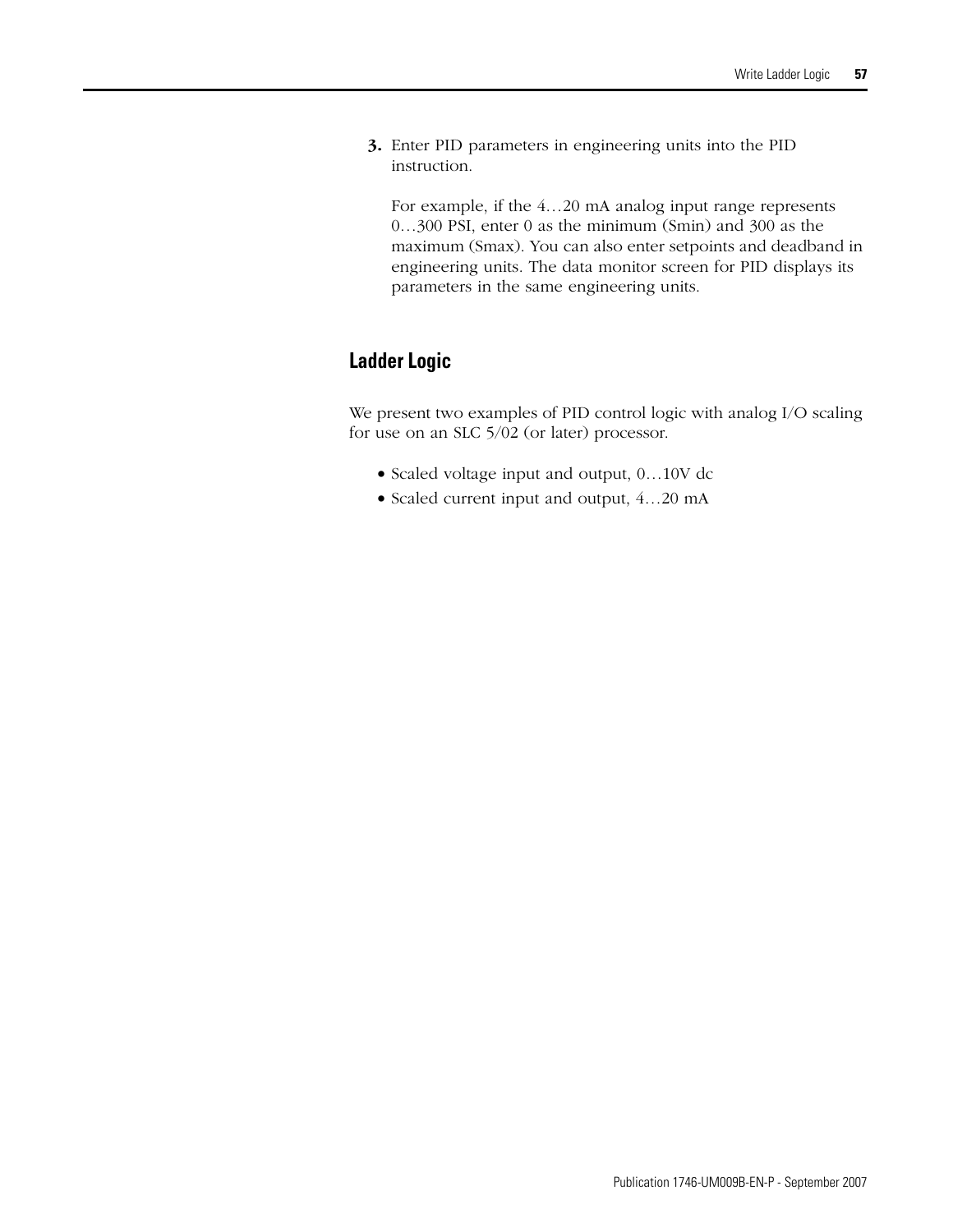

**Example Program for SLC 5/02 (or later) Processors (scaled voltage input and output)**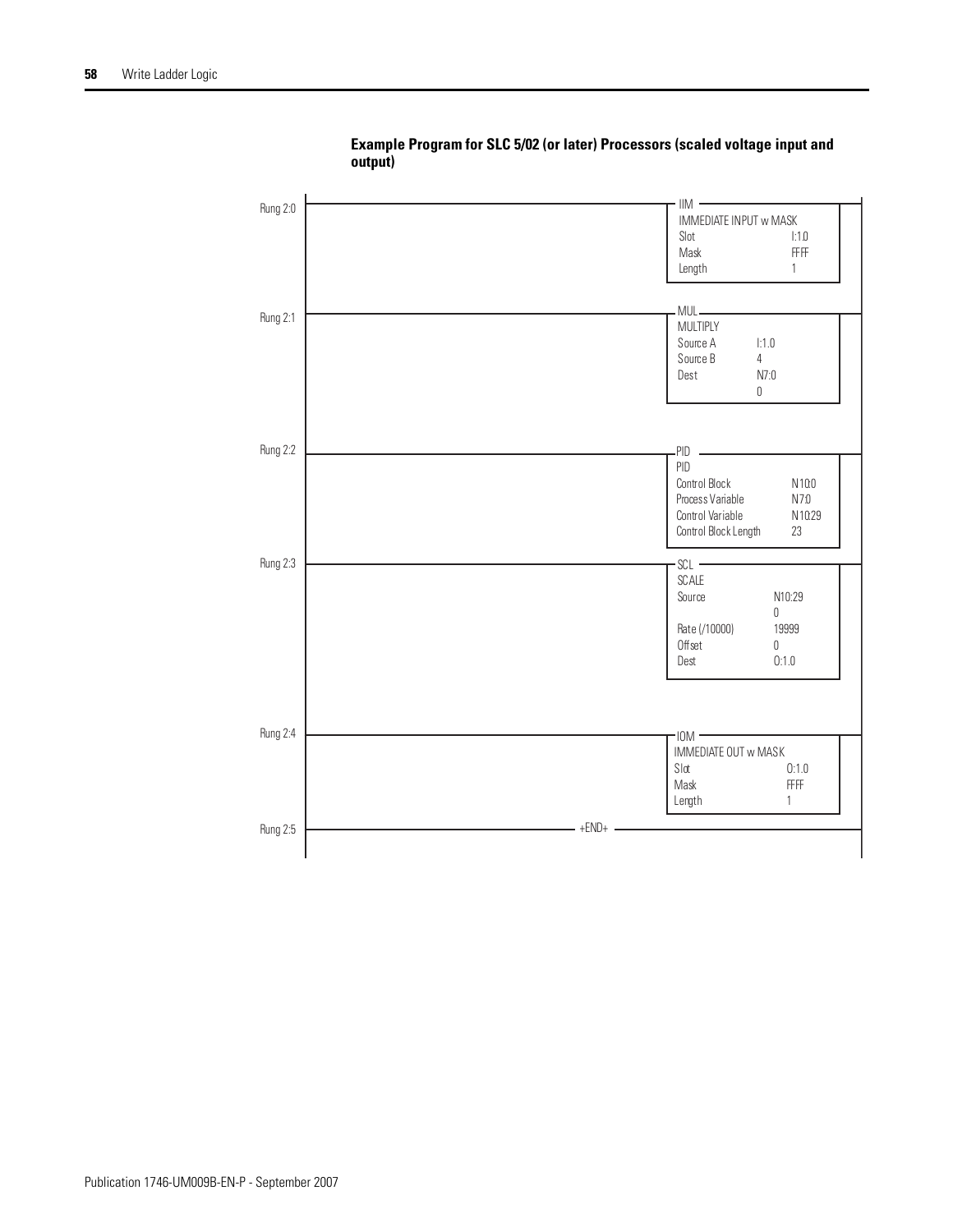| Rung 2:0                                       | $\ensuremath{\mathsf{IIM}}$                      |                           |
|------------------------------------------------|--------------------------------------------------|---------------------------|
| Rung 2:1                                       | IMMEDIATE INPUT w MASK<br>Slot<br>Mask<br>Length | 1:1.0<br><b>FFFF</b><br>1 |
| Scale the analog input with math instructions. | $MUL -$                                          |                           |
| Multiply by scaled range                       | <b>MULTIPLY</b><br>Source A<br>Source B<br>Dest  | 1:1.0<br>16383<br>N7:0    |
| Clear overflow fault bit                       |                                                  | S2:5<br>(U)<br>0          |
| Divide by input range                          | $DDV -$<br>DBL DIVIDE<br>Source A<br>Dest        | 1638<br>N7:0              |
| Add offset                                     | ADD<br>ADD<br>Source A                           | N7:0                      |
|                                                | Source B                                         | $-4091$                   |

### **Example Program for SLC 5/02 (or later) Processors (scaled current input and output)**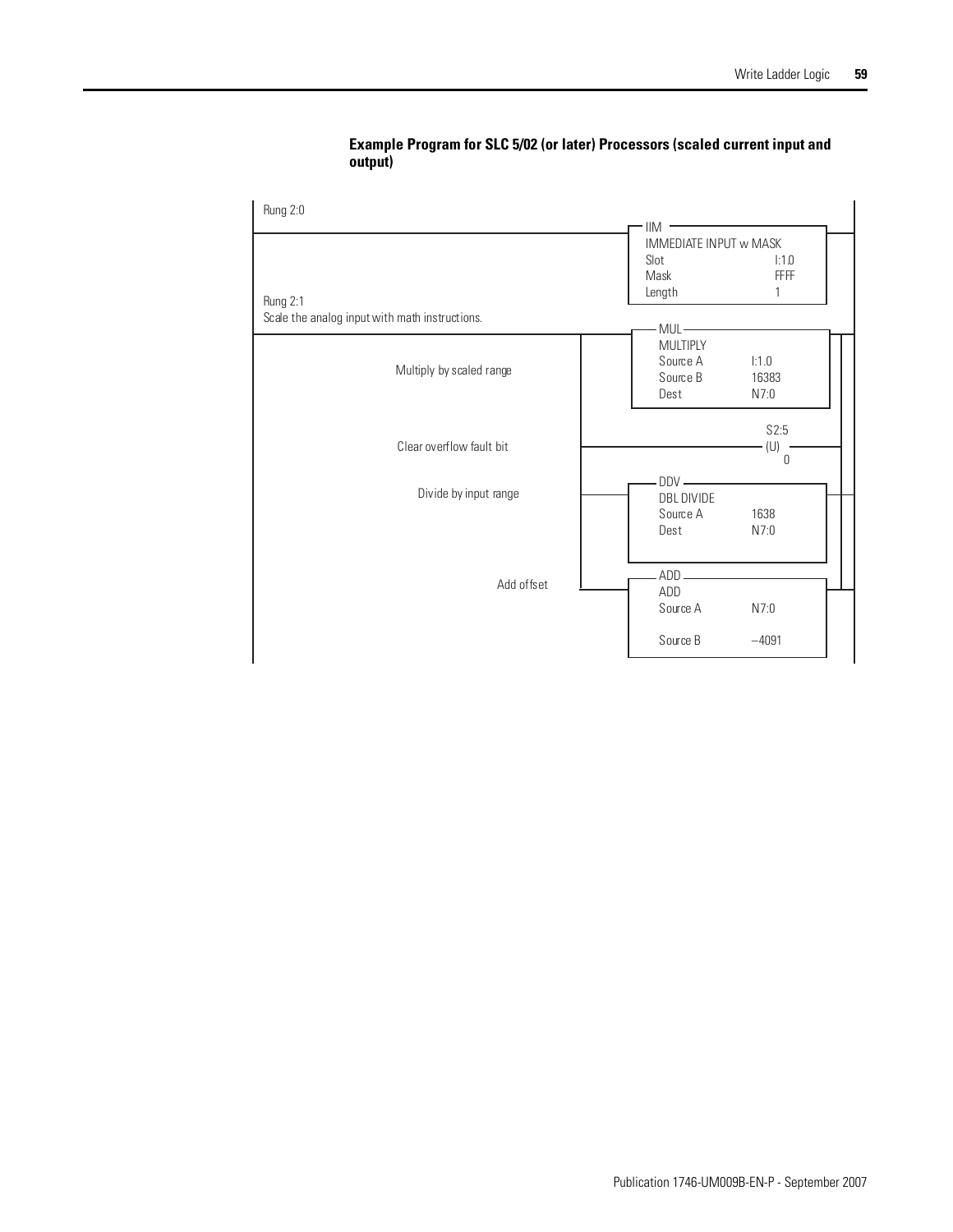### **Brake Monitor Example Program for SLC 5/02 (or later) Processors**

#### Rung 2:2

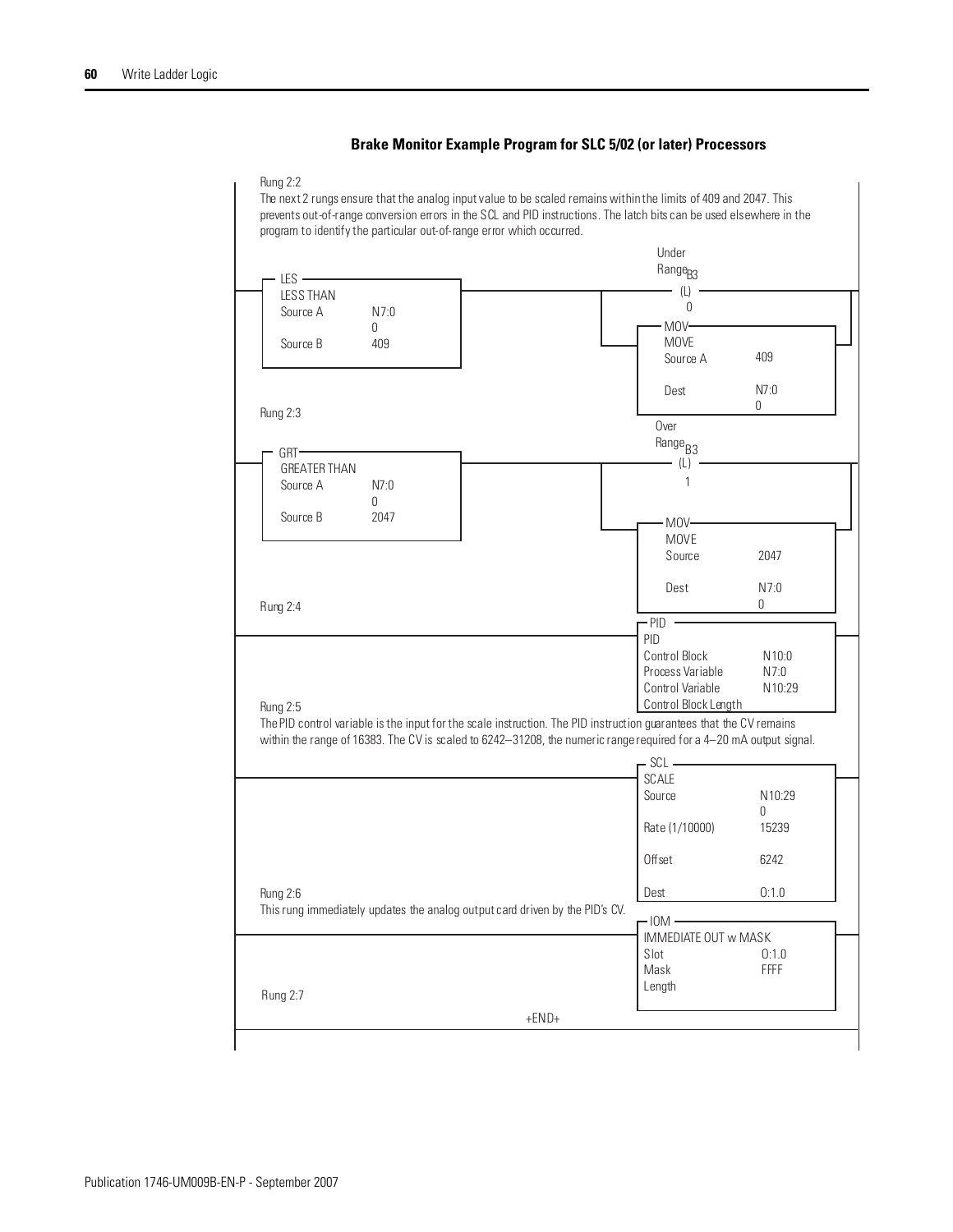# **Calibrate the Module**

This chapter helps you calibrate the module's analog input channels to increase the expected accuracy from  $\pm$  21 LSB of error to  $\pm$  6 LSB. The combination of calibration program and procedure is designed to reduce offset and gain errors by:

- scaling the values read during calibration.
- applying them during runtime.

We provide example computations and ladder logic for your reference.

**Calibration Tradeoffs** Operating a calibrated module requires the addition of the calibration program for each calibrated input channel. Scanning the calibration program increases the program scan time during runtime, slowing the module's response. If the overall channel error of  $\pm$  0.510% of full scale at 25 °C (77 °F) is acceptable to your application, you need not calibrate. If you require a calibrated input channel, consider recalibrating every time you change the input sensor and/or the analog module.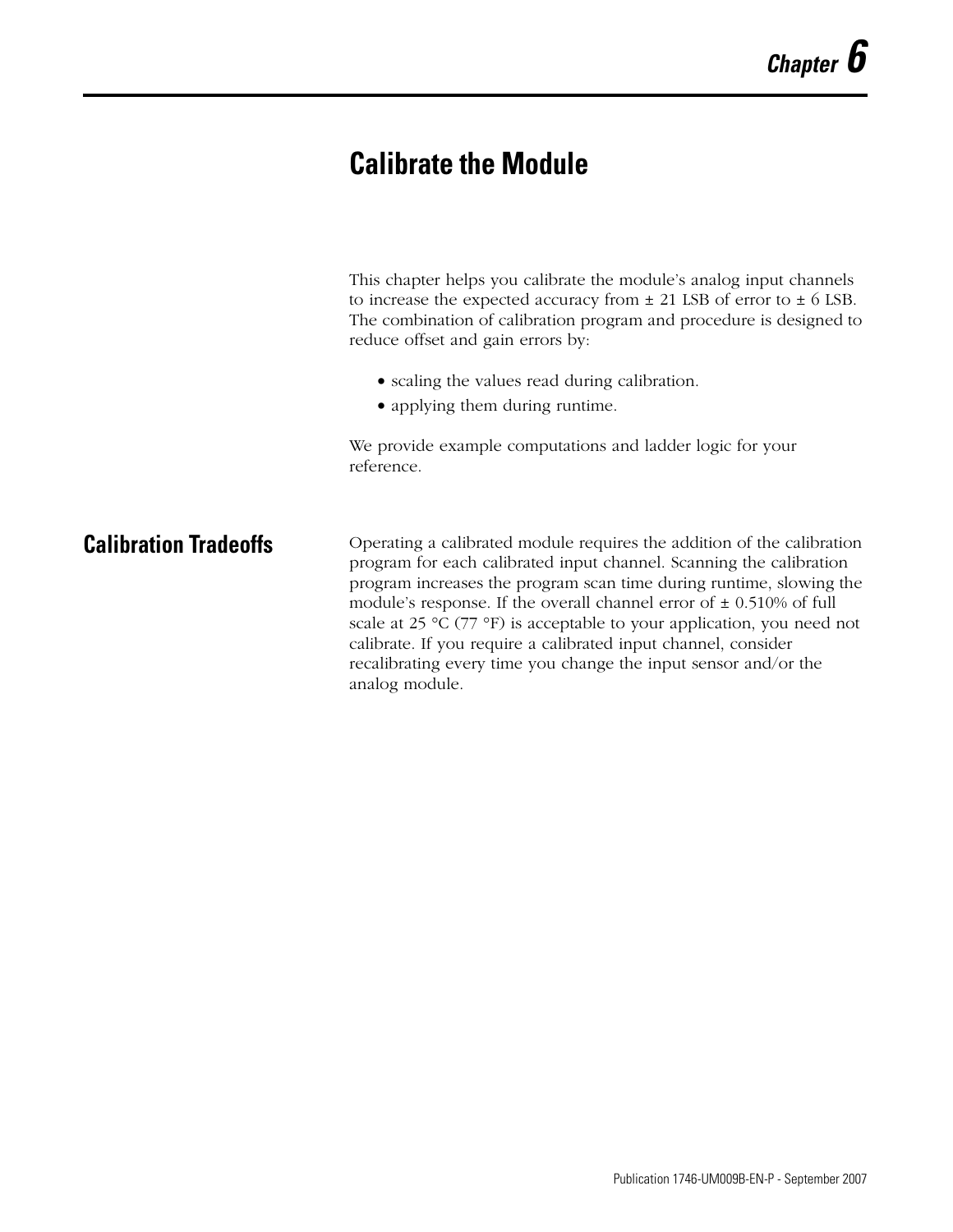# **Calibrate an Analog Input Channel**

We provide an example calibration program and a calibration procedure to show you how to calibrate an analog input channel.

This example assumes an analog output of 4…20 mA from a transducer. The corresponding decimal code that the module would write into the processor's input image table would be 409 at 4 mA and 2047 at 20 mA if the overall error of an input channel were zero. However, the overall error of  $\pm$  0.510% at 20 mA equates to  $\pm$  21 LSB of error, or a code range of 2026…2068. In other words, the value that the module transfers to the data table for a full scale sensor signal of 20 mA could be any value within the range of 2026…2068. Calibration should reduce the overall error to less than  $\pm$  6 LSB, or a code range of 2041…2053 for the error of the 20 mA signal.

### **Code Ranges**

| <b>With this</b><br>For an uncalibrated channel,<br>the corresponding output<br>full-scale<br>would have this range of error<br>sensor output |                   | For a calibrated channel,<br>the corresponding output<br>would have this range of error |  |
|-----------------------------------------------------------------------------------------------------------------------------------------------|-------------------|-----------------------------------------------------------------------------------------|--|
|                                                                                                                                               | 2068              |                                                                                         |  |
|                                                                                                                                               |                   | 2053                                                                                    |  |
| $20 \text{ mA}$                                                                                                                               | $>>$ 2047 > > > > | >> 2047                                                                                 |  |
|                                                                                                                                               |                   | 2041                                                                                    |  |
|                                                                                                                                               | 2በ26              |                                                                                         |  |

### **Example Calibration Program**

Complete these tasks to maintain calibrated inputs for each channel.

- Add a calibration program for each channel to your application logic.
- Calibrate each channel.
- Enable the Convert Enable rung (rung 2:4) during runtime.

The calibration program requires three external inputs to calibrate each channel.

- Lo captures the low calibration value (calibration procedure, step 3).
- Hi captures the high calibration value (calibration procedure, step  $4$ ).
- Cal scales the Hi and Lo values to provide the slope and offset (step 5).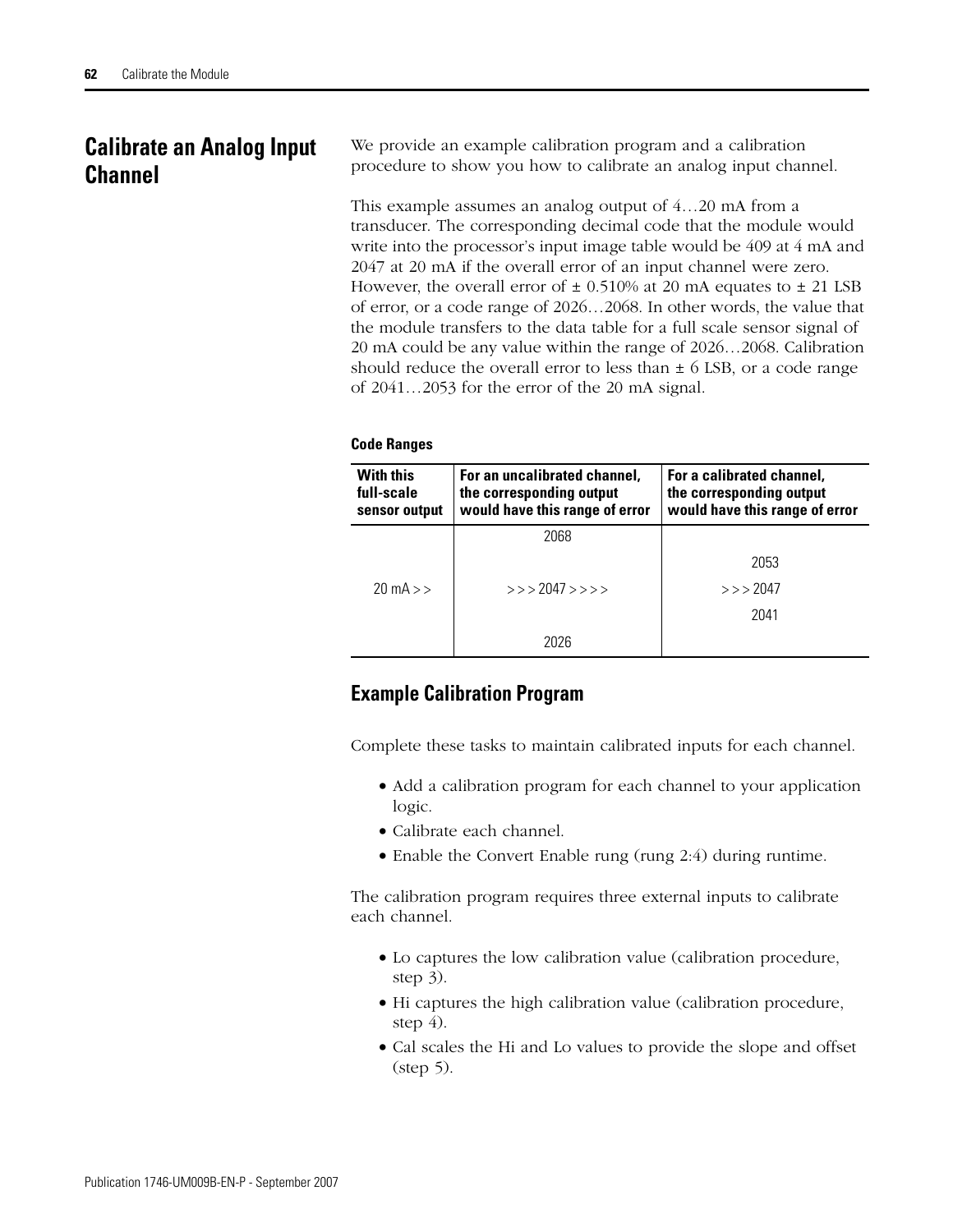These addresses are used in the example program. (Each channel requires its own program and separate addresses.)

| <b>Bit or Value</b>   | <b>Address</b>                                              |
|-----------------------|-------------------------------------------------------------|
| Cal_Lo                | $1:1.0/0$ and N10:0/0 (You set these bits in step 3.)       |
| Cal_Hi                | $\frac{1}{1.0}$ and N10:0/1 (You set these bits in step 4.) |
| Calibrate             | $1:1.0/2$ and N10:0/2 (You set these bits in step 5.)       |
| <b>Convert Enable</b> | N10:10/4 (Runtime enable)                                   |
| Analog_In             | 1:2.0                                                       |
| Lo_Value              | N10:1                                                       |
| Hi Value              | N10:2                                                       |
| Scale Hi              | N10:3                                                       |
| Scale_Lo              | N <sub>10:4</sub>                                           |
| Scale_Span            | N10:7                                                       |
| Span                  | N10:9                                                       |
| Slope_x10K            | N10:18                                                      |
| Offset                | N10:21                                                      |
| Analog Scale          | N10:22                                                      |

#### **Example Program Addresses**

Compute values required for the calibration program as follows:

**Scaled value** = (input value x slope) + offset

```
Slope = (scaled max. - scaled min.) / (input max. - input min.)
Offset = scaled min. – (input min. x slope)
       = (2047 – 409) / (2055 – 400)1
 = 1638 / 1655 = .9897
      = 409 - (400 \times .9897) = 409 - 395.88 = 13.12<sup>1</sup> The values of 2055 and 400 are from the calibration procedure steps 3 and 4, respectively.
```
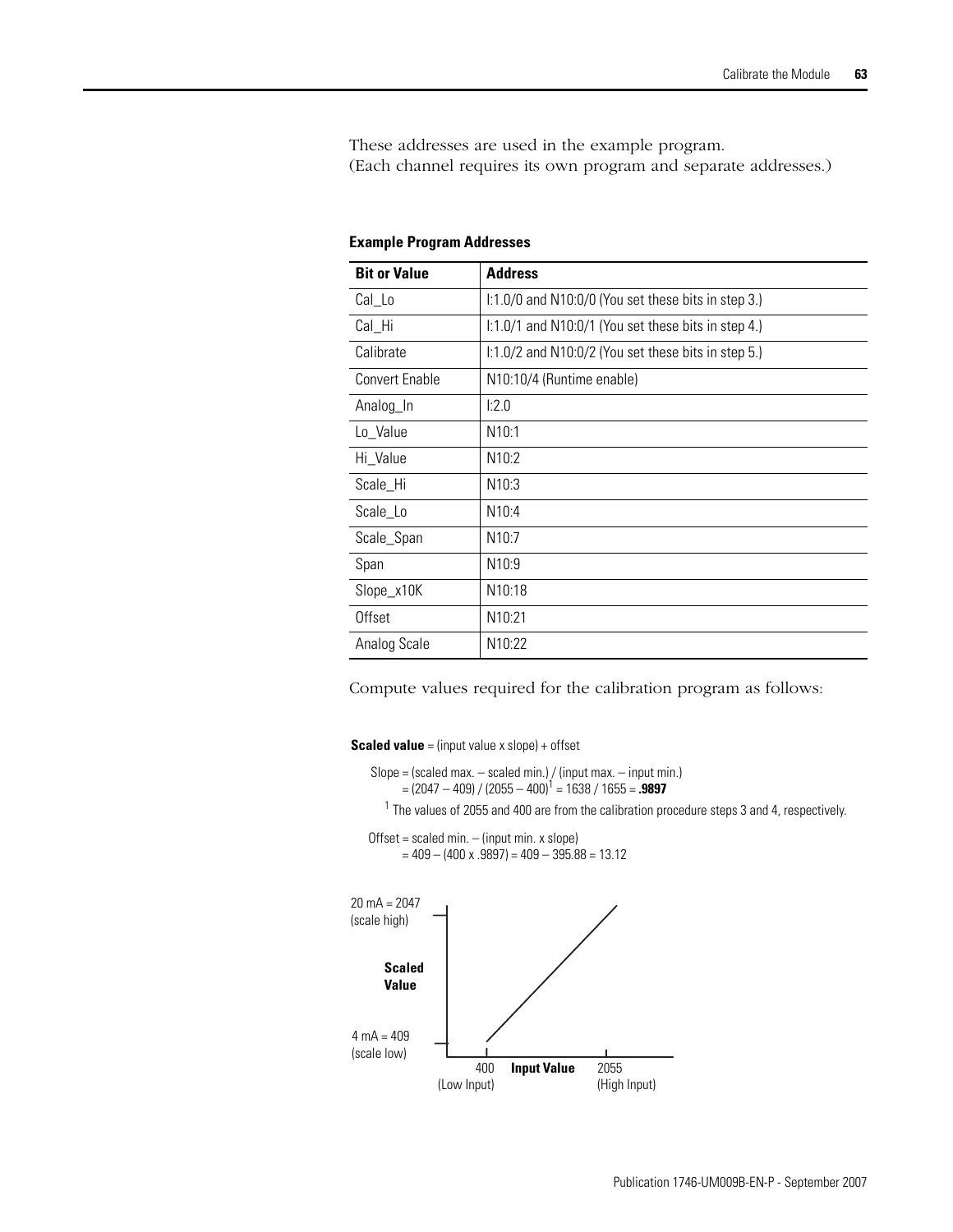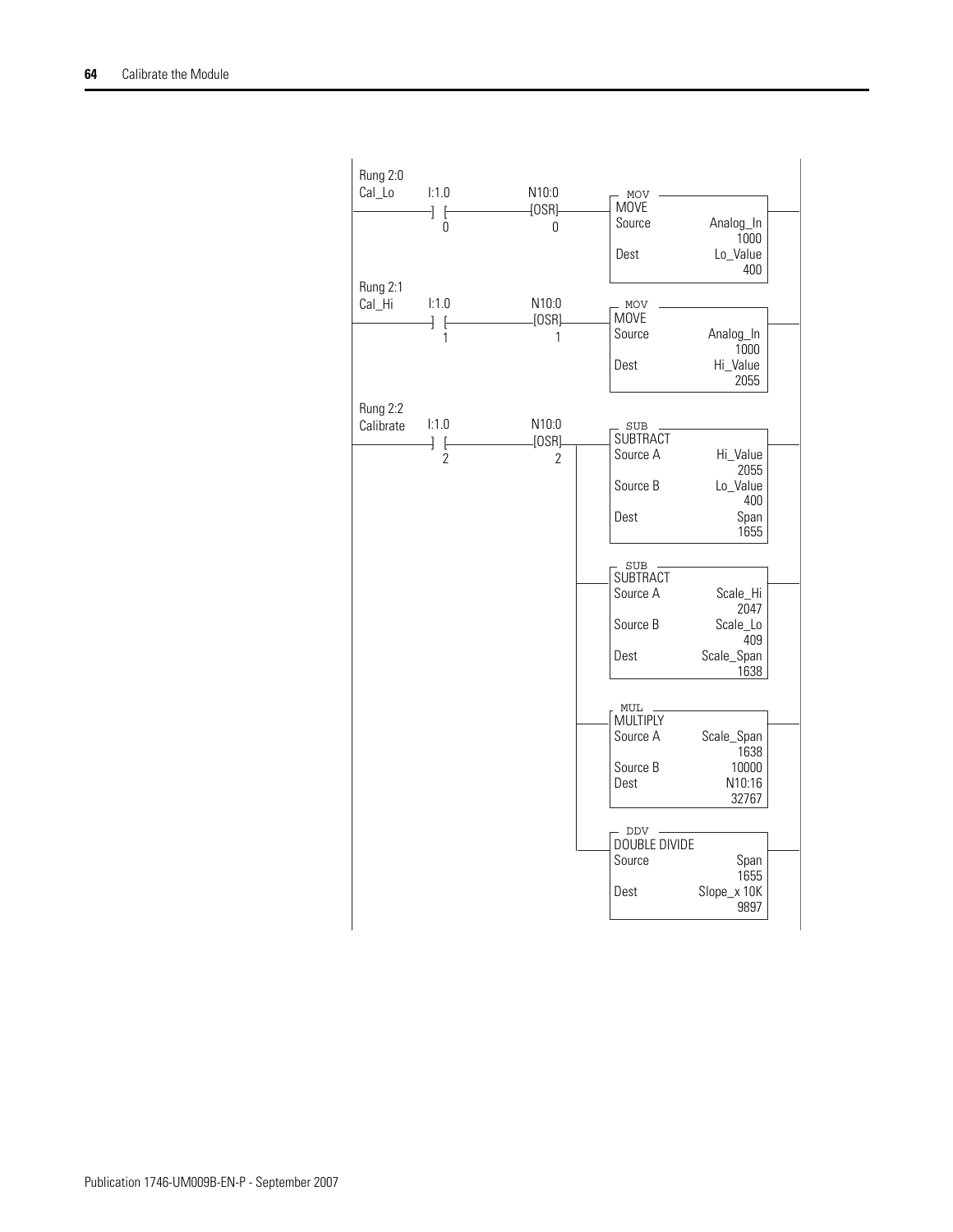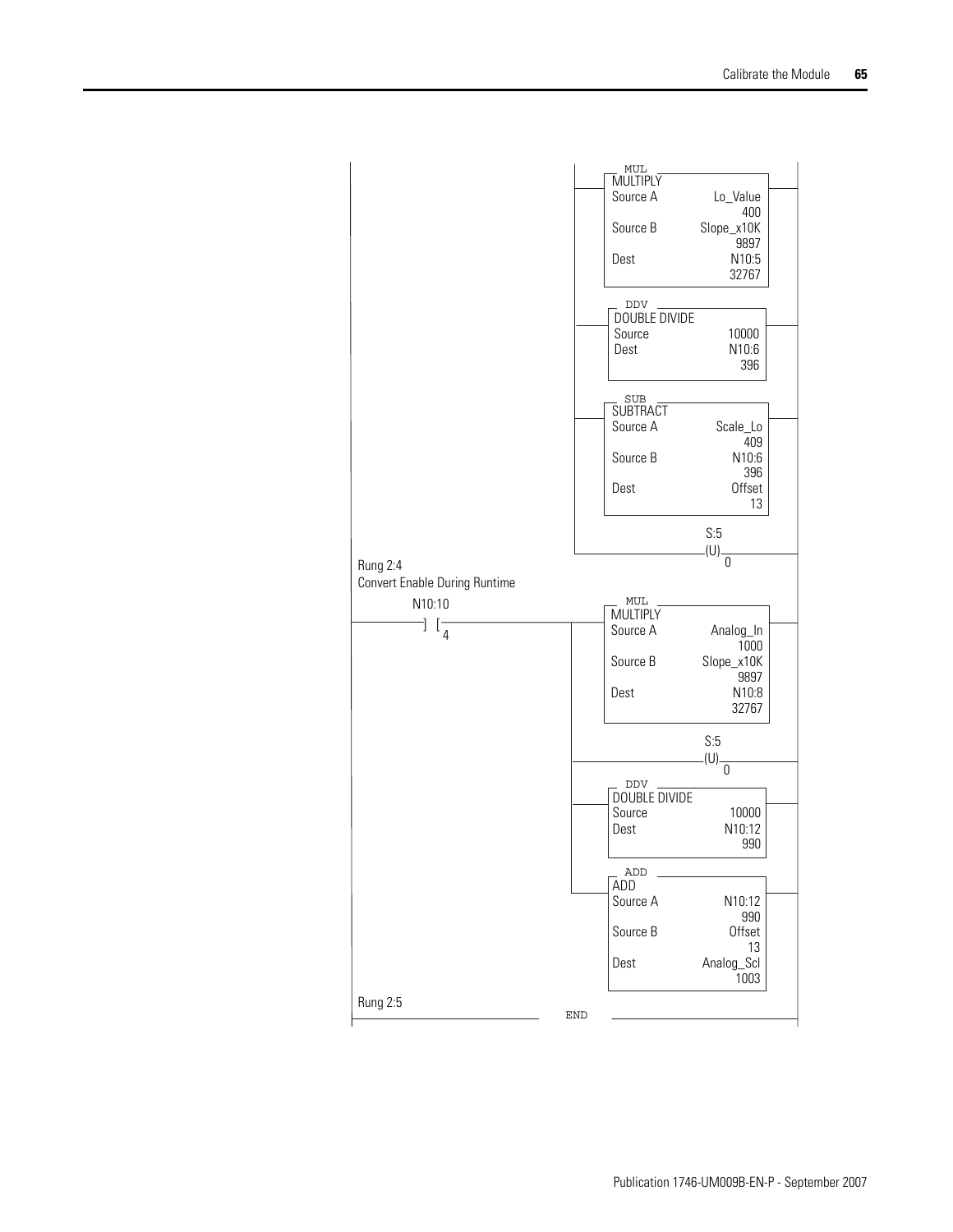### **Calibration Procedure**

Recalibrate every six months, or as necessary.

- **1.** Let the module warm up under power for at least 20 minutes at ambient operating temperature.
- **2.** Determine the scaled high and low values you wish to use in your application.

In this example, scaled high is 2047 (20 mA) and scaled low is 409 (4 mA).

- **3.** Capture the Lo calibration value.
	- a. Place the input sensor (or input source) at the low (4 mA) position.
	- b. Set the Cal Lo bit  $(I:1.0/0)$  and OSR bit  $(N10:0/0)$ . Your low value must be within the analog input's conversion range. For this example, it is 400.
- **4.** Capture the Hi calibration value.
	- a. Place the input sensor (or input source) at the high (20 mA) position.
	- b. Set the Cal Hi bit  $(I:1.0/1)$  and OSR bit  $(N10:0/1)$ .

Your high value must be within the analog input's conversion range. For this example, it is 2055.

**5.** Set the Calibrate bit (I:1.0/2) and OSR bit (N10:0/2) to energize the calibration input.

This causes the SCL instruction to compute and store the slope and offset values used to perform the error correction to the analog input.

**IMPORTANT** To apply calibration values to the input channel during normal operation, enable rung 2.4 during runtime.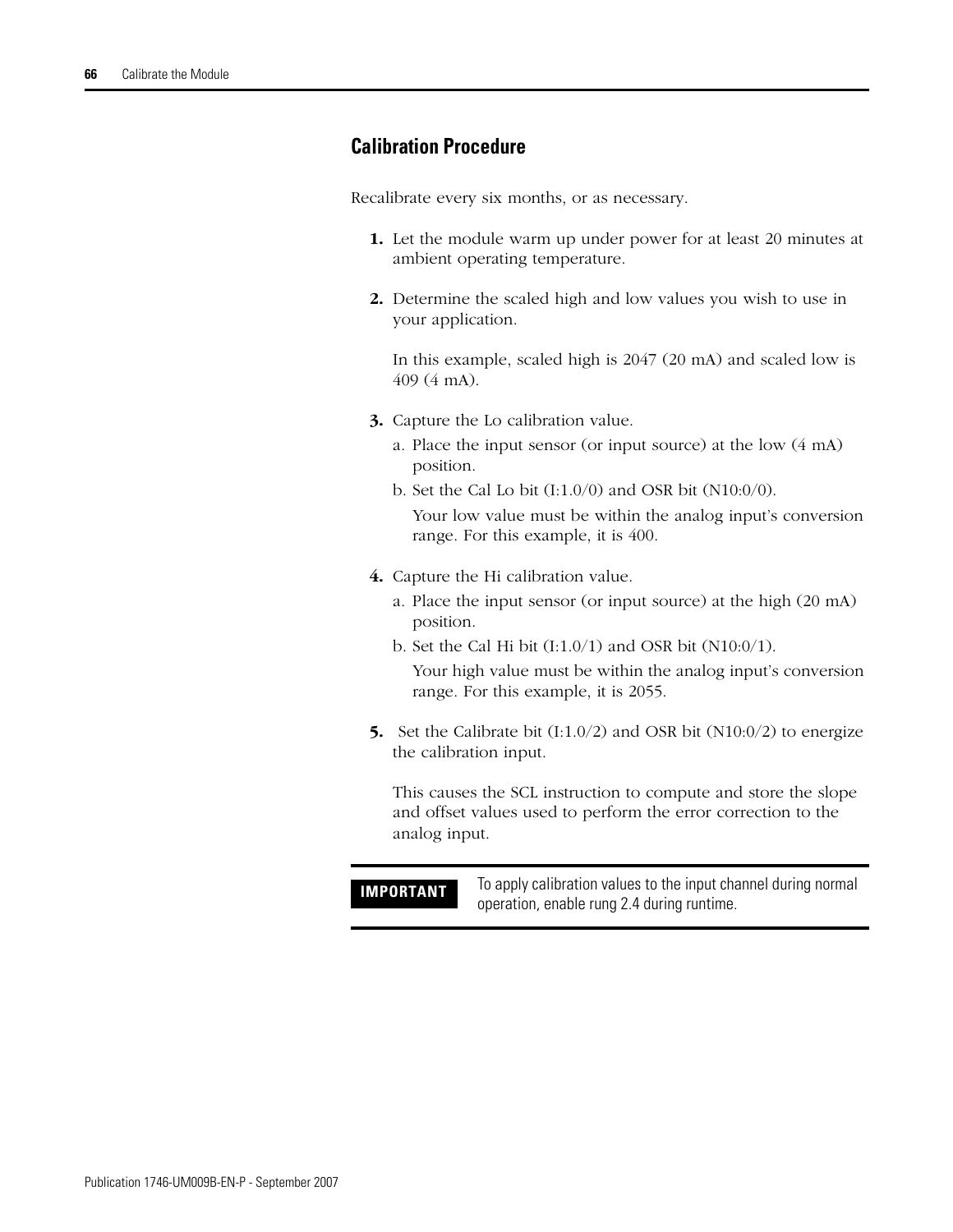# **Test Module Operation**

|                                | This chapter helps you test the operation of the module's I/O<br>channels.                                                                                                                                                                                                                                                                                                                                                                                                                                                                                                                                                                                                                          |
|--------------------------------|-----------------------------------------------------------------------------------------------------------------------------------------------------------------------------------------------------------------------------------------------------------------------------------------------------------------------------------------------------------------------------------------------------------------------------------------------------------------------------------------------------------------------------------------------------------------------------------------------------------------------------------------------------------------------------------------------------|
| <b>Test the SLC 500 System</b> | Testing the SLC 500 system is beyond the scope of this manual. We<br>mention it here only because you should test and debug at the system<br>level before testing and debugging the module in the system.<br>If your module is installed in the expansion rack of a fixed system, test<br>your SLC 500 system using procedures described in the Fixed<br>Hardware Installation & Operation Manual, publication 1747-6.21,<br>before testing the analog module.<br>If your analog module is installed in a modular system, test your<br>SLC 500 system using procedures described in the SLC 500 Modular<br>Hardware Style User Manual, publication 1747-UM011, before testing<br>the analog module. |
| <b>Test the Module</b>         | Once you have tested your SLC 500 system, follow this procedure to<br>test the module at start up. We describe each of the steps in detail.<br>1. Inspect module switches and wiring.<br>2. Disconnect analog process control devices.                                                                                                                                                                                                                                                                                                                                                                                                                                                              |
|                                | <b>3.</b> Apply power to the I/O rack.<br>4. Test analog inputs.                                                                                                                                                                                                                                                                                                                                                                                                                                                                                                                                                                                                                                    |
|                                | 5. Test analog outputs.                                                                                                                                                                                                                                                                                                                                                                                                                                                                                                                                                                                                                                                                             |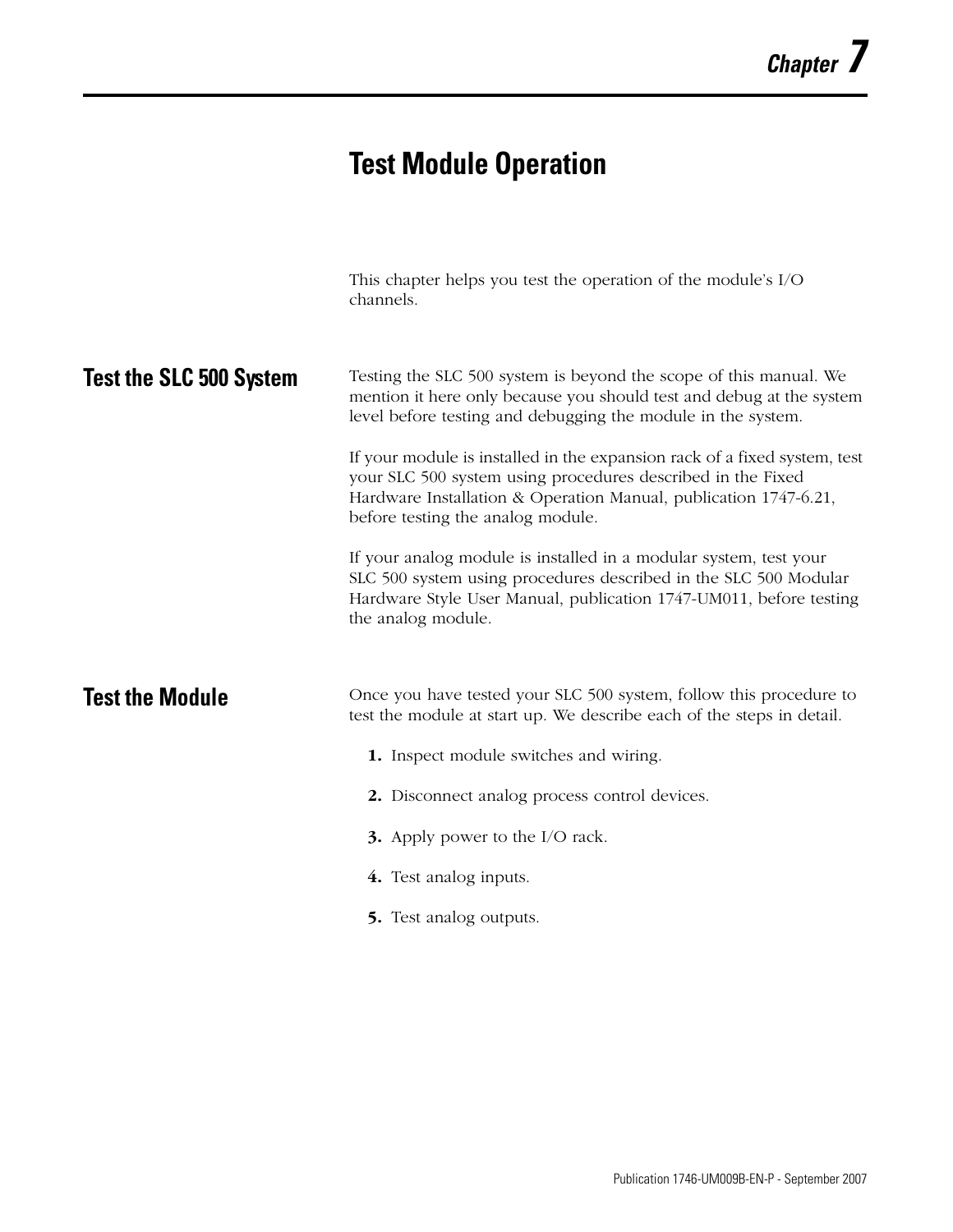# **Inspect Module Switches and Wiring**

Inspect the module as follows before installing it.

- **1.** Set the input configuration switches 1 and 2 correctly.
- **2.** Check that wiring connections are OK and no wires are missing or broken.
- **3.** Tighten terminal connections to secure the wires.



**ATTENTION** Care should be taken to avoid connecting a voltage source to a channel configured for a current input. Improper module operation or damage to the module can occur.

**4.** Ground the cable shields properly.



**ATTENTION** Do not attempt to ground the cable at the module's terminal block. It does not connect to earth ground. Ground the cable at one end only, as described in chapter 2.

- **5.** Securely connect the module's terminal block.
- **6.** Install the module in its addressed I/O rack slot.

### **Disconnect Analog Process Control Devices**

During the following test procedures, you need to operate the processor in Run mode. Make sure that analog process control devices are inoperative as a safety precaution. These devices include the following:

- proportional valves.
- proportional drives.
- servo amplifiers.
- other analog signal amplifiers that drive analog output devices.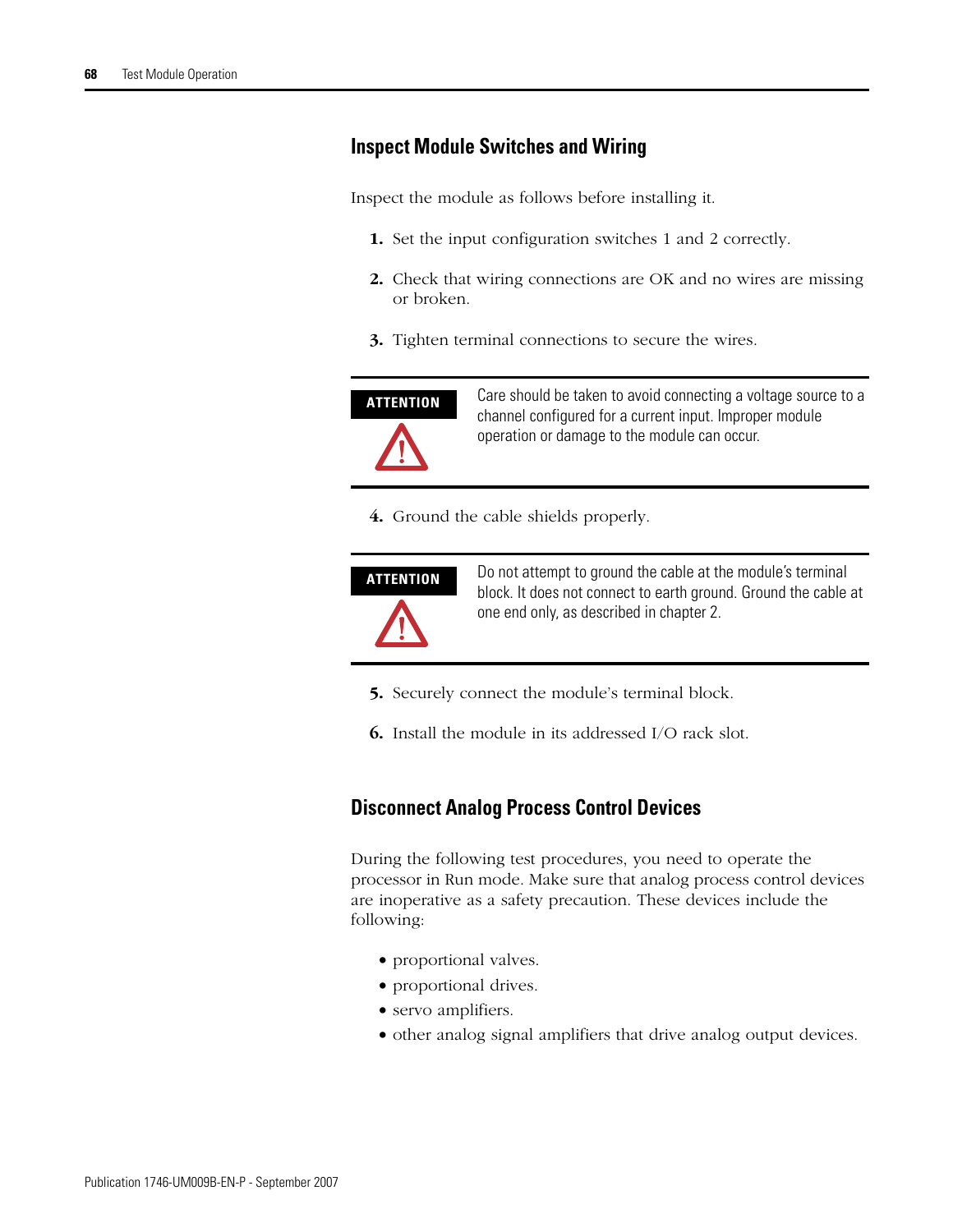Leave the module connected to the output device to serve as the output load where possible, but inhibit its affect on controlling the process. Substitute a passive load for the active device as an alternative.



**ATTENTION** Process operation during system checkout can be hazardous to personnel. During checkout procedures, disconnect, inhibit, or substitute a passive load for all devices which, when energized, might cause the process to operate.

# **Apply Power to the I/O Rack**

Apply power to the fixed or modular system. The module's LED indicator should be illuminated (red), indicating that the module is receiving power. If not, troubleshoot the non-illuminated LED indicator. Check the following:

• The SLC 500 system is not receiving power from its power supply. For an SLC processor in the fixed system, check the processor's POWER LED indicator. For the modular system, check the power supply LED indicator.

If the LED indicator is not illuminated, refer to the Installation & Operation Manual of the system.

- System power is not being received by the remainder of the SLC 500 system. Test this by attempting to go online with the programming device.
- The module's slot in the I/O rack is not operational. Remove power from the SLC 500 system, move the module to another slot, and restore power. Replace the I/O rack if power distribution is faulty.
- The module is defective.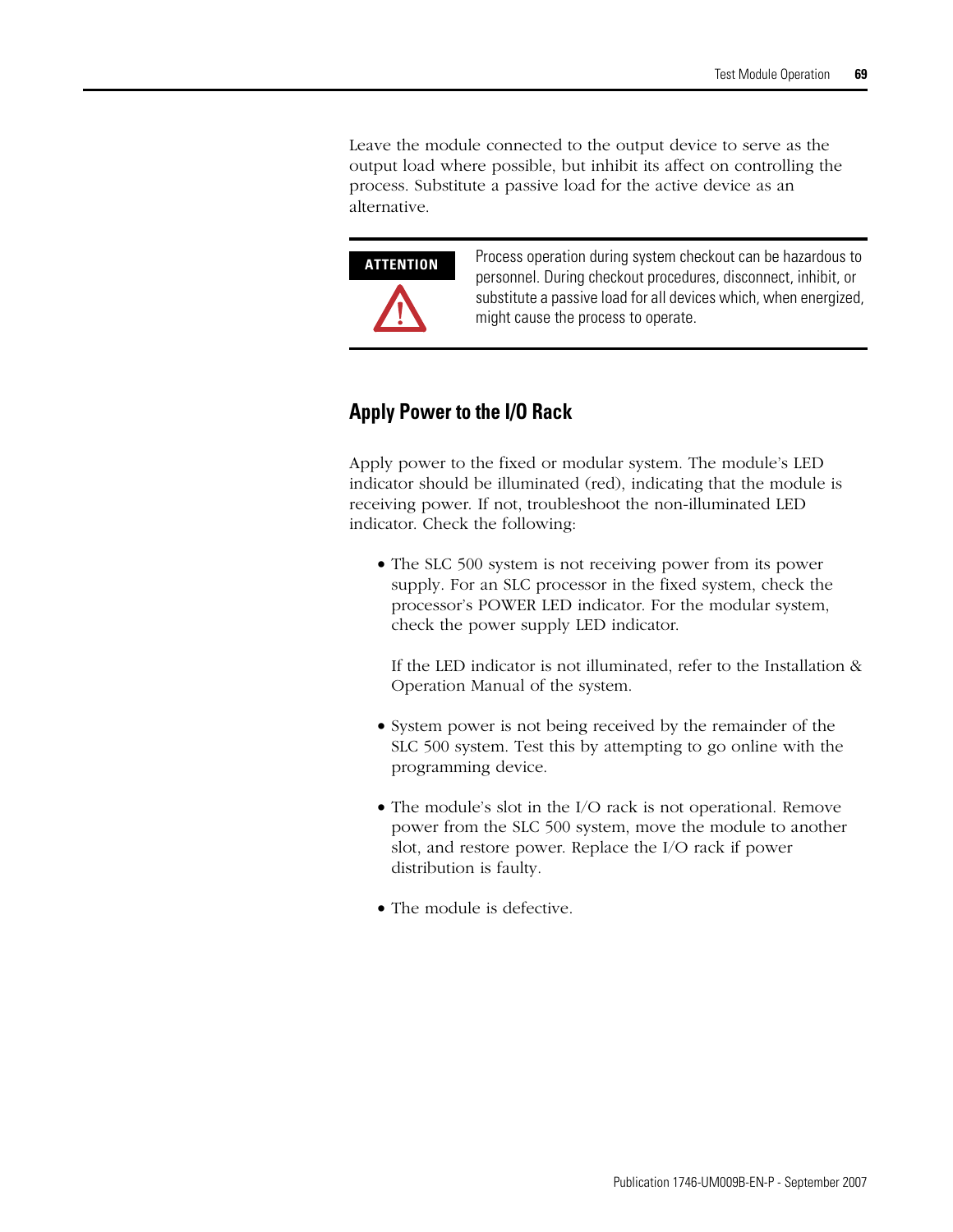### **Test Analog Inputs**

Before testing the module's input channels, the SLC 500 system must be installed and tested according to the SLC 500 Modular Hardware Style User Manual, publication 1747-UM011.

The processor must be connected to a programming device, properly configured, and must have no rungs in its ladder program. The module's LED indicator must also be illuminated.



**ATTENTION** Do not attempt to test the module's input channels unless its process control output devices have been disconnected, inhibited, or replaced by a passive load.

If your input sensors can be manually varied over their normal operating range, use them to test the input channels. If not, use a replacement voltage or current source after disconnecting the sensor.

| <b>IMPORTANT</b> | If a current source is not available to test a current input                                                               |
|------------------|----------------------------------------------------------------------------------------------------------------------------|
|                  | channel, carefully apply a substitute input voltage instead.<br>Determine the substitute input voltage using this formula. |
|                  |                                                                                                                            |

Voltage Input  $(V)$  = Current Input (mA)  $x$  0.25

For example, substitute input voltages for 1 mA, 5 mA, and 20 mA inputs would be 0.25, 1.25, and 5.0V, respectively. Do not exceed 5V.

In normal operation, a voltage source should not be connected to an analog input channel in the current mode.

**1.** Determine the limits of the sensor's signal range for the channel.

For example, if the sensor has an output range of 1…5 mA, the lower limit is 1 mA and the upper limit is 5 mA.

**2.** Compute the decimal value that should appear in the processor's input image table for the sensor's lower and upper signal limits at the input channel.

For example, limits of 1 mA and 5 mA would have typical decimal values of 407 and 2047, respectively. If necessary, refer to the section, Converting Analog Input Data, in chapter 4.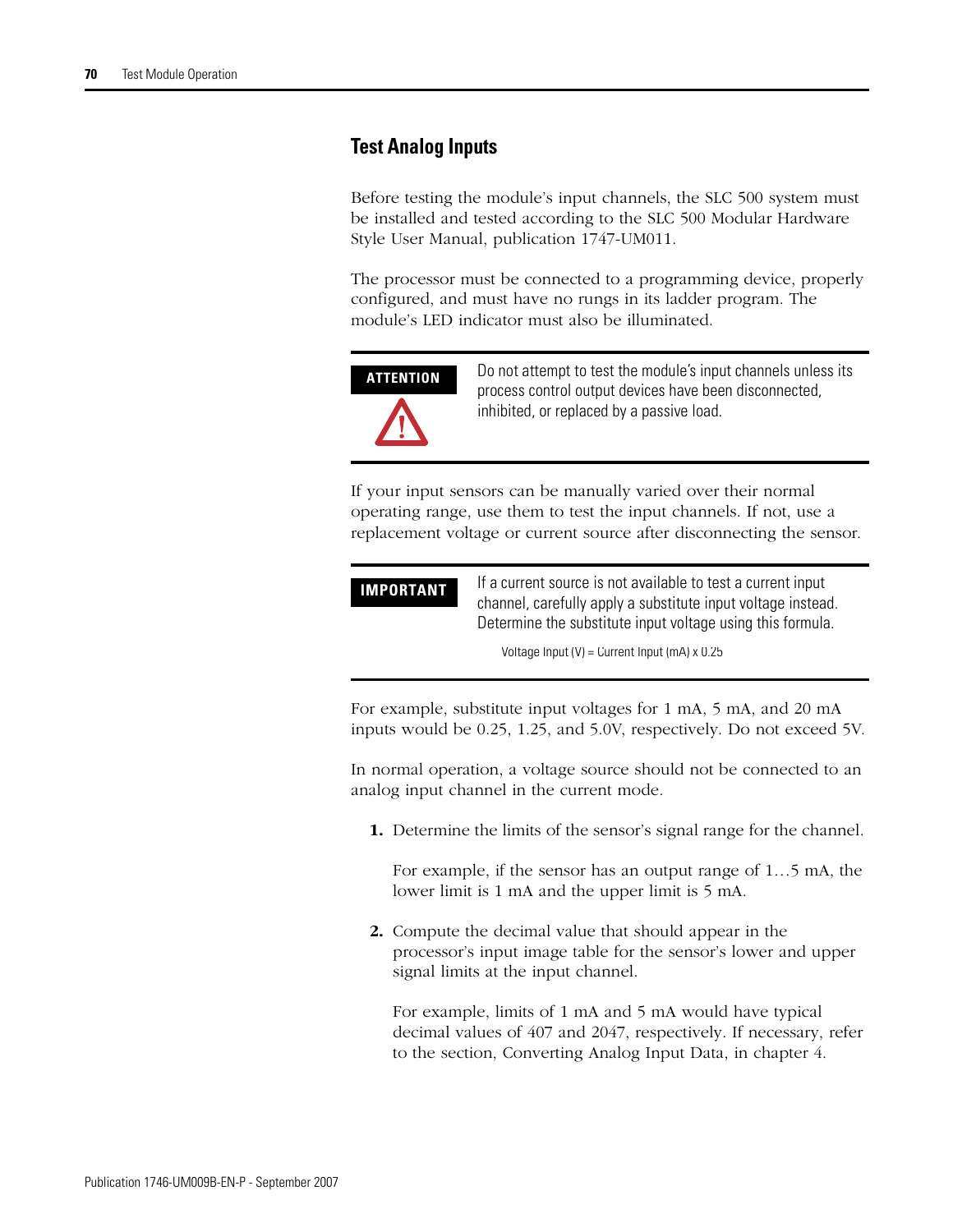**3.** With the programming device on-line, select the processor's Test- Continuous scan mode.

This provides a safer testing mode because outputs are not energized.

- **4.** Display the data in File 2 (Input Image table).
- **5.** Select the Data Monitor mode of your programming device when viewing I/O point I:1.0.
- **6.** Change the radix of the display to decimal.
- **7.** If the sensor is connected, set it to its lower limit.

If the sensor was disconnected from the module's input channel, attach the replacement voltage or current source and set the source to the lower limit.

**8.** Locate the channel's signal in the input image table.

The signal should be approximately equal to the lower limit computed in step B.

The value of the input image word is affected by the accuracy of the module and sensor.

Any error should be within the sum of their tolerances.

**9.** If the sensor is connected, set it to the upper limit.

If the sensor was disconnected from the module's input channel, set the replacement voltage or current source to the upper limit.

- **10.** Repeat step 7, this time for the upper limit.
- **11.** Repeat steps 1…10 for the other analog input channel.

If either of the analog input channels does not pass this start-up procedure, check for the following potential causes.

- The analog sensor (voltage or current source) is not operating properly.
- The processor is not in the Test/Continuous scan mode.
- The terminal block is not secured on the module.
- The terminal block is not wired properly or wires are broken.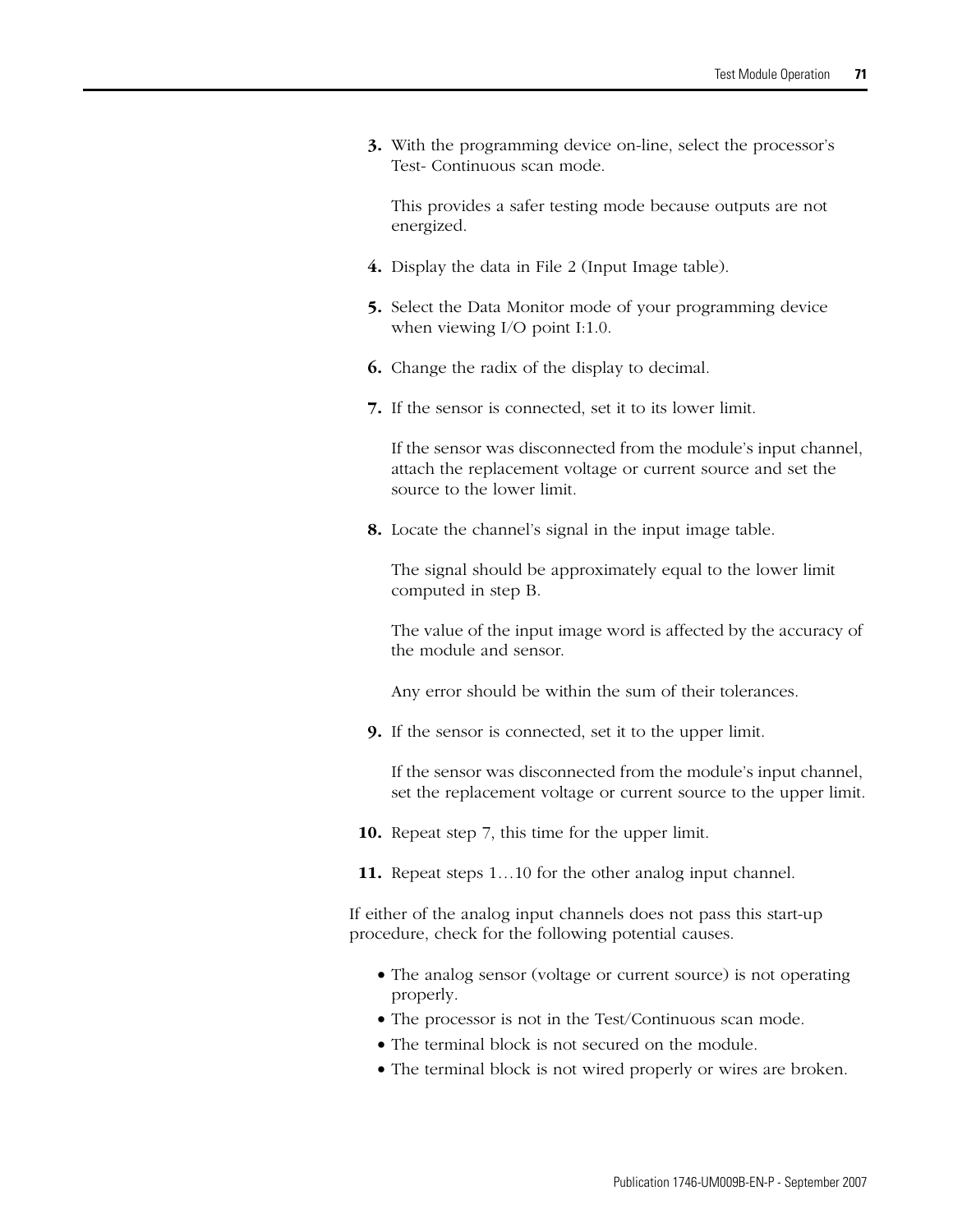### **Test Analog Outputs**

Before testing the module's output channels, the SLC 500 system must be installed and tested according to the SLC 500 Modular Hardware Style User Manual, publication 1747-UM011. The processor must be connected to a programming device, properly configured, and must have no rungs in its ladder program. The module's LED indicator must also be illuminated.



**ATTENTION** Do not attempt to test the module's output channels unless its process control output devices have been disconnected, inhibited, or replaced by a passive load.

If the output device controls a potentially dangerous operation or a prime mover, use a voltmeter to test voltage outputs or an ammeter to test current outputs. Note that these meters have some inherent error of their own.

If using a meter, disconnect the output device and/or use a substitute load.

**1.** Determine the lower and upper limits of the module's output channel.

For example, if connected to a signal amplifier with an input range of 1…5 volts, the signal limits are 1 volt (lower) and 5 volts (upper).

**2.** Compute the decimal value that should appear in the processor's output image table for the channel's lower and upper signal limits.

For example, limits of 1 and 5 volts would have decimal values of 3277 and 16384, respectively. If you need help, refer to the section, Converting Analog Output Data, in chapter 4.

- **3.** With the programming device on-line, select Program mode.
- **4.** Create and save the test rung shown below.

| MOV<br><b>MOVE</b> |                     |  |
|--------------------|---------------------|--|
| Source<br>Dest     | N7:0<br>$0: e. 0-1$ |  |

0-1 is the number of the module's output channel being tested

e is the module's I/O rack slot number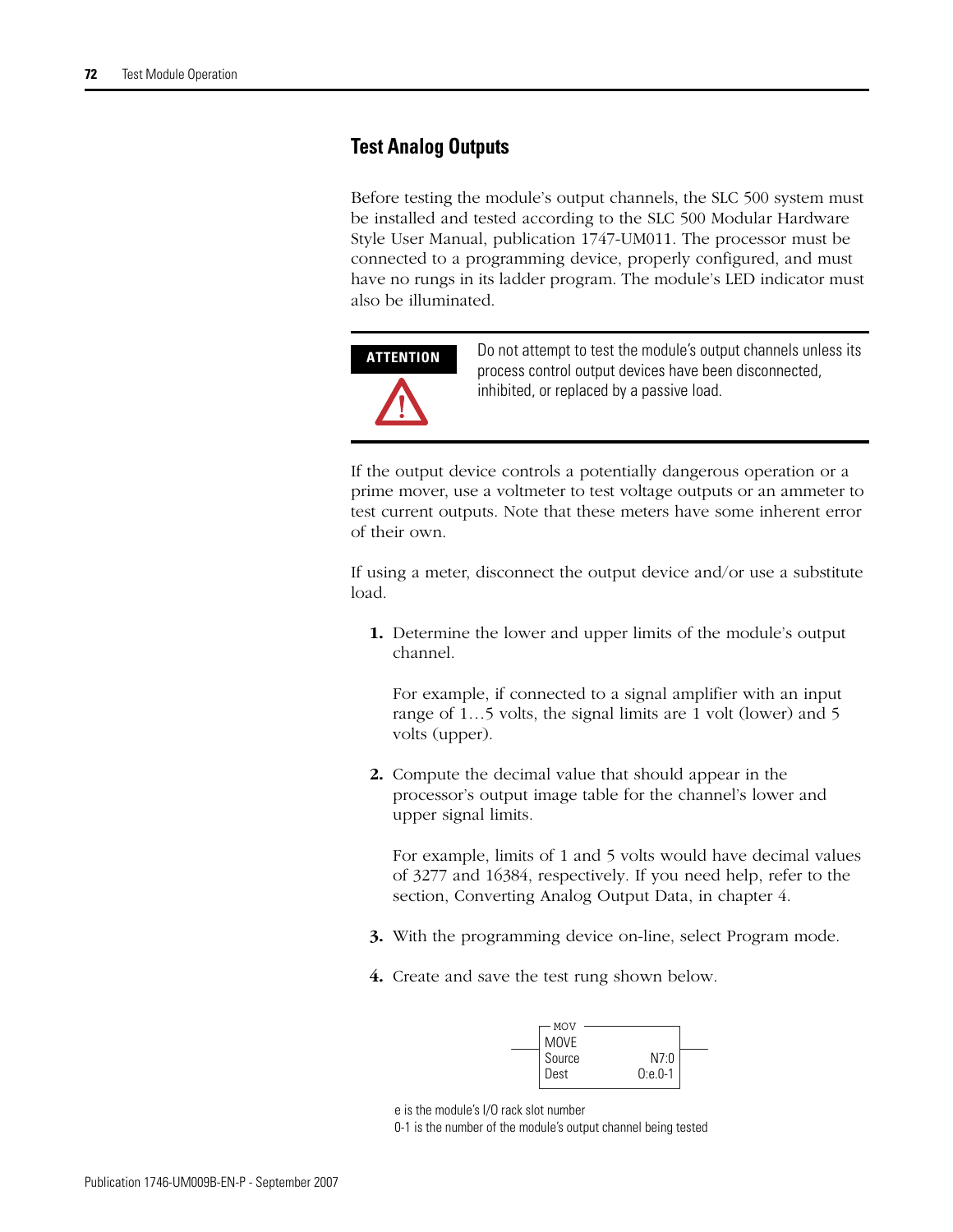- **5.** Download the test rung to the processor and select RUN mode.
- **6.** Display the data in address N7:0.
- **7.** Enter the lower limit in N7:0.

For example, if the lower limit is 1 volt, enter 3277 into N7:0.

**8.** Check that the output device is connected to the output channel and that the device assumes its lower limit condition.

If the output device is disconnected, read the replacement meter. Do not overlook module and meter errors.

**9.** Enter the upper limit in N7:0.

For example, if the upper limit is 5 volts, enter 16384 into N7:0.

- **10.** Repeat step 7, this time for the upper limit.
- **11.** Repeat steps 1…10 for the other output channel.

If either output channel does not pass this startup procedure, check that the:

- actuator or test meter is operating properly.
- processor is in RUN mode.
- terminal block is secured to the module.
- terminal block is wired properly or wires are not broken.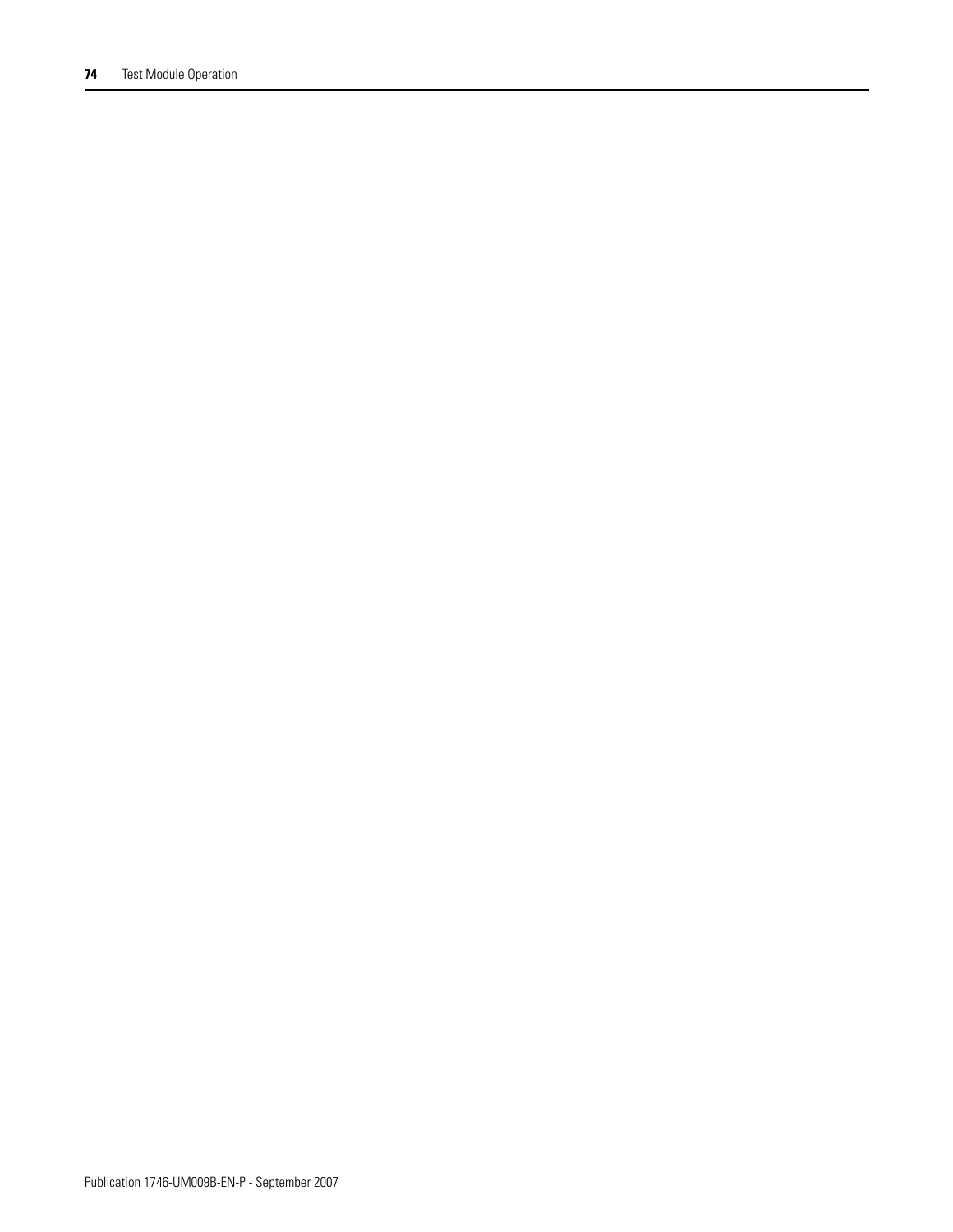# <span id="page-74-0"></span>**Maintenance and Safety**

<span id="page-74-1"></span>This chapter provides preventive maintenance information and safety considerations when troubleshooting your SLC 500 system.

**Preventive Maintenance** The printed circuit boards of the analog modules must be protected from dirt, oil, moisture, and other airborne contaminants. To protect these boards, the SLC 500 system must be installed in an enclosure suitable for the environment. The interior of the enclosure should be kept clean and the enclosure door should be kept closed whenever possible.

> Regularly inspect your terminal connections for tightness. Loose connections may cause improper functioning of the SLC 500 system or damage the components of the system.



**ATTENTION** To ensure personal safety and to guard against damaging equipment, inspect connections with incoming power turned OFF.

The National Fire Protection Association (NFPA) recommends maintenance procedures for electrical equipment. Refer to article 70B of the NFPA for general requirements regarding safety related work practices.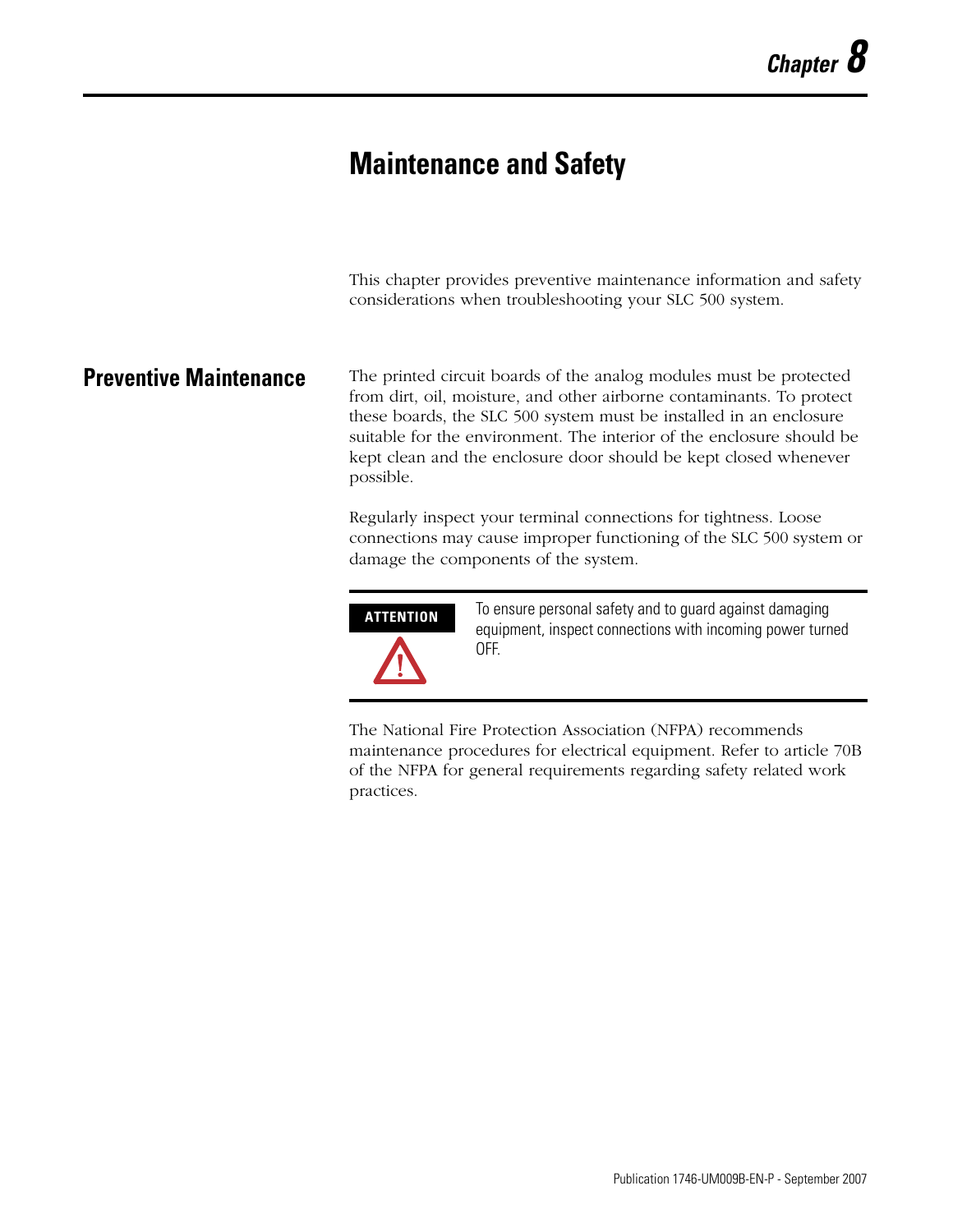## **Safety Considerations When Troubleshooting**

<span id="page-75-0"></span>Safety considerations are an important element of proper troubleshooting procedures. Actively thinking about the safety of yourself and others, as well as the condition of your equipment, is of primary importance.

Refer to the Installation and Operation Manual for Fixed Hardware Style Programmable Controllers, publication 1747-6.21, or SLC 500 Module Hardware Style User Manual, publication 1747-UM011, for additional information on troubleshooting.

Follow these suggestions when troubleshooting your SLC 500 system.

**Indicator Lights** – When the red LED indicator on the analog module is illuminated it indicates that 24V dc power is applied to the module.

#### **Activating Devices When Troubleshooting** – When

troubleshooting, never reach into the machine to actuate a device. Unexpected machine motion could occur. Use a wooden stick.

**Stand Clear of Machine** – When troubleshooting any SLC 500 system problem, have all personnel remain clear of the machine. The problem could be intermittent, and sudden unexpected machine motion could occur. Have someone ready to operate an emergency stop switch in case it becomes necessary to shut off power to the machine.

When troubleshooting, pay careful attention to this general warning.



**WARNING** Never reach into a machine to actuate a switch since unexpected machine motion can occur and cause injury.

> Remove all electrical power at the main power disconnect switch before checking electrical connections or inputs/outputs that cause process actuation or machine motion.

**Program Alteration** – There are several causes of alteration to the user program, including extreme environmental conditions, Electromagnetic Interference (EMI), improper grounding, improper wiring, and unauthorized tampering. If you suspect the program has been altered, check it against a previously saved program on an EEPROM or UVPROM memory module.

**Safety Circuits** – Circuits installed on the machine for safety reasons, like over-travel limit switches, stop pushbuttons, and interlocks, should always be hard-wired to the master control relay. These devices must be wired in series so that when any one device opens, the master control relay is de-energized thereby removing power to the machine. Never alter these circuits to defeat their function. Serious injury or machine damage could result.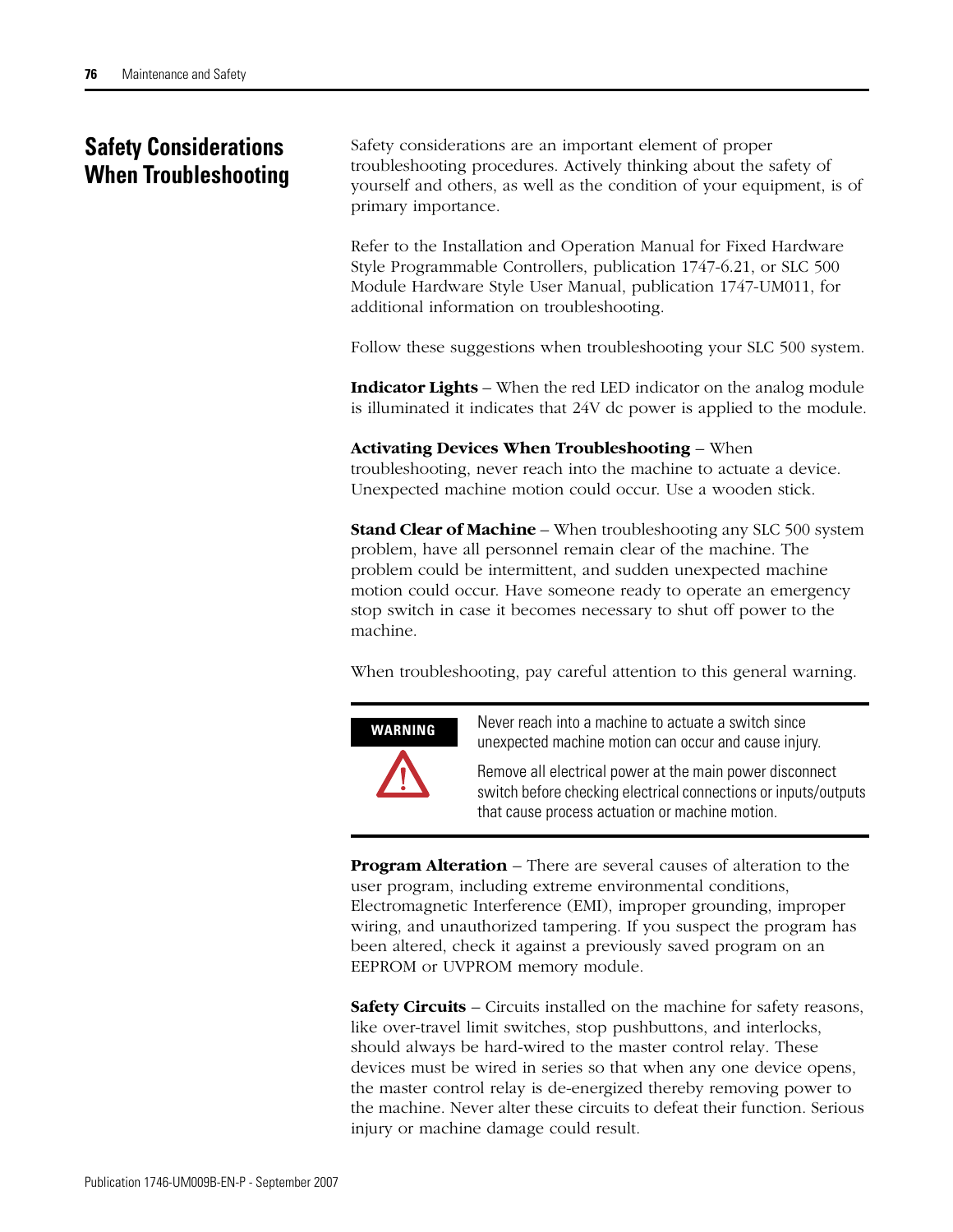# <span id="page-76-1"></span><span id="page-76-0"></span>**Module Specifications**

**General Description** The 1746-FIO4I and 1746-FIO4V fast analog I/O modules provide two input and two output channels. Input channels are the same for both types of modules: you select either current or voltage operation for each channel. The 1746-FIO4I module contains two current-output channels, while the 1746-FIO4V module contains two voltage-output channels.

<span id="page-76-2"></span>**Specifications** Specifications for the fast analog I/O modules include the following:

- general specifications.
- general input specifications.
- voltage input specifications.
- current-loop input specifications.
- current output specifications for the 1746-FIO4I.
- voltage output specifications for the 1746-FIO4V.

#### **General Specifications**

| <b>Catalog</b> | <b>Input Channels</b>                                              | <b>Output Channels</b>                               | <b>Backplane Current</b> | ID          |      |  |
|----------------|--------------------------------------------------------------------|------------------------------------------------------|--------------------------|-------------|------|--|
| 1746-          | per Module                                                         | per Module                                           | 5 V                      | <b>24 V</b> | Code |  |
| <b>FI04I</b>   | Two differential,<br>voltage or current,<br>selectable per channel | Two current outputs,<br>not individually<br>isolated | $55 \text{ mA}$          | 150 mA      | 3224 |  |
| FI04V          | Same as FIO41                                                      | Two voltage outputs,<br>not individually<br>isolated | 55 mA                    | 120 mA      | 3218 |  |

#### **Electrical Specifications - 1746-FIO4I, 1746-FIO4V**

| <b>Attribute</b>      | <b>Value</b>                         |
|-----------------------|--------------------------------------|
| Cable                 | Shielded, Belden #8761 (recommended) |
| Wire Size             | 2.5 mm <sup>2</sup> (14 AWG) max     |
| <b>Terminal Block</b> | Removable                            |
| Installation          | Single slot in the 1746 I/O Rack     |
| Calibration           | Every six months or as necessary     |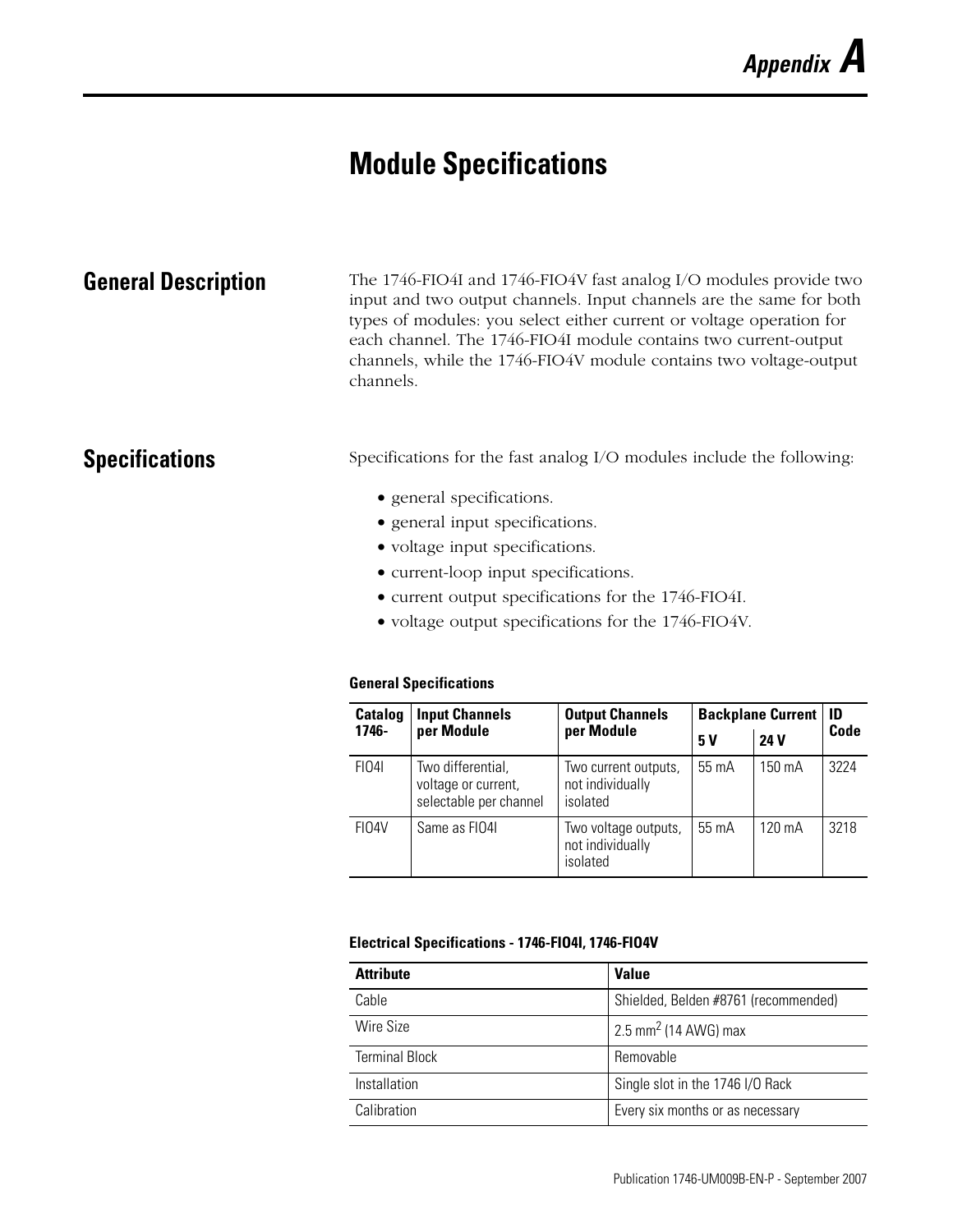#### **Electrical Specifications - 1746-FIO4I, 1746-FIO4V**

| <b>Attribute</b>         | <b>Value</b>              |
|--------------------------|---------------------------|
| Noise Immunity           | NEMA standard ICS 2-230   |
| Temperature, Operating   | 0 60 °C (32140 °F)        |
| Temperature, Storage     | $-4085$ °C ( $-40185$ °F) |
| <b>Relative Humidity</b> | 5  95% (noncondensing)    |

#### <span id="page-77-0"></span>**General Input Specifications - 1746-FIO4I, 1746-FIO4V**

| <b>Attribute</b>                                                      | <b>Value</b>                                      |
|-----------------------------------------------------------------------|---------------------------------------------------|
| <b>Converter Resolution</b>                                           | 12 bits                                           |
| Converter Type                                                        | Successive approximation                          |
| Track and Hold Time to Acquire the Analog<br>Signal Before Conversion | $1.5 \,\mu s$ (nom)                               |
| Signal Convert from Hold                                              | $6.0 \,\mu s$ (nom)                               |
| Conversion Time (sum of above two specs)                              | $7.5 \,\mu s$ every $512 \,\mu s$ (nom)           |
| Non-linearity                                                         | ±0.073% of full scale (max)                       |
| Location of LSB in I/O image word                                     | 0000 0000 0000 0001                               |
| Image Format (HEX)                                                    | <b>OFFF</b>                                       |
| Common Mode Voltage Range                                             | $020V$ (max)                                      |
| Common Mode Rejection at 60 Hz                                        | 50 dB (min with 1 k $\Omega$ imbalance)           |
| Channel Bandwidth                                                     | 7.0 kHz (min @ 3 dB point)                        |
| Module Throughput                                                     | 1.10 ms (max <sup>(1)</sup> )<br>512 µs (typical) |
| Step Response (595%)                                                  | $100 \mu s$                                       |
| Impedance to ANL COM                                                  | 500 k $\Omega$                                    |
| Impedance Channel-to-channel                                          | 1 M $\Omega$                                      |
| Field Wiring to Backplane Isolation                                   | 500V dc                                           |

<span id="page-77-1"></span> $(1)$  Worst case throughput occurs when the module just misses seeing an event occur.

#### **Voltage Input Specifications - 1746-FIO4I, 1746-FIO4V**

| <b>Attribute</b>                          | <b>Value</b>            |
|-------------------------------------------|-------------------------|
| Input Operating Range                     | $010V$ dc (max)         |
| Input Impedance                           | 1 M $\Omega$ (nom)      |
| Resolution                                | 2.4414 mV per LSB (nom) |
| Voltage Input Coding $(010V$ dc $-1$ LSB) | $04095$ counts          |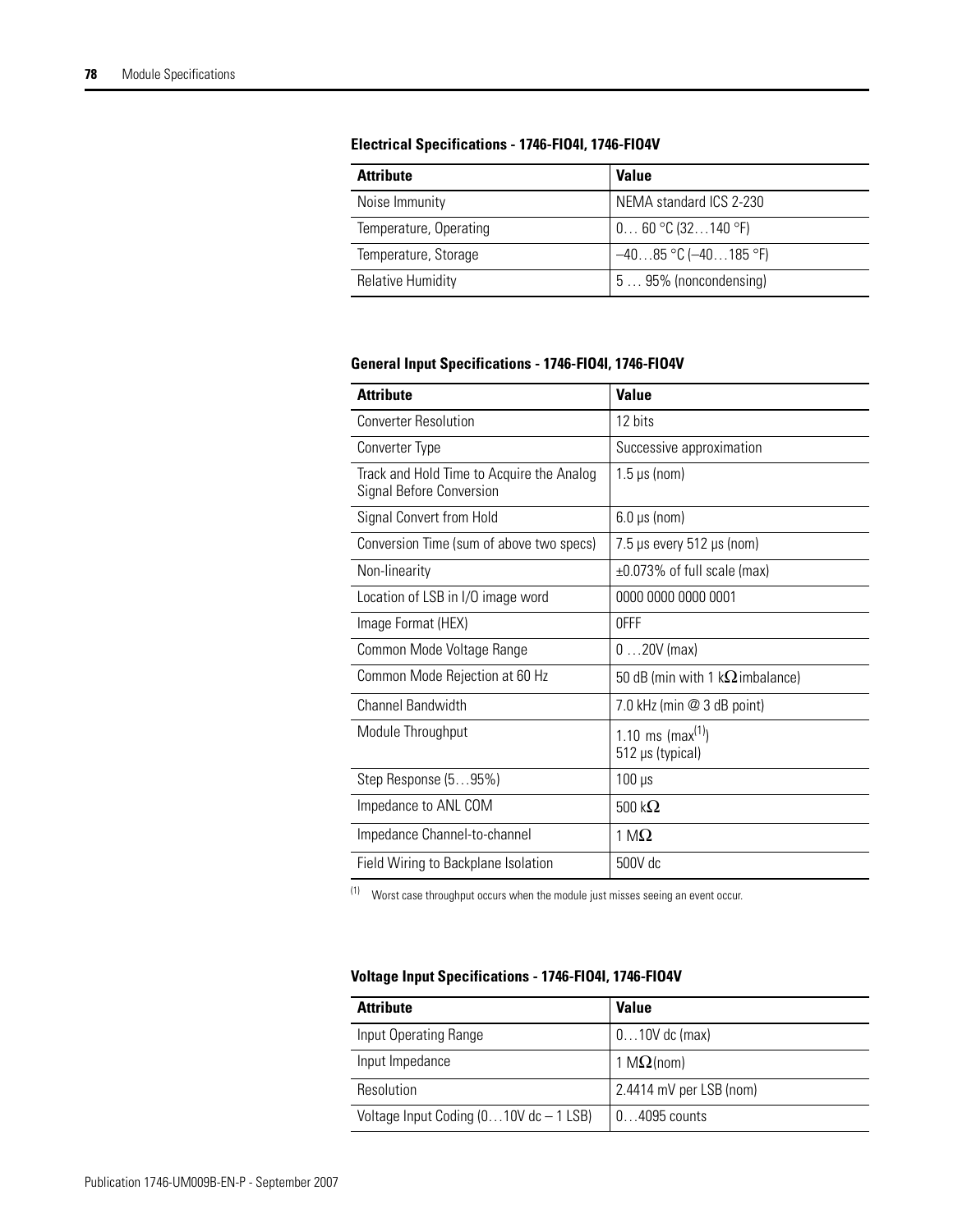| <b>Attribute</b>                                | <b>Value</b>                            |
|-------------------------------------------------|-----------------------------------------|
| Overall Accuracy at 25 °C (77 °F)               | $\pm 0.440\%$ of full scale             |
| Overall Accuracy at 60 °C (140 °F)              | $\pm 0.750\%$ of full scale             |
| Overall Accuracy Drift                          | $\pm 88$ ppm/ $\degree$ C (max)         |
| Gain Error at 25 °C (77 °F)                     | $\pm 0.323\%$ of full scale             |
| Gain Error at $060$ °C (32140 °F)               | $\pm 0.530\%$ of full scale             |
| Gain Frror Drift                                | $\pm$ 79 ppm/ $\degree$ C (max)         |
| Offset Error at 060 °C (32140 °F)               | $±4$ LSB (max)                          |
| Offset Error at 25 $\degree$ C (77 $\degree$ F) | $\pm 2$ LSB (typical)                   |
| Offset Error Drift                              | $\pm$ 0.14 LSB/°C (max <sup>(1)</sup> ) |
| Overvoltage Protection ( $IN+$ to $IN-)$        | 220V dc or ac RMS, continuously         |

#### **Voltage Input Specifications - 1746-FIO4I, 1746-FIO4V**

<span id="page-78-0"></span>(1) Computed by box method: 2 [max offset error] / 60 °C

#### **Current-loop Input Specifications - 1746-FIO4I, 1746-FIO4V**

| <b>Description</b>                                   | <b>Specification</b>                          |
|------------------------------------------------------|-----------------------------------------------|
| Input Operating Range                                | $020$ mA (nom)<br>$030$ mA (max)              |
| Input Voltage                                        | $\pm$ 7.5V dc or ac RMS (max)                 |
| Current Input Coding Range (020 mA)                  | $0 \dots 2047$ counts                         |
| Input Impedance                                      | 250 $\Omega$ (nom)                            |
| Resolution                                           | $9.7656 \mu A$ per bit                        |
| Overall Accuracy at 25 °C (77 °F)                    | $\pm 0.510\%$ of full scale                   |
| Overall Accuracy at 60 $\degree$ C (140 $\degree$ F) | $\pm 0.850\%$ of full scale                   |
| Overall Accuracy Drift                               | $\pm 98$ ppm/ $\degree$ C of full scale (max) |
| Gain Error at 25 °C (77 °F)                          | $\pm 0.400\%$ of full scale                   |
| Gain Error at 060 °C (32140 °F)                      | $+0.707\%$ of full scale                      |
| Gain Error Drift                                     | $\pm 89$ ppm/ $\degree$ C (max)               |
| Offset Error at 060 °C (32140 °F)                    | $±4$ LSB                                      |
| Offset Error at 25 °C (77 °F)                        | $\pm 2$ LSB (typical)                         |
| Offset Error Drift                                   | $\pm 0.14$ LSB/°C (max <sup>(1)</sup> )       |
| Overvoltage Protection                               | 7.5V ac RMS (max)                             |

(1) Computed by box method: 2 [max offset error] / 60 °C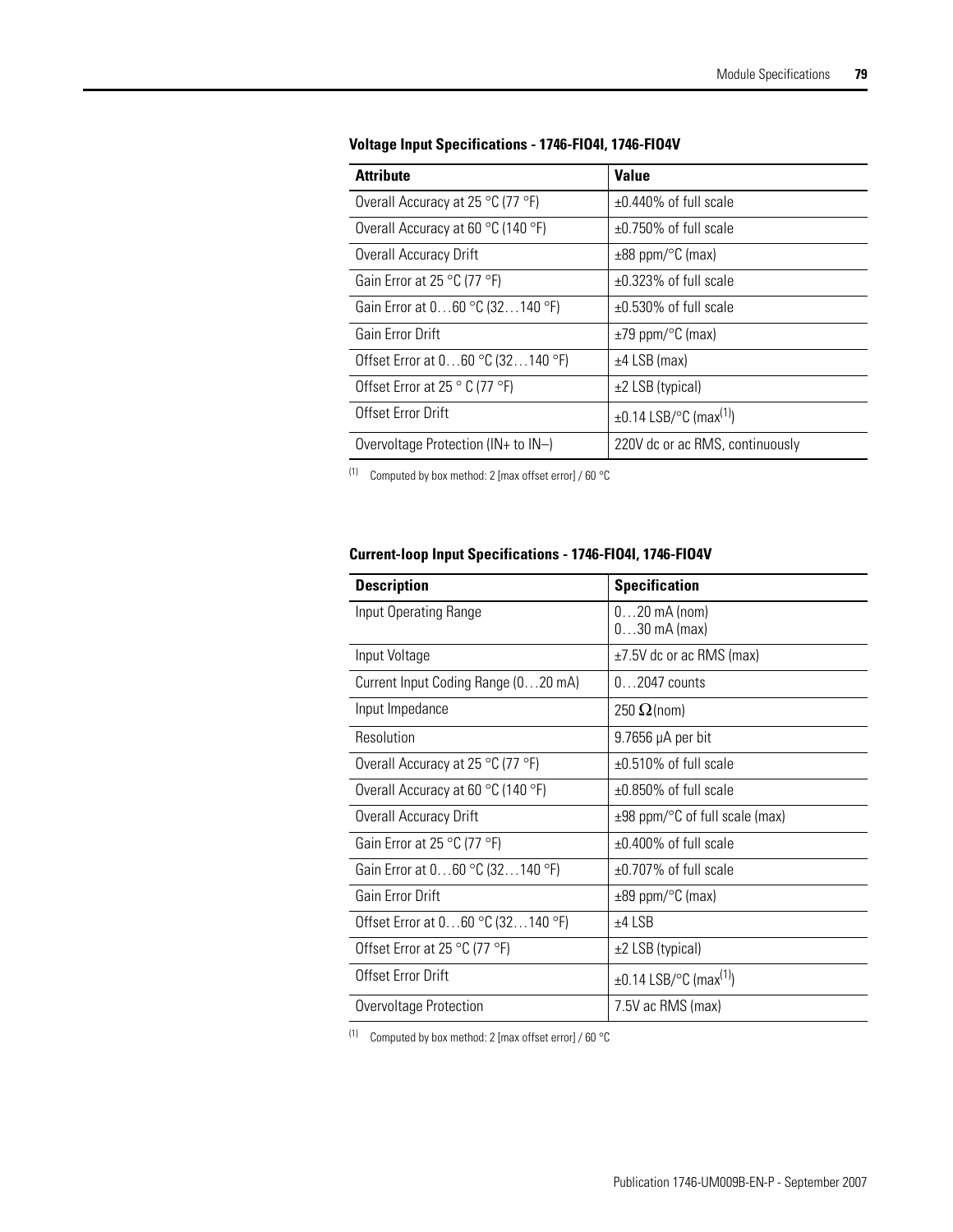| <b>Attribute</b>                        | <b>Value</b>                    |
|-----------------------------------------|---------------------------------|
| <b>Converter Resolution</b>             | 14 bit                          |
| Location of LSB in I/O Image Word       | 0000 0000 0000 01XX             |
| Non-linearity                           | 0.05% of full scale (max)       |
| <b>Conversion Method</b>                | R-2R ladder                     |
| Step Response                           | 2.5 ms (at 95%)                 |
| Load Range                              | $0 \dots 500 \Omega$            |
| Load Reactance                          | $100 \mu H$ (max)               |
| Current Output Coding (0+21 mA - 1 LSB) | 032,764                         |
| Output Range                            | $020$ mA $-1$ LSB (normal)      |
| Overrange Capability                    | $5\%$ (021 mA $-$ 1 LSB)        |
| Resolution                              | 2.56348 mA per LSB              |
| <b>Full Scale</b>                       | $21 \text{ mA}$                 |
| Overall Accuracy at +25 °C (77 °F)      | ±0.298% of full scale           |
| Overall Accuracy at $060$ °C (32140 °F) | $\pm 0.541\%$ of full scale     |
| Overall Accuracy Drift                  | ±70 ppm/°C of full scale (max)  |
| Gain Error at 25 °C (77 °F)             | ±0.298% of full scale           |
| Gain Error at 060 °C (32140 °F)         | $\pm 0.516\%$ of full scale     |
| Gain Error Drift                        | $\pm 62$ ppm/ $\degree$ C (max) |
| Offset Error at 25 °C (77 °F)           | ±10 LSB (typical)               |
| Offset Error at 060 °C (32140 °F)       | $±12$ LSB                       |
| Offset Error Drift                      | $\pm 0.06$ LSB/°C (max)         |

#### <span id="page-79-0"></span>**Current Output Specifications for 1746-FIO4I**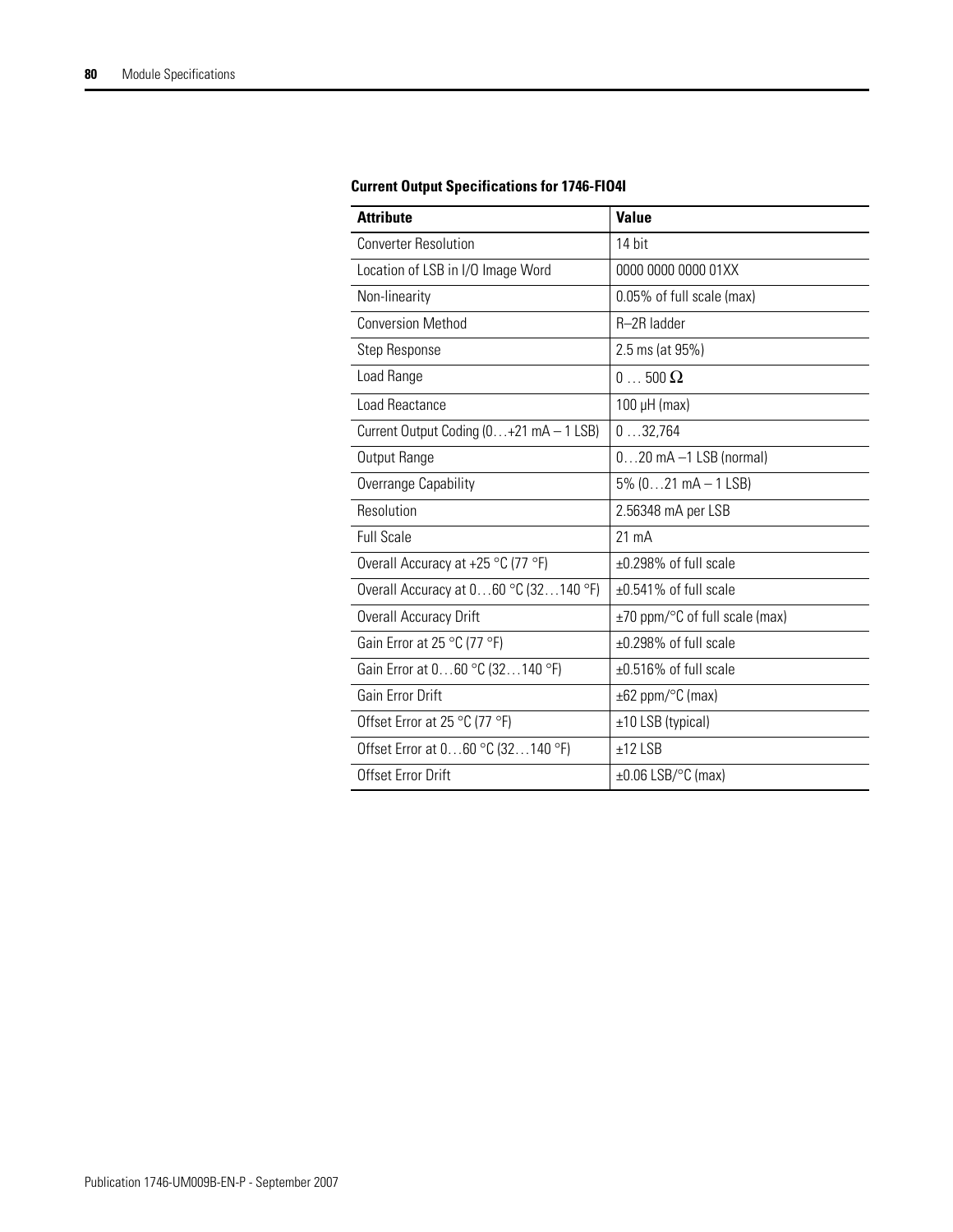| <b>Attribute</b>                              | <b>Value</b>                   |  |  |
|-----------------------------------------------|--------------------------------|--|--|
| <b>Converter Resolution</b>                   | 14 bit                         |  |  |
| Location of LSB in I/O Image Word             | 0000 0000 0000 01XX            |  |  |
| Non-linearity                                 | 0.05% of full scale            |  |  |
| <b>Conversion Method</b>                      | R-2R ladder                    |  |  |
| Step Response (to 95%)                        | 2.5 ms (normal)                |  |  |
| Load Range                                    | 1 k.o. $\infty$ $\Omega$       |  |  |
| <b>Load Current</b>                           | 10 mA (max)                    |  |  |
| Load Reactance                                | $1 \mu F$ (max)                |  |  |
| Voltage Output Coding (-1010V dc-<br>$1$ LSB) | $-32,768+32,764$               |  |  |
| Output Range                                  | $-1010V - 1$ LSB (normal)      |  |  |
| Resolution                                    | 1.22070 mV per LSB             |  |  |
| <b>Full Scale</b>                             | 10V dc                         |  |  |
| Overall Accuracy at 25 °C (77 °F)             | ±0.208% of full scale          |  |  |
| Overall Accuracy at $060$ °C (32140 °F)       | ±0.384% of full scale          |  |  |
| Overall Accuracy Drift                        | ±54 ppm/°C of full scale (max) |  |  |
| Gain Error at 25 °C (77 °F)                   | ±0.208% of full scale          |  |  |
| Gain Error at 060 °C (32140 °F)               | $\pm 0.374\%$ of full scale    |  |  |
| Gain Error Drift                              | $±47$ ppm/ $°C$ (max)          |  |  |
| Offset Error at 25 °C (77 °F)                 | ±9 LSB (typical)               |  |  |
| Offset Error at 060 °C (32140 °F)             | $±11$ LSB                      |  |  |
| Offset Error Drift                            | $\pm 0.05$ LSB/°C (max)        |  |  |

### <span id="page-80-0"></span>**Voltage Output Specifications for 1746-FIO4V**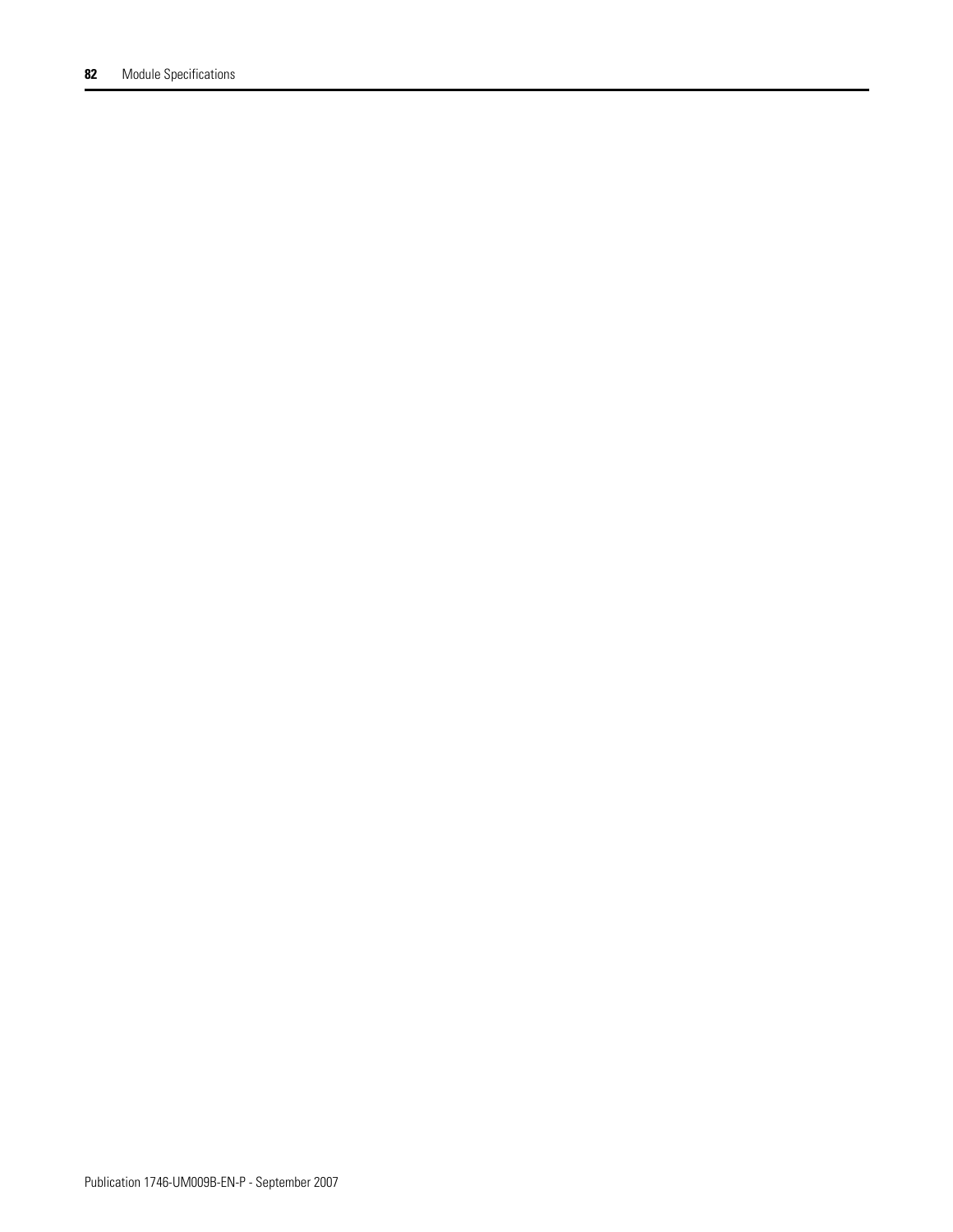# <span id="page-82-0"></span>**2's-complement Binary Numbers**

| <b>Use 2's-complement Binary</b><br><b>Numbers</b> | The SLC 500 processor stores data as 16-bit binary numbers. The<br>processor uses 2's-complement binary format when making<br>mathematical computations and when storing analog values in the I/O<br>image table.  |
|----------------------------------------------------|--------------------------------------------------------------------------------------------------------------------------------------------------------------------------------------------------------------------|
|                                                    | As indicated in the figure on next page, the equivalent decimal value<br>of the 2's-complement binary number is the sum of corresponding<br>position values. The corresponding position value is equal to 2 raised |
|                                                    | to the power designated by the position, beginning at the right with $20$                                                                                                                                          |
|                                                    | and ending at the left with $2^{15}$ . The bit value in each position can be 0                                                                                                                                     |
|                                                    | or 1, where 0 excludes the corresponding position value from the sum<br>and 1 includes it.                                                                                                                         |
|                                                    |                                                                                                                                                                                                                    |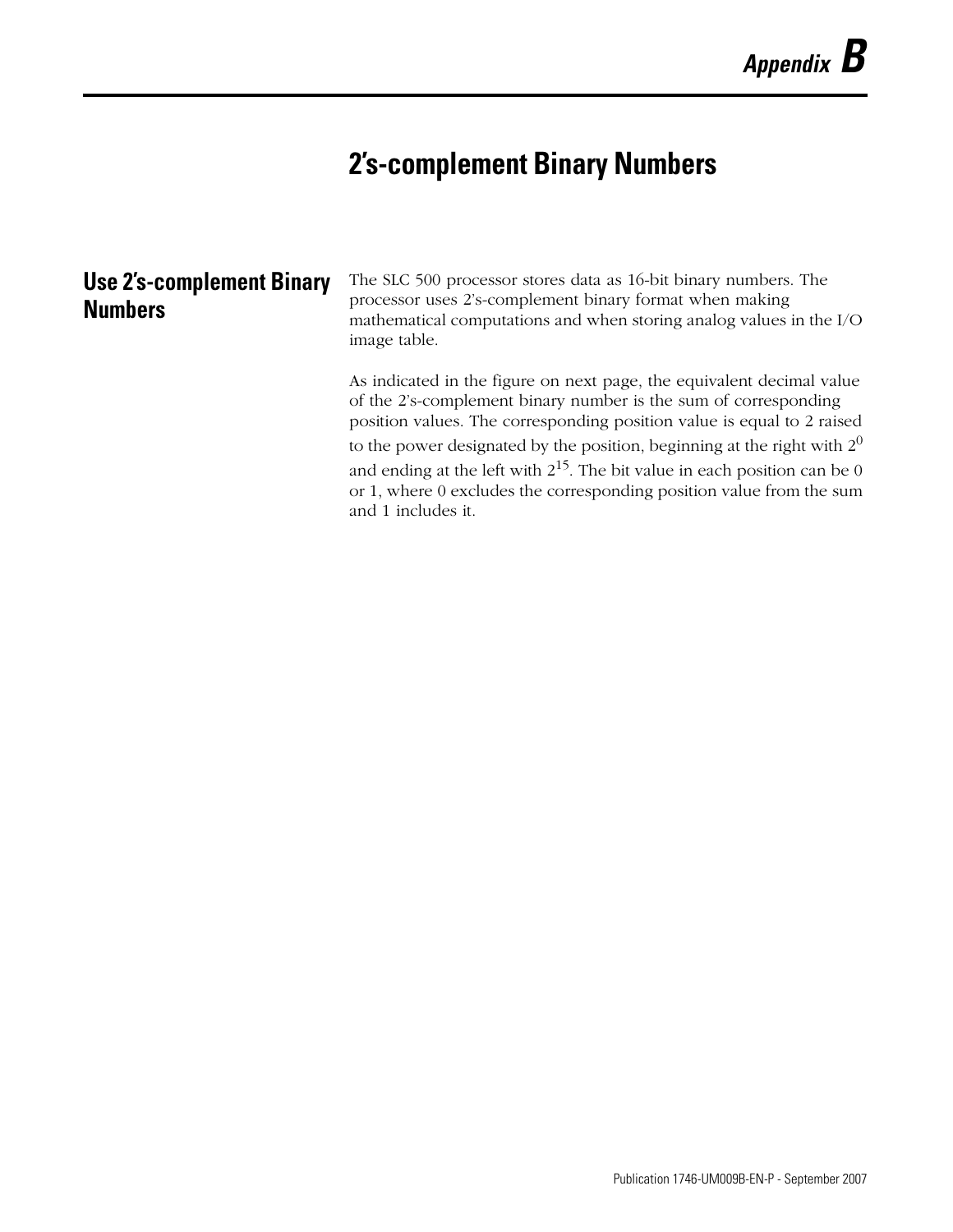## <span id="page-83-0"></span>**Positive Decimal Values**

The far left position is always 0 for positive values. Binary notation and 2's-complement binary notation are identical for positive values. This format limits the maximum positive value to 32767 when all positions are 1 except for the far left position (see figure below). Study these examples.

0000 1001 0000 1110  $= 2^{11} + 2^8 + 2^3 + 2^2 + 2^1$  $= 2048 + 256 + 8 + 4 + 2 = 2318$ 0000 0011 0010 1000  $= 2^9 + 2^8 + 2^5 + 2^3$  $= 512 + 256 + 32 + 8 = 808$ 

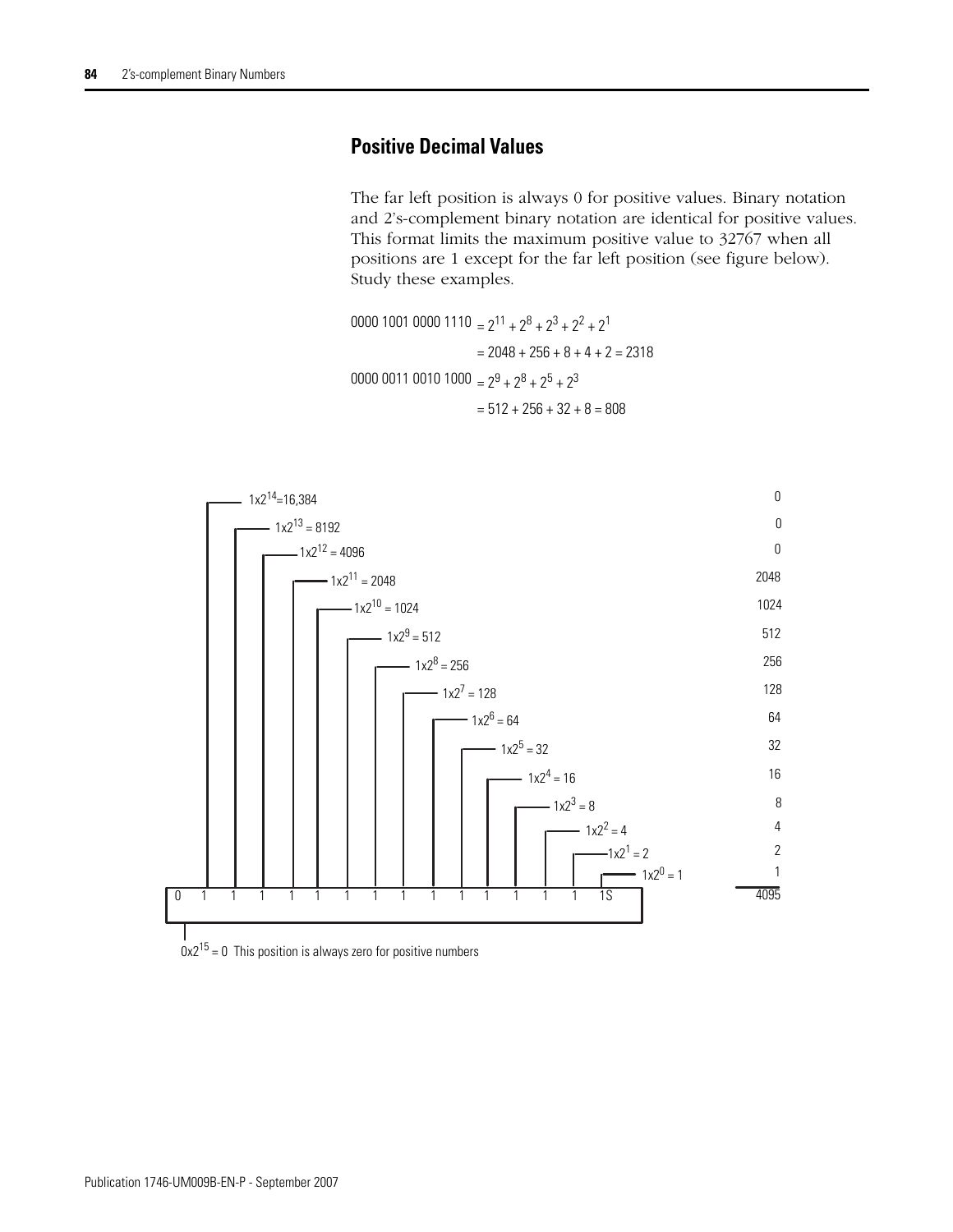## <span id="page-84-0"></span>**Negative Decimal Values**

The far left position is always 1 for negative values. The equivalent decimal value of a negative 2's-complement binary number is obtained by subtracting 32768 from the sum of the other position values. In the figure below, all positions are 1 and the value is 32767 –  $32768 = -1$ . Study this example:

1111 1000 0010 0011 =  $(2^{14} + 2^{13} + 2^{12} + 2^{11} + 2^5 + 2^1 + 2^0) - 2^{15} =$  $(16384 + 8192 + 4096 + 2048 + 32 + 2 + 1) - 32768 =$  $30755 - 32768 = -2013$ 



This position is always 1 for negative numbers  $(1x2^{15} = 32,768)$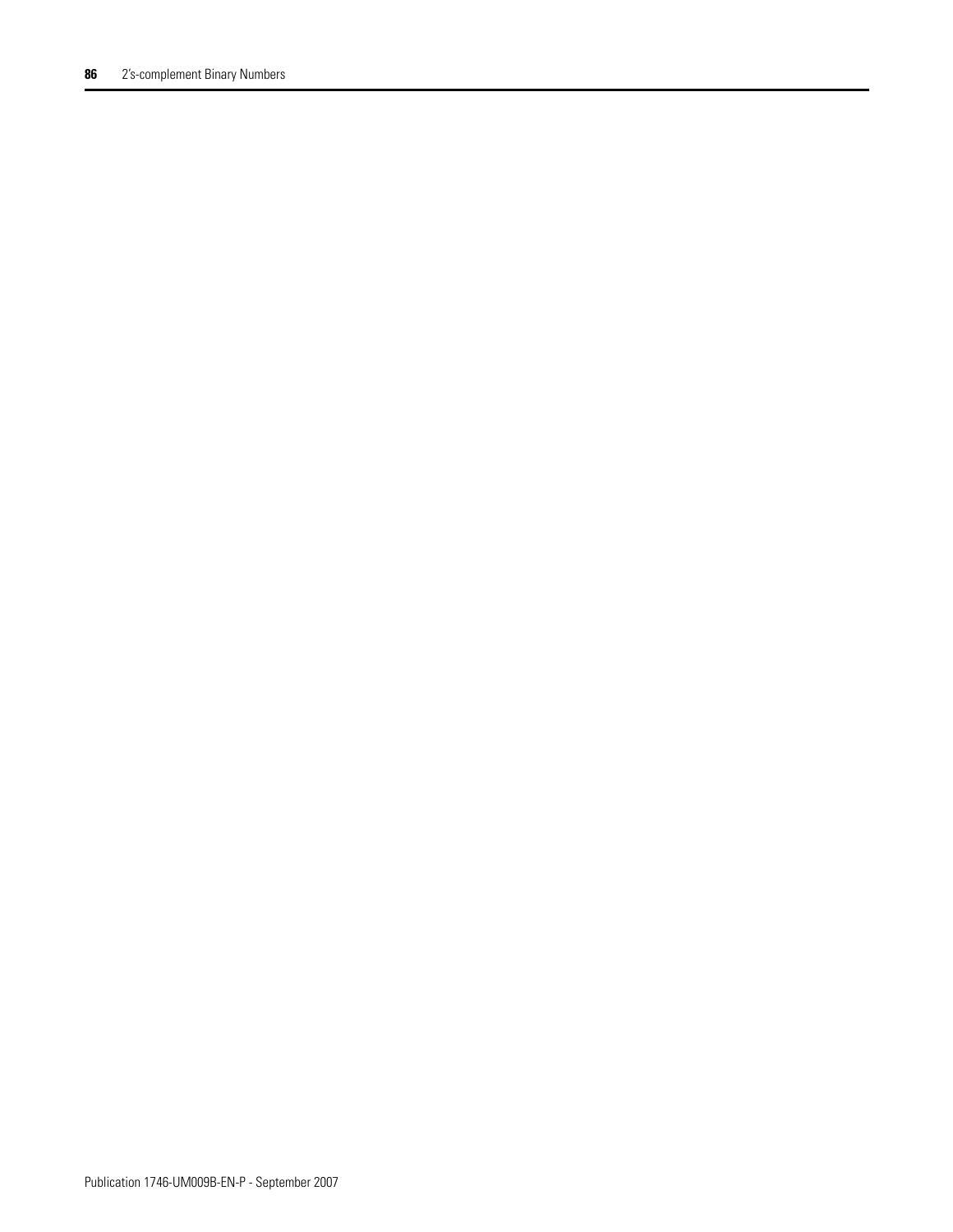# <span id="page-86-0"></span>**Module Input and Output Circuits**

These wiring diagrams show the input circuit, voltage output, and current output for the fast analog modules.

#### **Input Circuit for 1746-FIO4V and 1746-FIO4I Modules**



#### **Voltage Output Circuit for 1746-FIO4V Modules**

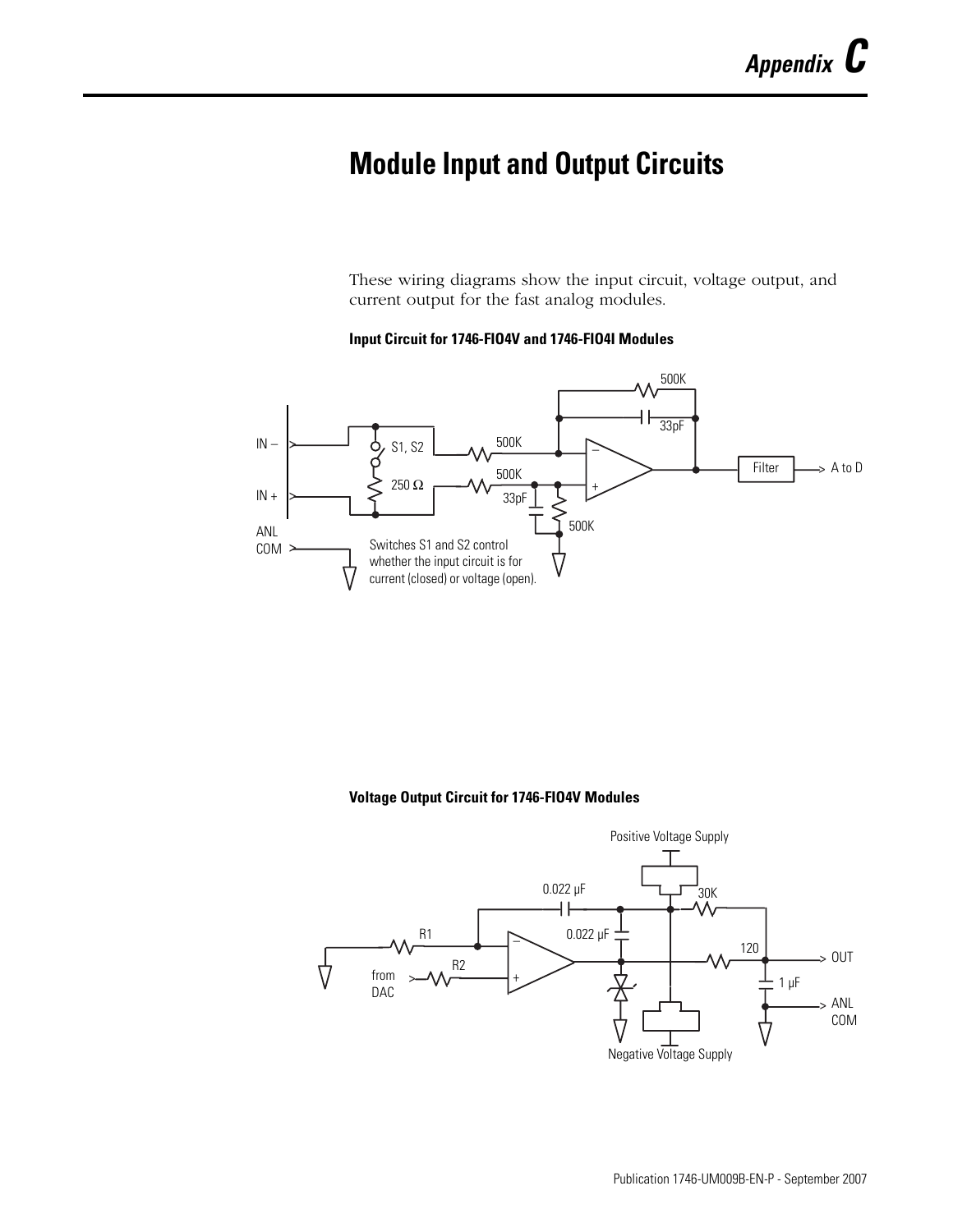

### **Current Output Circuit for 1746-FIO4I Modules**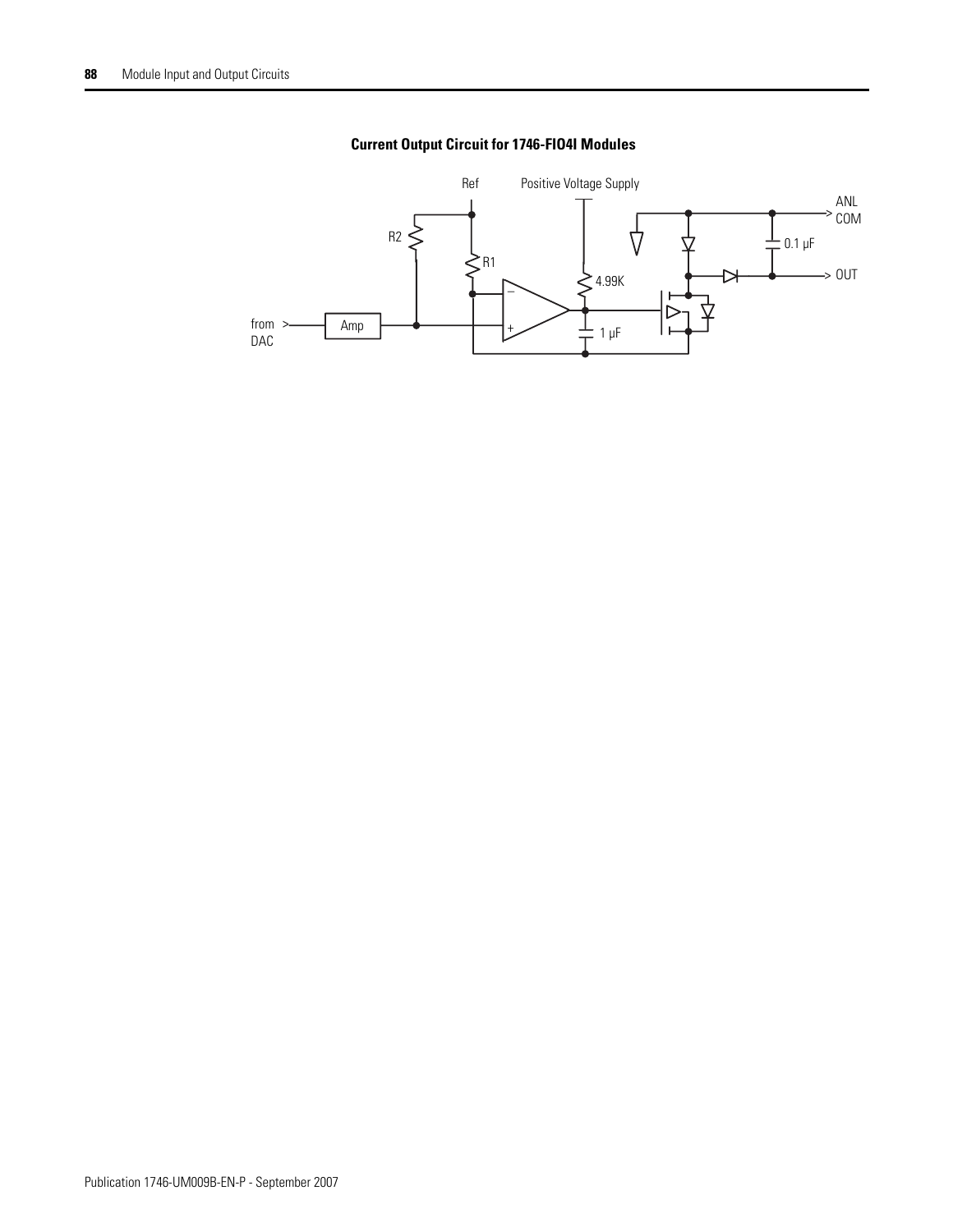#### **Numerics**

**2's complement binary numbers** [83](#page-82-0)

negative decimal values [85](#page-84-0) positive decimal values [84](#page-83-0)

# **A**

**address I/O image words** [31](#page-30-0) **analog output scale** [47](#page-46-0)

## **C**

**calculate linear relationship** [45,](#page-44-0) [47](#page-46-1) **calculate out of range limits** [45](#page-44-1) **calibrate analog input channel** [62](#page-61-0) calibration procedure [66](#page-65-0) example program [62](#page-61-1) **calibrate the module** [61](#page-60-0) **calibration tradeoffs** [61](#page-60-1) **clear output** [41](#page-40-0) **compatibility with other I/O modules** [12](#page-11-0) **compute analog input signal level** [33](#page-32-0) **compute analog output** [34](#page-33-0) **configure I/O** access [23](#page-22-0) **configure input channels** [13](#page-12-0) **consideration when wiring** [16](#page-15-0) determine cable length [17](#page-16-0) ground the cable [17](#page-16-1) system wiring guidelines [16](#page-15-1) **convert analog input data** [33](#page-32-1) **convert analog output data** [34](#page-33-1) **current loop input specifications** [79](#page-78-0) **current output specifications FIO4I** [80](#page-79-0)

## **D**

**detect out of range condition** [44](#page-43-0) **detect out of range input** [41](#page-40-1) **determine cable length** [17](#page-16-2) **determine module power requirements** [11](#page-10-0) **disconnect analog process control devices** [68](#page-67-0)

## **E**

**electrical noise** minimize [18](#page-17-0)

#### **G**

**general description** [77](#page-76-0) **general input specifications** [78](#page-77-0) **ground loops** minimize [20](#page-19-0) **ground the cable** [17](#page-16-1)

## **I**

**input channel filtering** [36](#page-35-0) **input channels** configure [13](#page-12-1) **inspect module switches and wiring** [68](#page-67-1) **install module** [11](#page-10-1), [14](#page-13-0)

## **L**

**label terminal block** [21](#page-20-0) **ladder logic** [39](#page-38-0)

#### **M**

**maintenance and safety** [75](#page-74-0) **minimize ground loops** [20](#page-19-0) **minimize noise** [18](#page-17-0) **module** test [67](#page-66-0) **module considerations** [29](#page-28-0) channel converters data resolution [32](#page-31-0) compute analog input signal level [33](#page-32-2) compute analog output [34](#page-33-0) convert analog input data [33](#page-32-1) convert analog output data [34](#page-33-2) input channel filtering [36](#page-35-0) module ID code [38](#page-37-0) response to slot disable [37](#page-36-0) safe state for outputs [38](#page-37-1) time delay for A/D conversion [37](#page-36-1) **module I/O channel converters data resolution** [32](#page-31-0) **module ID code** [38](#page-37-0) **module input circuits** [87](#page-86-0) **module installation** [14](#page-13-1) **module operation** test [67](#page-66-1) **module output circuits** [87](#page-86-0) **module specifications** [77](#page-76-1) **monitor analog I/O data** [30](#page-29-0)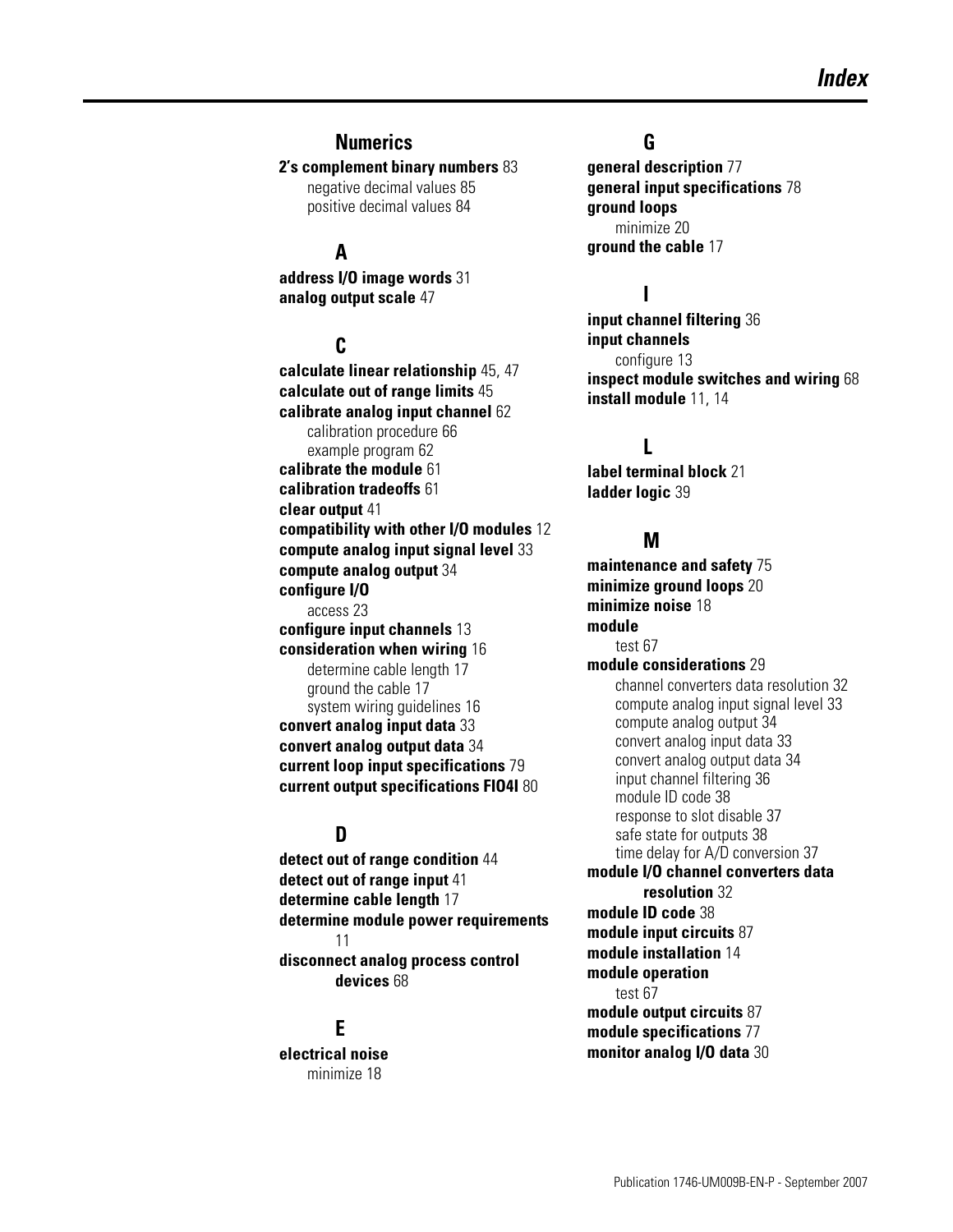## **N**

**non-retentive analog output** [40](#page-39-0) **non-retentive programming** [39](#page-38-1)

## **P**

**PID control with analog I/O scaling** [56](#page-55-0) ladder logic [57](#page-56-0) **power requirements** determine [11](#page-10-0) **power up the I/O rack** [69](#page-68-0) **preventive maintenance** [75](#page-74-1) **processor considerations** [29](#page-28-0) address I/O image words [31](#page-30-1) monitor analog I/O data [30](#page-29-1) update of analog I/O data [30](#page-29-2) **processor update of analog I/O data** [30](#page-29-3)

## **Q**

**quick start** [7](#page-6-0) procedures [8](#page-7-0)

## **R**

**range check and scale analog input for an output** [52](#page-51-0) calculate lin[ear relationship](#page-52-0) [52](#page-51-1) ladder logic 53 **required equipment** [7](#page-6-1) **required tools** [7](#page-6-1) **response to slot disable** [37](#page-36-0) **retain an analog output** [40](#page-39-1) **retentive programming** [39](#page-38-1) retain an analog output [40](#page-39-1)

### **S**

**safe state for outputs** [38](#page-37-1) **safety considerations when troubleshooting** [76](#page-75-0) **scale analog input** [44](#page-43-0) calculate lin[ear relationship](#page-47-0) [47](#page-46-1) ladder logic 48 **scale analog output** [47](#page-46-0) **scale offsets** [49](#page-48-0) ladder logic [51](#page-50-0) **scaling inputs and outputs** [42](#page-41-0) **select I/O rack slot** [14](#page-13-2) **slot disable** [37](#page-36-0) **specifications** [77](#page-76-2) **system wiring guidelines** [16](#page-15-1)

## **T**

**terminal block** label [21](#page-20-1) **test analog inputs** [70](#page-69-0) **test analog outputs** [72](#page-71-0) **test module operation** [67](#page-66-1) **test SLC 500 system** [67](#page-66-2) **test the module** disconnect analo[g process control](#page-67-0)  devices 68 inspect module switches and wiring [68](#page-67-1) power up the I/O rack [69](#page-68-0) test analog inputs [70](#page-69-0) test analog outputs [72](#page-71-0) **time delay for A/D conversion** [37](#page-36-1)

## **V**

**voltage input specifications** [78](#page-77-1) **voltage output specifications FIO4V** [81](#page-80-0)

#### **W**

**wire module** [11](#page-10-1), [18](#page-17-1) **write ladder logic** [39](#page-38-0)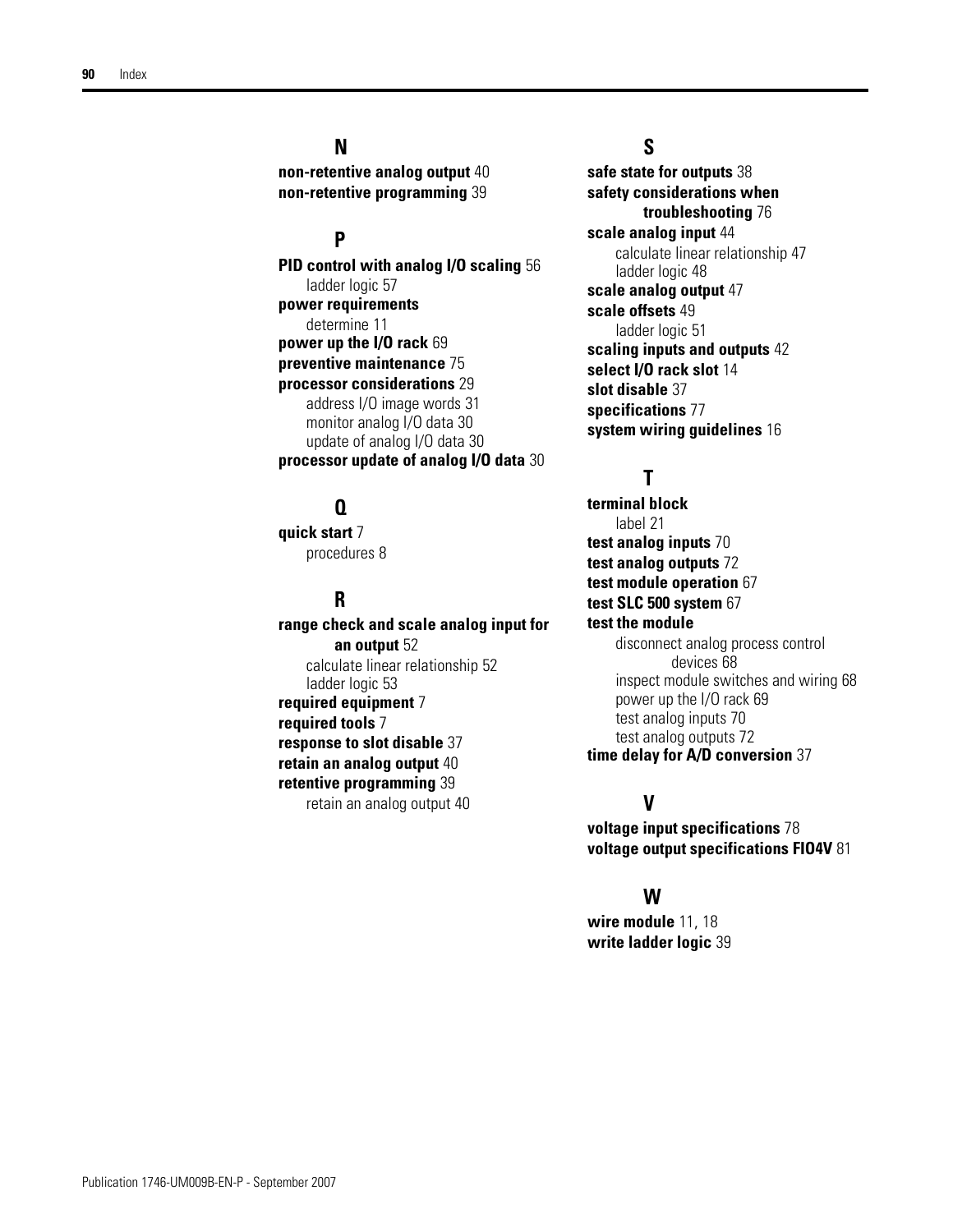

# **How Are We Doing?**

Your comments on our technical publications will help us serve you better in the future. Thank you for taking the time to provide us feedback.

You can complete this form and mail (or fax) it back to us or email us at RADocumentComments@ra.rockwell.com

#### Pub. Title/Type SLC 500 Fast Analog I/O Module

| Cat. No. | 1746-FI04I and<br>1746-FI04V | Pub. No. | 1746-UM009B-EN-P | Pub. Date September 2007 | Part No. | XXXXXX-XX |
|----------|------------------------------|----------|------------------|--------------------------|----------|-----------|
|          |                              |          |                  |                          |          |           |

Please complete the sections below. Where applicable, rank the feature (1=needs improvement, 2=satisfactory, and 3=outstanding).

| <b>Overall Usefulness</b>                         | 1            | $\overline{2}$ | 3 | How can we make this publication more useful for you?                                           |                     |                                                           |  |
|---------------------------------------------------|--------------|----------------|---|-------------------------------------------------------------------------------------------------|---------------------|-----------------------------------------------------------|--|
|                                                   |              |                |   |                                                                                                 |                     |                                                           |  |
|                                                   |              |                |   |                                                                                                 |                     |                                                           |  |
|                                                   | 1            | $\overline{2}$ | 3 | Can we add more information to help you?                                                        |                     |                                                           |  |
| <b>Completeness</b><br>(all necessary information |              |                |   | procedure/step                                                                                  | illustration        | feature                                                   |  |
| is provided)                                      |              |                |   | example                                                                                         | guideline           | other                                                     |  |
|                                                   |              |                |   | explanation                                                                                     | definition          |                                                           |  |
|                                                   |              |                |   |                                                                                                 |                     |                                                           |  |
|                                                   |              |                |   |                                                                                                 |                     |                                                           |  |
|                                                   |              |                |   |                                                                                                 |                     |                                                           |  |
| <b>Technical Accuracy</b>                         | $\mathbf{1}$ | 2              | 3 | Can we be more accurate?                                                                        |                     |                                                           |  |
| (all provided information                         |              |                |   | text                                                                                            | illustration        |                                                           |  |
| is correct)                                       |              |                |   |                                                                                                 |                     |                                                           |  |
|                                                   |              |                |   |                                                                                                 |                     |                                                           |  |
|                                                   |              |                |   |                                                                                                 |                     |                                                           |  |
| <b>Clarity</b><br>(all provided information is    | 1            | $\overline{2}$ | 3 | How can we make things clearer?                                                                 |                     |                                                           |  |
| easy to understand)                               |              |                |   |                                                                                                 |                     |                                                           |  |
|                                                   |              |                |   |                                                                                                 |                     |                                                           |  |
|                                                   |              |                |   |                                                                                                 |                     |                                                           |  |
| <b>Other Comments</b>                             |              |                |   | You can add additional comments on the back of this form.                                       |                     |                                                           |  |
|                                                   |              |                |   |                                                                                                 |                     |                                                           |  |
| Your Name                                         |              |                |   |                                                                                                 |                     |                                                           |  |
| Your Title/Function                               |              |                |   |                                                                                                 |                     | Would you like us to contact you regarding your comments? |  |
| Location/Phone                                    |              |                |   |                                                                                                 |                     | No, there is no need to contact me                        |  |
|                                                   |              |                |   |                                                                                                 | Yes, please call me |                                                           |  |
|                                                   |              |                |   |                                                                                                 |                     |                                                           |  |
|                                                   |              |                |   |                                                                                                 |                     |                                                           |  |
| Return this form to:                              |              |                |   | Rockwell Automation Technical Communications, 1 Allen-Bradley Dr., Mayfield Hts., OH 44124-9705 |                     |                                                           |  |
| Fax: 440-646-3525                                 |              |                |   | Email: RADocumentComments@ra.rockwell.com                                                       |                     |                                                           |  |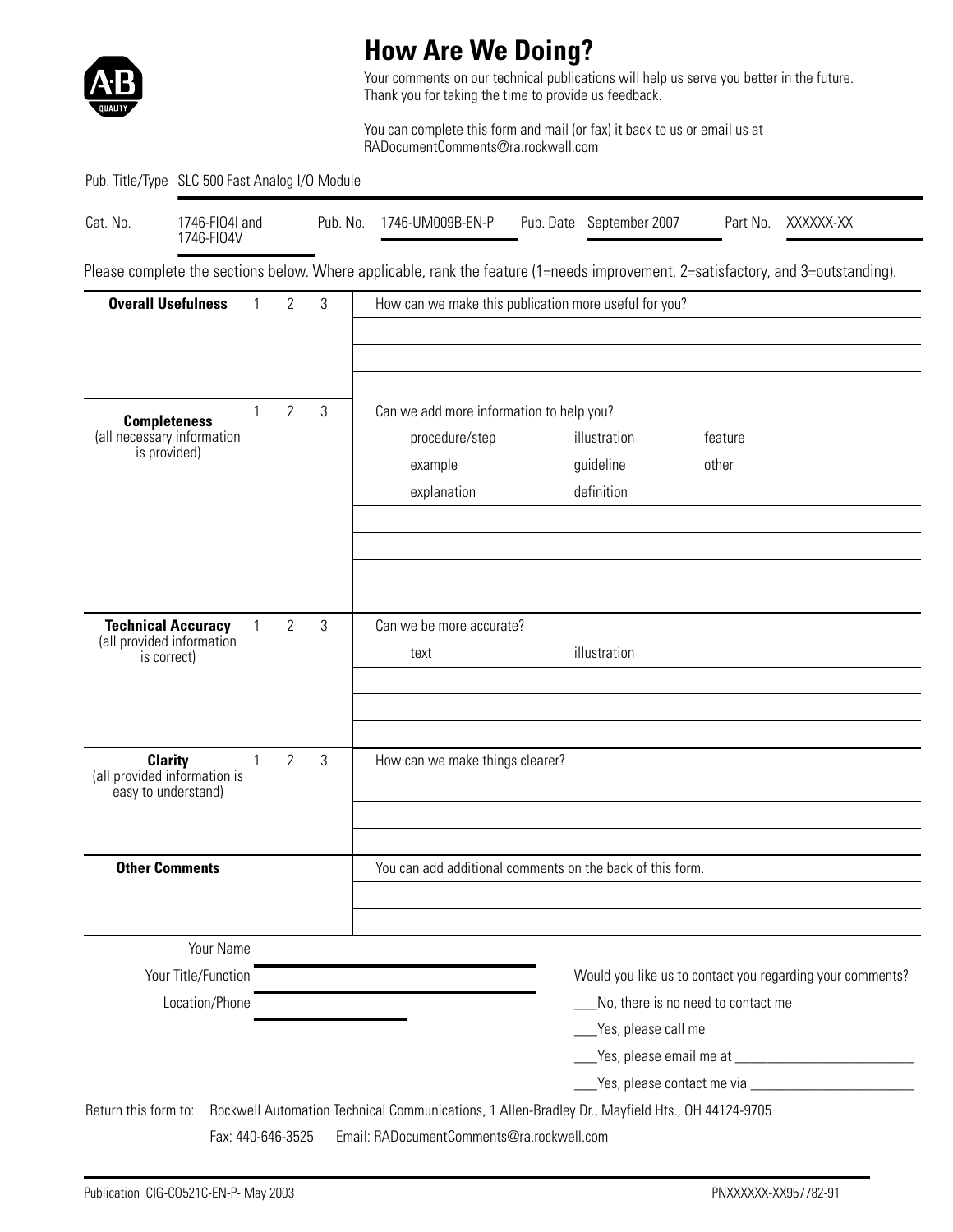